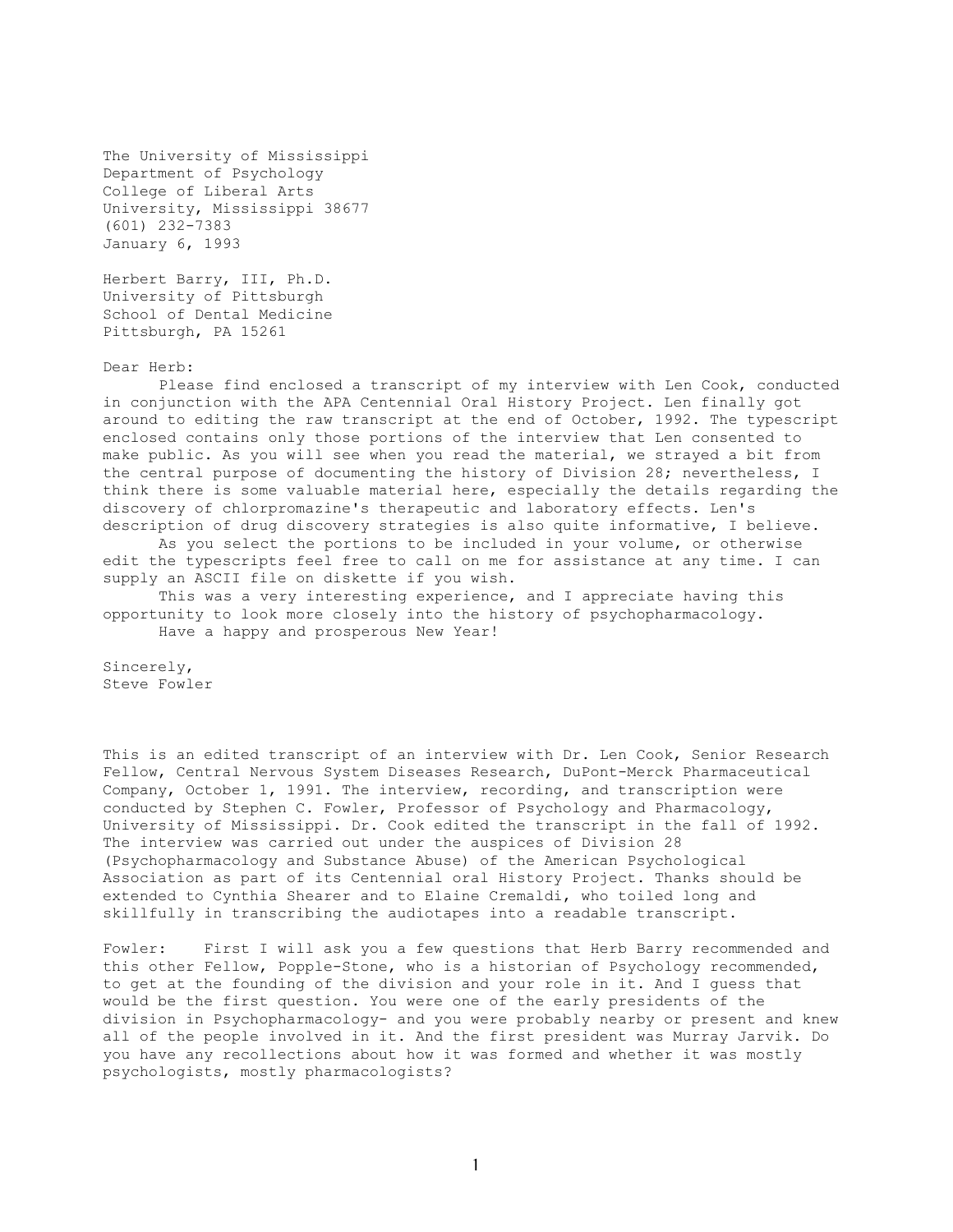Cook: I'm not sure if I'm historically correct here, but in the APA Division 25 was the original group.

Fowler: Right.

Cook: It was 25. It was called...

Fowler: Experimental analysis of behavior.

Cook: And if I'm not mistaken, Charlie Ferster was involved with Division 25 and other operant psychologists. The pharmacological overlay grew.

Fowler: 1966 was the founding of the division.

Cook: By then there were at least ten years of history of the study of drugs interacting with behavior. In the early days the operant behavior techniques took an almost immediate role of prominence. And therefore there was a blend between such sophisticated behavior and some of these new drugs. It became clear that the drug was as important a variable as the technical manipulandum. And I think they decided to form this division because of the very special aspect of pharmacological interventions in regard to behavior and also the fact that there wasn't really a vehicle for the people who were doing drugs and behavior to get to4ether. I don't completely-recall who the movers and shakers were in forming that division. I would suspect it might have been Ferster. Certainly Murray Jarvik. I know I was involved to some extent. I think it was formed primarily to give a meeting forum for the people studying drugs. Interestingly, when it first started, some people in behavior really thought of drugs as some trivial factor of intervention.

Fowler: Well, they thought--some of the scientists, I think-- thought of it as "just an independent variable." That's the way a lot of operant people talked about it.

Cook: And what really began to happen is that they realized that the drugs were not so much another independent variable but that there was an interaction between drugs and behavior and it wasn't all one way. In one particular study I published it was very clear that the behavior itself was a predeterminant of the quality of the drug effect. What the animal was doing had an important influence on the quality of the pharmacological effect. That the drugs didn't act on the behavior like perhaps an antibiotic acts on a bacterium, but that something I've been very strong about is that the drugs don't affect behavior, they interact with behavior. What the animal is doing, how that animal is doing it, and why he is doing it--all affect the quality of the drug effect. I think that early recognition of this was one of the main reasons for forming the group.

Fowler: Well, do you recall who all might have been involved besides Ferster and Jarvik?

Cook: I think Joe Brady must have been involved. I wish I could remember now.

Fowler: Look at this list.

Cook: I think Larry Stein, myself, Bernie Weiss, the names you've got here: John Boren--these people were the movers and-- Peter Carlton with his cholinergic findings. These people were highly involved.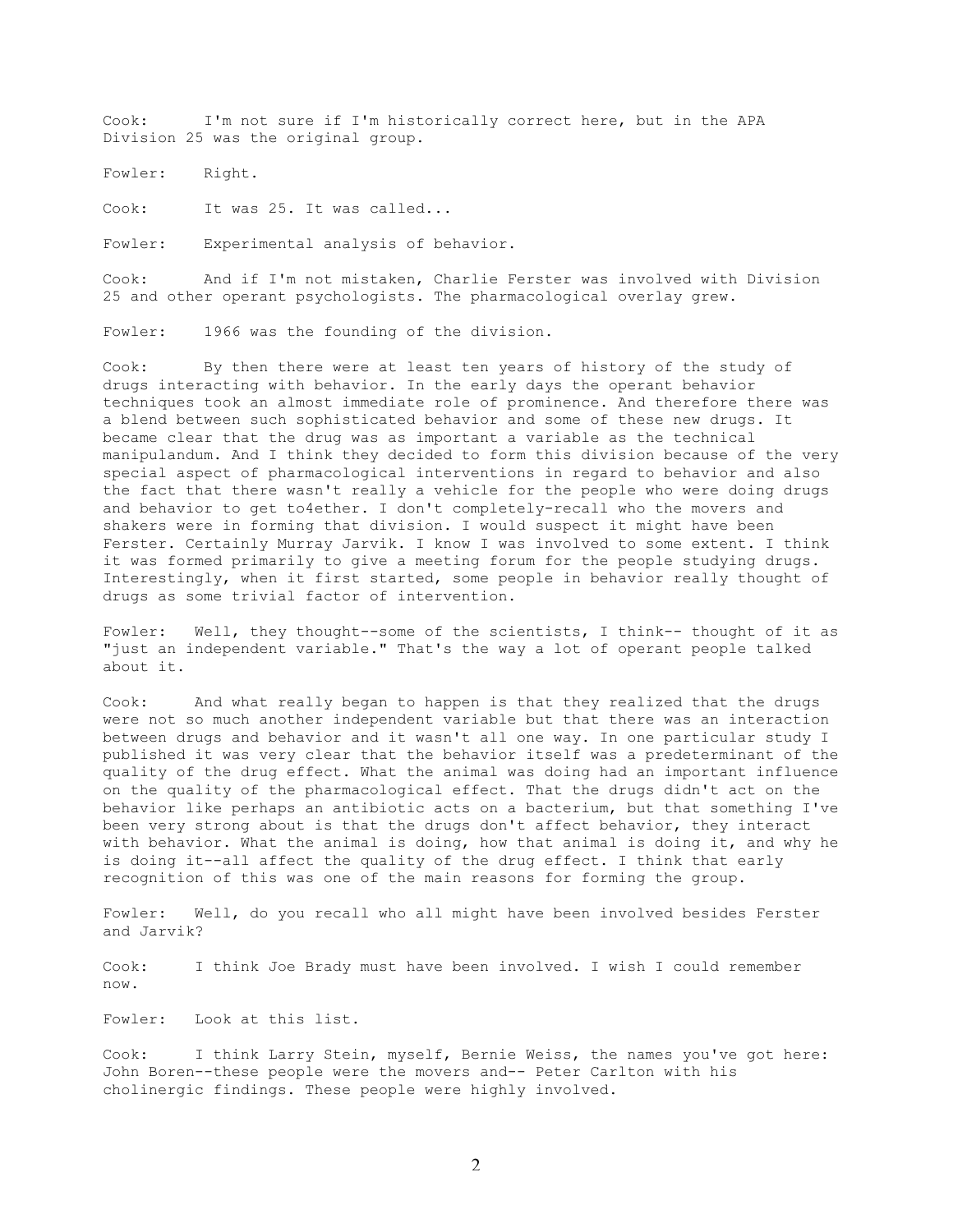Fowler: Did you attend APA and a Division 25 function before Division 28 existed?

Cook: I did.

Fowler: So in a way...

Cook: I think there may have been political reasons as well for trying to break from 25 and I don't recall clearly what they were.

Fowler: Well, probably the circumspection of language that was required if you were there--

Cook: I remember I went to a meeting at the CIBA Foundation in London. Larry Stein was there and Peter Dews was there and, oh, a whole bunch of these guys--I forget what year. I was talking about chlorpromazine and meprobamate and I showed a slide that absolutely lifted Peter Dews off his seat. The next day he said, "I've got to have that slide." Essentially what that slide showed was a multiple FI-FR schedule. It showed clearly that when the animal is working for a similar reinforcement but on a different schedule of reinforcement at the very same time, that what he was doing and why he was doing it predetermined whether it was going to be an increase or a decrease in response rate.

Fowler: Yeah, it's a very powerful effect.

Cook: Then Charlie Catania and I several years later adjusted the rates of responding and it still happened. So it was not a baseline thing.

Fowler: That's right. It's a qualitative effect based on the kind of behavior- -what's controlling the behavior--

Cook: Yes. Exactly. And that was really exciting. Drugs didn't act on behavior, they interacted with behavior. And to me, that's been an extremely important point to all kinds of applications--like antidepressants. Why does it take an antidepressant so very long to show its effect? There's a buildup of biochemical levels, but it may just be that it has to have a certain type of interaction--residual effects of the interaction between drug and behavior--that just takes a while to occur.

Fowler: And learning phenomena have a very long time course., if you think about it, for consolidation of very long term memories- -I guess that makes sense.

Cook: Yes. These are the kinds of the things I think stimulated the organization. There also might have been some political aspect as well. The people in drug not really able to voice much or have much impact in Division 25.

Fowler: Do you recall, at that time was there a restriction on how many papers could be presented at the annual meeting and was that part of the motivation—to have your own program time?

Cook: I think, yes, because we used to vote [on amount of time] according to the number of [Division] members.

Fowler: Yes, we still do that.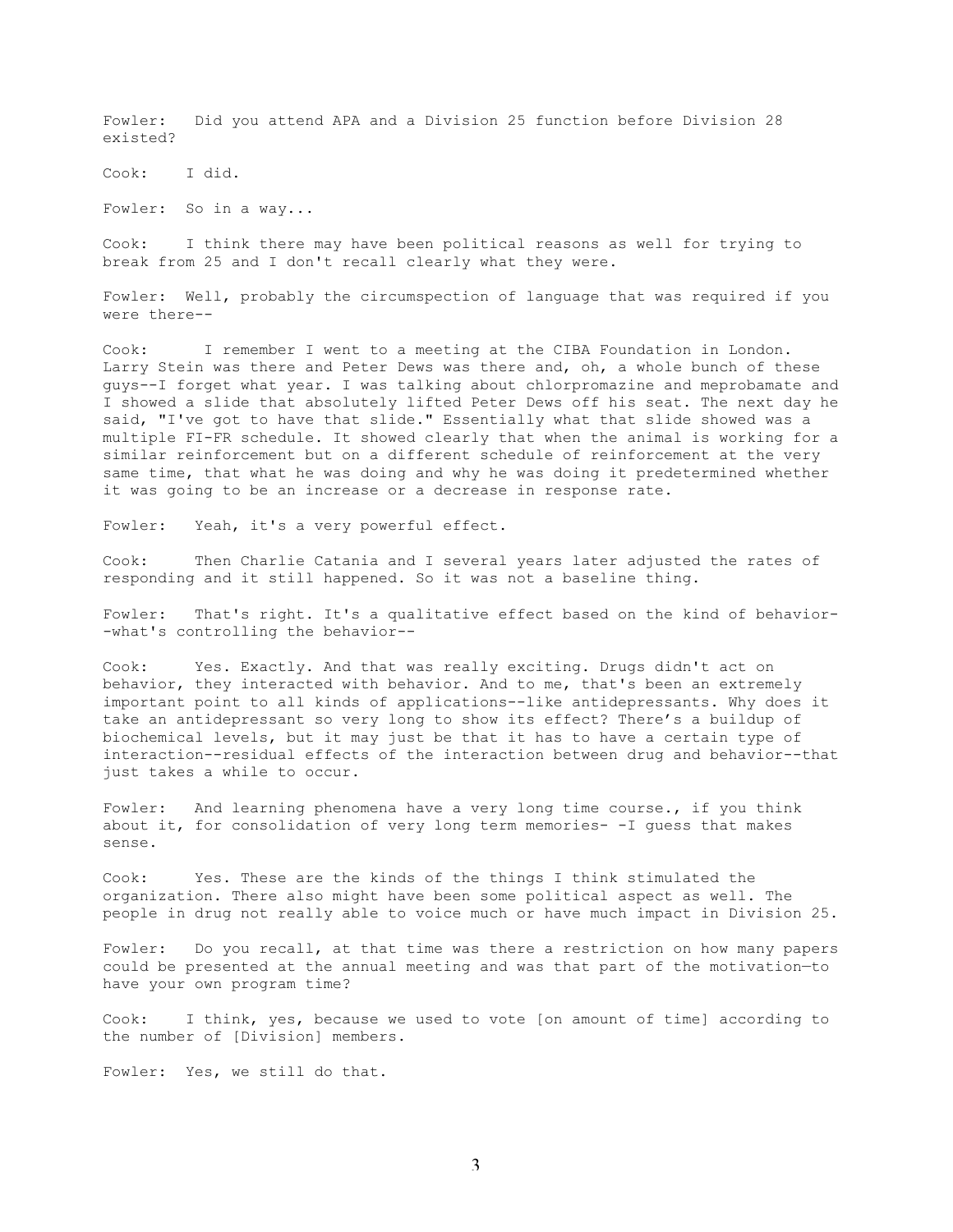Cook: That was one of the things. It was a matter of not having a sufficient vehicle to present all the research--that stimulated the group to form.

Fowler: Do you recall who might have been the major kind of bureaucrat, not pejoratively, but the one that did all the paperwork that you have to do to do these things?

Cook: In 25?

Fowler: No, in 28. I mean in the founding of 28. Because you have to deal with the APA central office—

Cook: I really don't know.

Fowler: You have to correspond with people and stuff.

Cook: I think maybe Murray might have--I don't know.

Fowler: Okay. I'm just curious about that. A small group always has to have a few people who are willing to do that kind of work, and they often go unknown.

Cook: Yes, I know. I remember the beginning of the journal JEAB. Charlie Ferster and his wife ran it from their sun porch. I know this. Their office was a sun porch of their house. Because I was at Smith-Kline and I gave them the seminal amount of money to get that going. I really did. Talk about beginnings of these things!

Fowler: How long has the Hospitality Suite been a part of Division 28? Do you recall? Did it start with the Division?

Cook: I think so.

Fowler: And did they hit you up immediately to help pay for it? Cook: They've been hitting me up for years. Indeed, I'm happy to do it. I would try to kick in a little bit. They would always look to the drug companies. And every time they went to drug companies, they hit Len.

Fowler: Well, frankly, I think that's had a very beneficial effect on the organization. The interchanges that occur at the hospitality suite are as good as any that you get in the formal part of the meeting.

Cook: Oh, yes. And the other one was the Behavioral Pharmacology Society.

Fowler: Do you know the story of its founding?

Cook: Although I was there, I can't remember specifically how that ever got started. I know I was involved with it in the beginning.

Fowler: I think it started in 1960, according to Herb Barry's notes here. But that was sort of before my time. In the same context, how would you say Division 28 has, or has not been, influential in shaping psychopharmacology in general? In other words, providing that forum in 1966--how important was it, or was the really important stuff already done, in a sense?

Cook: A lot of important stuff was done in the 50's. Let's say the last six years of the 50's, and the 60's. I think a lot of the principles had already been laid out--if not clarified. I kind of think that the work that was done by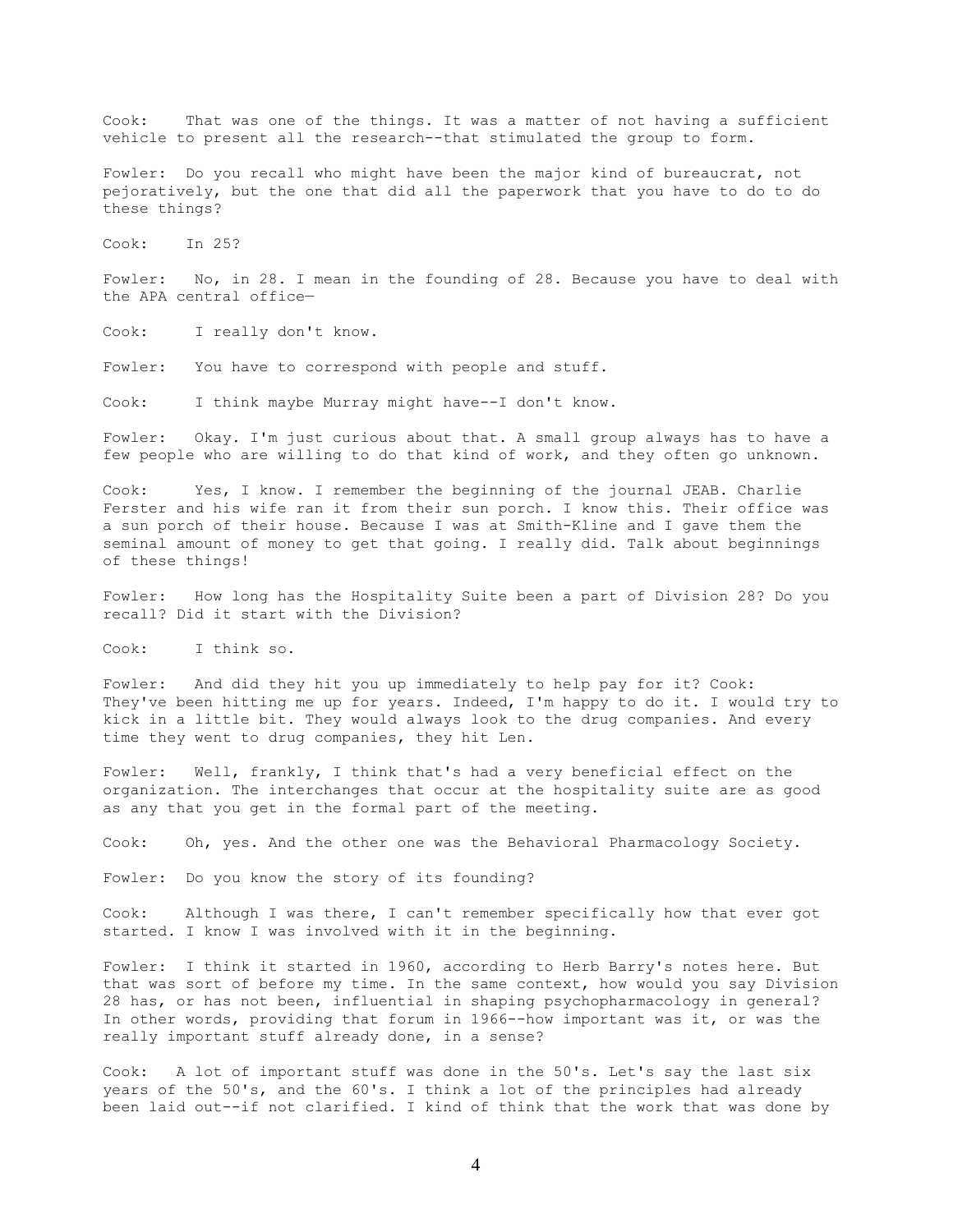people like Brady and Don Finocchio (at CIBA). My lab was very influential. We had Bob Schuster and Roger (Kelleher]. Roger left me in 1960. So Catania was there even in the early 60's with me.

Fowler: And Ed Weidley?

Cook: Oh, Ed Weidley was with me through 1951 until I left (Smith-Kline] in 1969.

Fowler: Was he a pharmacologist or a psychologist?

Cook: He was a technician.

Fowler: Oh, he was a technician. That's interesting.

Cook: He was a high school kid.

Fowler: No kidding! He must have been a fast learner!

Cook: That guy had outstanding innate scientific qualities. I just picked him up when I interviewed high school kids. Did you ever know anybody who intuitively has all of the skills that you need? I couldn't think of a better fit. He eventually went to college at night. Got his degree and eventually moved up in the company to the equivalent of a group leader, which is like the middle level of PhD's. He's still there, I think. But he was a high school kid at the time.

Fowler: That's interesting, indeed.

Cook: And he was a true colleague. Don't forget--we wrote the book in this area, so he was involved with me in all the thought processes.

Fowler: It strikes me as the equivalent nowadays, or ten years ago, of the computer hacker. Some of these people that were just geniuses turned loose on computers. This guy Gates that founded Microsoft, that's the way he got started.

Cook: I've never seen anyone in all my years in the field to compare to Weidley in setting up a protocol with the appropriate controls. That protocol he wrote was absolutely perfect. I wish I had someone like him doing protocols today.

Fowler: Well, maybe he was so good because he didn't have any education.

Cook: (Laughter] No contamination!

Fowler: Right. That's what people say of great writers. Many, many great writers trained themselves and weren't influenced by academia so as to kind of calcify their thinking. I think there's some merit in that idea.

Cook: I wish I had a clone of him. But in any event, the work we did influenced the field. The work that was done by guys like Bob Schuster and me. We were deeply involved with the principles involved. Roger Kelleher and Keith Killam also were early members of my group. Many of the principles of psychopharmacology were formulated then in our group.

5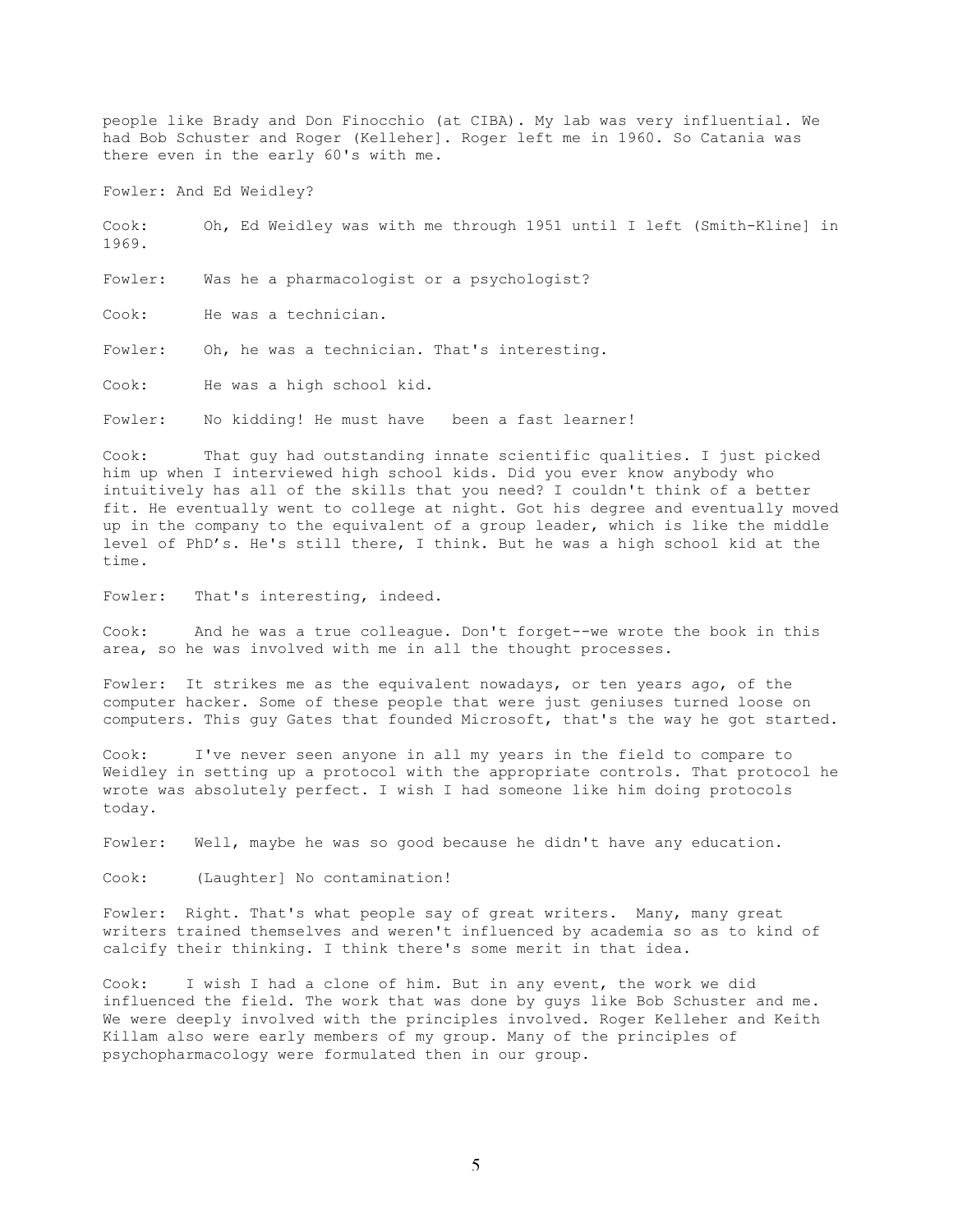Now. I think the work we did influenced their thought processes in their careers. The influence they had in terms of the field was also important. It had to have an influence.

Fowler: How about Neal Miller? It strikes me that he did the work with amobarbital and conflict and the Miller-Dollard conflict theory. But that never really influenced psychopharmacology.

Cook: No, it did not.

Fowler: It's because the methods were too cumbersome, maybe.

Cook: Neal Miller was around, but just wasn't a great influence ..... As I recall.

Fowler: Yeah. I think that was it (the reason Miller's work did not affect psychopharmacology]. It was the lack of a stable baseline concept in the kind of experiments they did.

Cook: I guess the one thing I did--and people like me in the drug companies as well--was that in the evaluation of drugs, we needed precision, we needed accuracy, we needed quantification. We needed stability of baselines. And what we did--I know my lab focused on it more than anybody--was to attempt to have stable baselines. My focus was that there was no reason in the world, despite my arguments with Ferster, why behavior couldn't be as reliable a baseline as the heart or any other system. It follows all the same rules, and there's no reason you can't quantify it, demand stable baselines, run all the standards, run doseresponse curves, run time-response curves. All of the things that had never really been done before. If I had one contribution, that certainly was one of them. Demanding that behavior be considered as any other substrate system to evaluate drug effects.

Fowler: Right.

Cook: It was to demand that the behavior be looked upon no less than any other baseline in terms of physiology.

Fowler: Right, right. The quantification is really the key. Because you know, academics spend so much time testing a hypothesis and accepting it or rejecting it, as opposed to quantifying the size of the phenomenon. That's something I've always had a peeve with.

Cook: Exactly.

Fowler: I've spent my work trying to quantify [behavioral drug effects] and I think that's the key.

Cook: But, Steve, that was so key, and I know that that's one thing my lab brought to Division 28.

Fowler: Right.

Cook: And as a matter of fact, it was such an impressive thing @hen Peter Dews saw this in a JPET paper, that's when he got Roger (Kelleher]. Because our paper presented quantification. And I'm trying to think in what way Division 28 had an impact in terms of "drug discovery" in psychopharmacology. Well, I think they enriched it in a sense that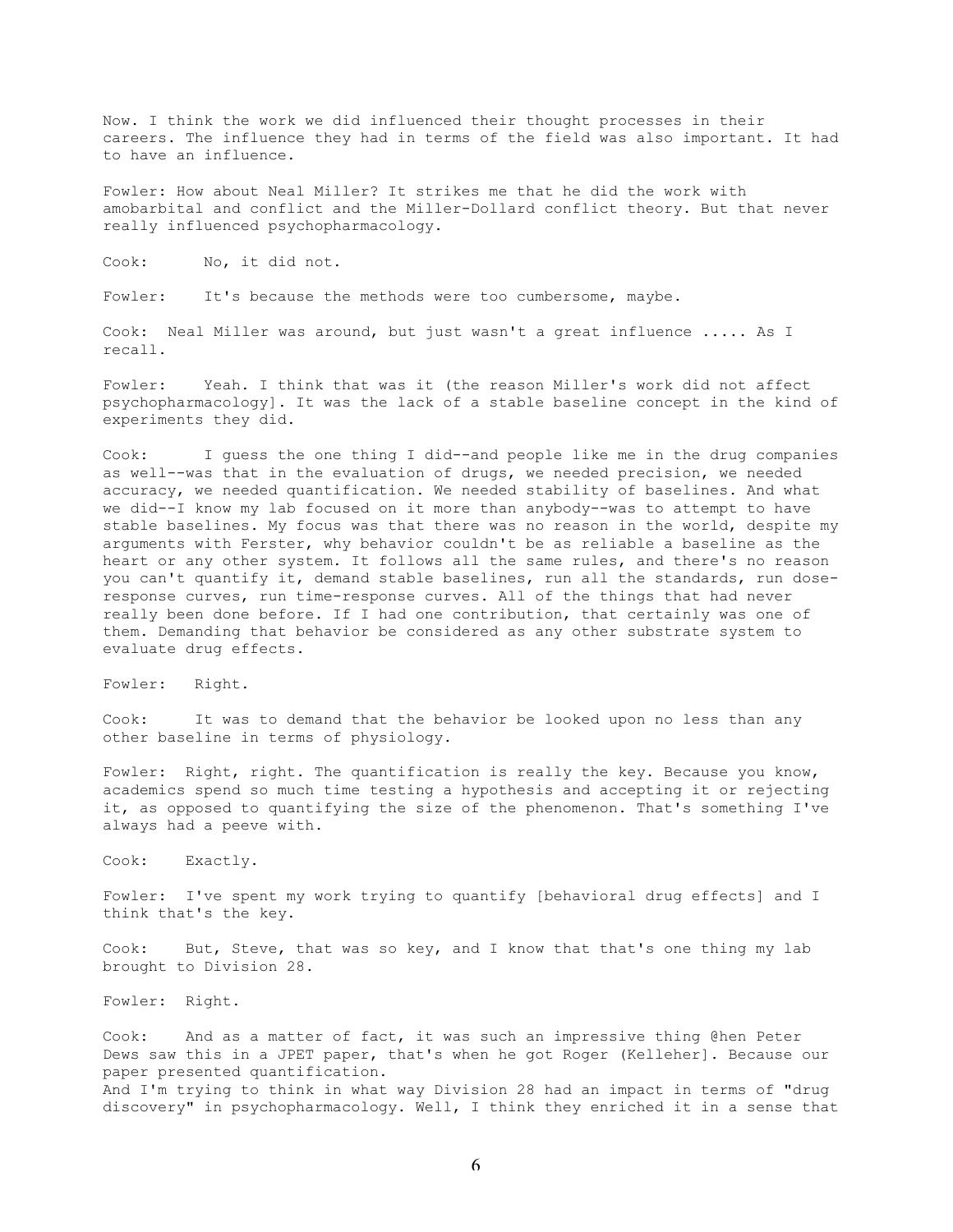they described more drug- behavior interactions. I think it certainly did have an impact in terms of the discovery of new therapeutic agents. I would go to these meetings and get a lot of ideas and say "Gee that was an interesting thing; I think I want to come back and try it." So, these early meetings offered a rich source of ideas and interesting projects to follow.

Fowler: Right.

Cook: I guess that was the real beauty of those meetings. You heard people talk about some of the things that they were doing--even though they may not have fully appreciated what they were talking about in terms of the drugbehavioral studies. They may not have fully appreciated what that meant in a more pragmatic sense.

Fowler: Right.

Cook: I would often sit there and say, "Boy, that test is- just right for that series of compounds that I need to look at. So, it was an excellent learning forum. We used to visit each others' labs a lot. That crew reflected a very close fraternity. We knew everybody. God, I remember going down to visit Dick Herrnstein when he was in Washington at Walter Reed. He was a great guy.

Fowler: I don't recall that.

Cook: He was at NIH.

Fowler: For a couple of years. He's been at Harvard a long time.

Cook: I knew him when he was in Washington. I believe he was with Brady, because se I remember I used to visit Joe (Brady] a lot, and I was trying to learn his operant approach. I remember going there when Roger [Kelleher] first joined us in '56. We went down to see Joe [Brady] and Herrnstein.

There was a good healthy interaction within Division 28. All of the work they did behaviorally with drugs had good fallout in terms of discovery and applications. Guys like myself would say, "I think I could use that", or even just as important--there would be a lot of discussion about what's going on. And questions we didn't originally think of, e.g., "That's a baseline effect and not the FI schedule--you're talking about a low baseline." The meetings elicited a dialogue, that was very sophisticated and made us think about all the little nuances of what was going on. And we had great meetings. I have not seen in the last ten years anything that even approached the sophistication of drug behavior interactions. I think it's an enormous loss. I think about the concurrent schedules and secondary reinforcers, and issues like that. All the tremendous critically important experimental factors that were recognized then. But today we're all the way back to motor activity. We're all the way back to passive avoidance. We're all the way back to the most pedestrian behavioral work. When I hear people say, "oh, we did some behavioral work," and what they call "behavioral work," the rat is walking around. And I think we've lost a real distinction. I wonder where all the sophisticated behavioral approaches went. You mentioned before that perhaps the hard sell operant guys turned so many people off by their jargon that others just moved away from it. I saw that happen.

Fowler: And that those people, too, could not embrace some of the new concepts, yet, while keeping their old concepts. I see the sector of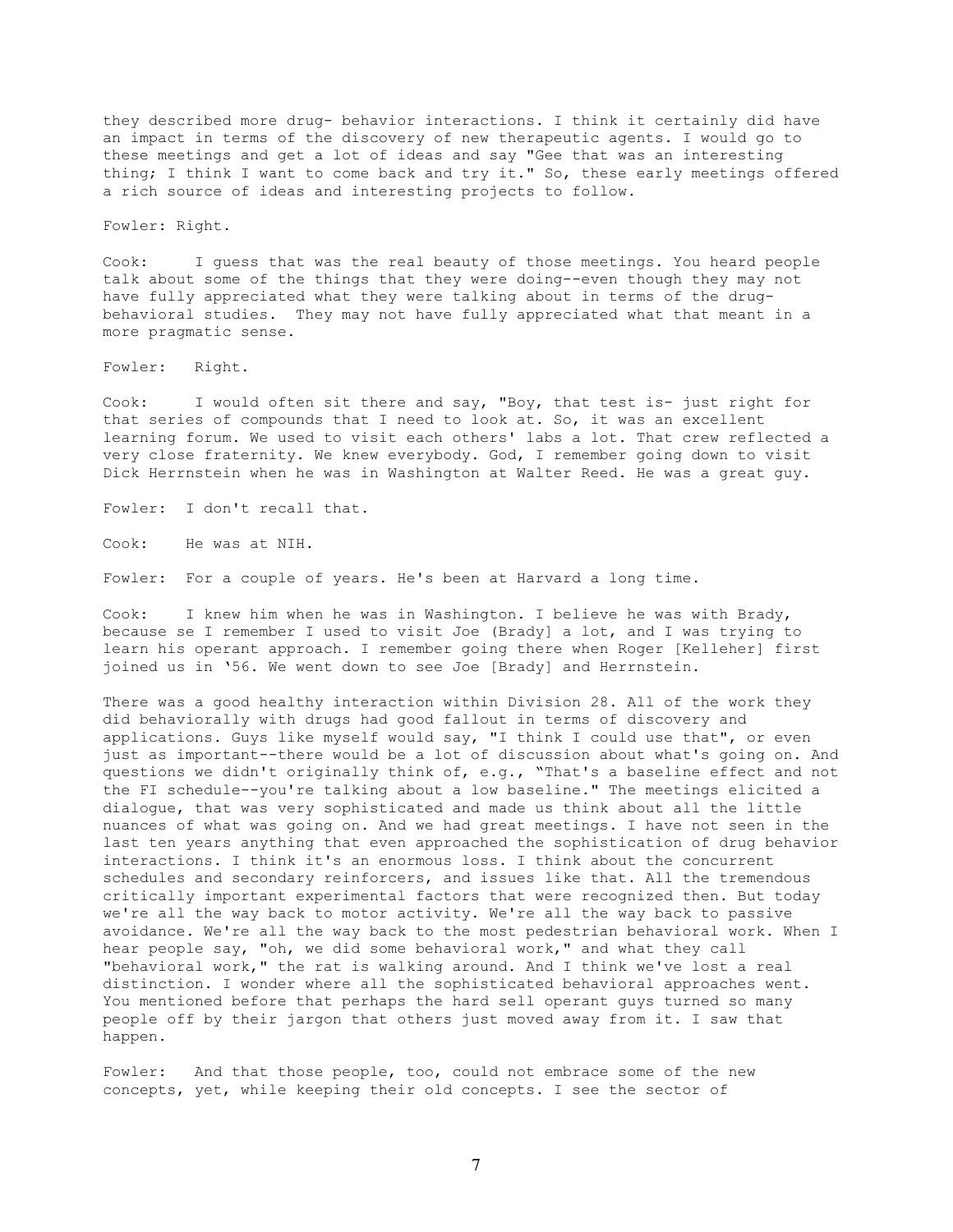pharmacology as kind of coming in and taking over in a way. And good and bad coming from that.

Cook: And now they're being replaced by the molecular biologists.

Fowler: Yes, right. This is your history, but it seems to me that one of the most serious problems here is the belief in deterministic systems that are not influenced by the environment. The molecular biologist has this idea that he can figure it all out from the genes and the way environment influences behavior is not even important. Clearly, in something that is as complex as we are...

Cook: They would laugh at our point of view.

Fowler: Yeah. Maybe it's just going through a cycle. The understanding of how important the environment is, in influencing behavior and individual history will come back, and a resurgence of some of these [behavioral] methods will also.

Cook: I feel that an enormous amount has been lost. For whatever reason. In terms of the entire field of psychotherapy, pharmacotherapy, or psychopharmacology. An enormous amount has been lost. I see such things happening even here, within a very sophisticated company. They said, "oh boy, the peak effect of this drug in blocking conditioned avoidance is three and a half hours, and yet the drug blood level peaked at a half hour--the half life was already gone. Isn't that weird; we can't explain it. "

I'm sitting there and thinking of all the things that I learned over the years, such as residual effects of the behavior- drug interaction. Even though the blood level has dropped, it is still contributing more and more to the block of behavior. How do we explain this? When one refers to such concepts, they look at you as if you were from the moon.

Fowler: Well maybe we're close to a threshold though, of being able to talk to them in both languages, like once we know more about how learning is laid down, say, through protein synthesis, and get an idea of some of the time course of those syntheses, maybe we'll be able to explain a little better how the environmental event is changing behavior in biochemical terms that then make these drug effects that seem residual a little more understandable to the chemist.

Cook: Right. But now, they correlate reasonably well the half-life and the blood levels with the effect in blocking a calcium channel in a heart, and they got these things set up, e.g., correlation coefficients. But they say, "... behavior's kind of weird, though, it doesn't correlate." I point out, "the blood level may not be nearly as important as the brain levels of drug."

Fowler: Indeed.

Cook: The drug could be building up in the brain and the blood levels could be gone, while the brain level of the drug is still going up.

Fowler: Right.

Cook: If you give chlorpromazine to a rat, you block conditioned avoidance. However, the maximum effect after any dose could be hours and hours later.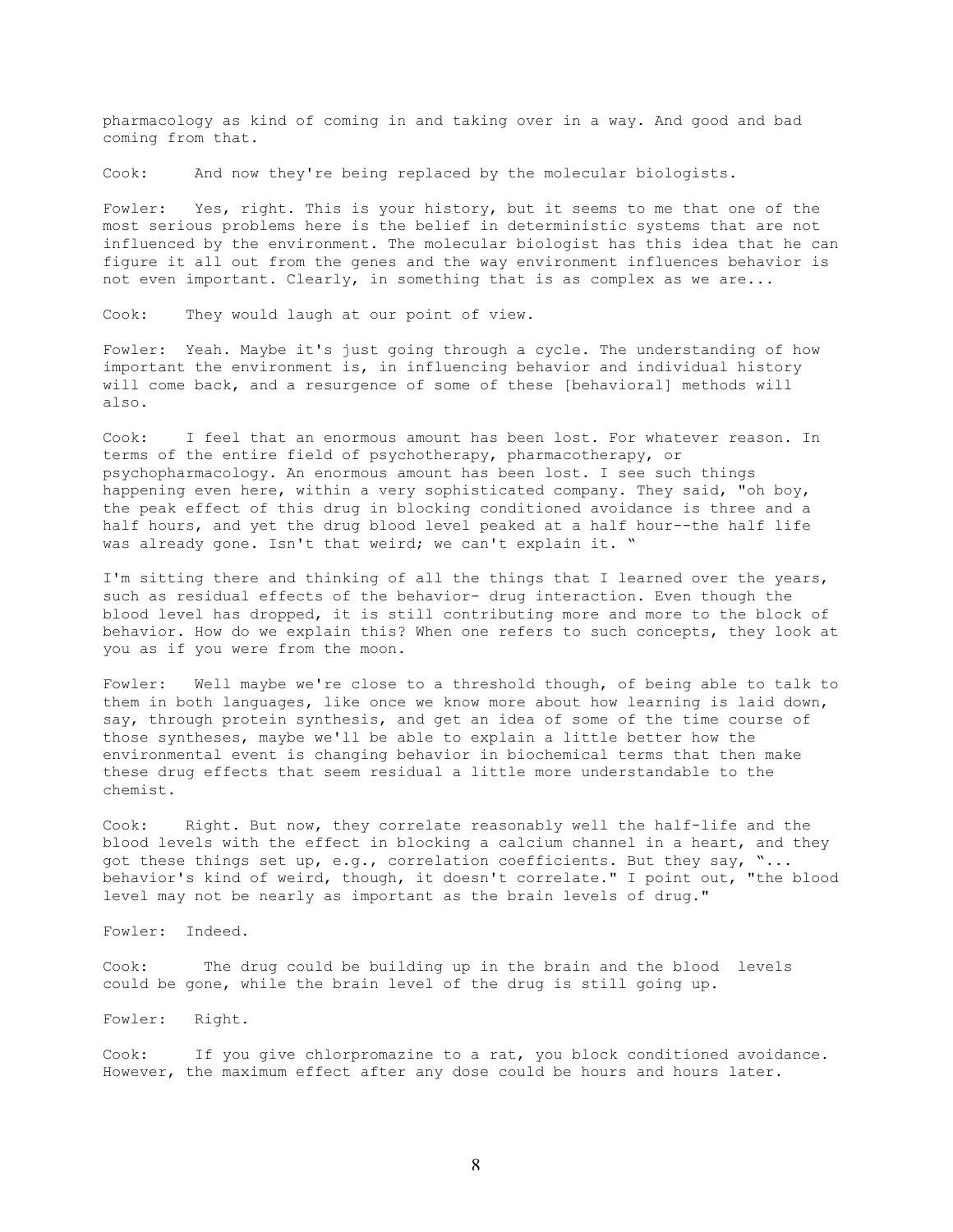Fowler: This is an indication of what chlorpromazine's brain levels are, to some extent.

Cook: There was a very sophisticated period. A golden era in the 50's and 60's of experimental psychology/psychopharmacology. It has been replaced by the receptor theory. We lost very important tools that could be used.

Fowler: There's not many...

Cook: You have some very sharp guys on that list of early workers in this field. Each one had a school of disciples after him. That's gone. I think it will take a long time to ever build up. Today, we're doing delayed matching to sample, which is reasonably sophisticated. But we're not doing all that great stuff we did with Catania, on concurrent schedules, titrated working for food, working for shock, where we found the schedule of reinforcement is more important than reinforcer!

Fowler: Right.

Cook: I mean--who would have believed then some of the principles that evolved? That's what's not going on today.

Fowler: Well, maybe some of it's not going on partly because the funding for university research, or basic research in general, hasn't kept up with the military buildup. Our proportion of GNP spent on research and development by the government is low compared to many countries. Maybe that's had an influence. Another thing that strikes me, though, that had an influence, relates to this operant terminology--is that "memory" wasn't in their vocabulary. They had a communication problem there.

Cook: My colleagues would have shot me if I went before the society and talked about "memory." "Come on, Cook, it's supposed to be operational here." I remember a little story that almost changed the course of psychopharmacology in my company at that time [Smith-Kline-French].

I had put in a huge budget request to buy equipment and to get a set-up for operant psychology, e.g., Skinner boxes, etc. I tried to impress the research board committee with its value. I knew that Peter Dews had the golden tongue. This guy was good. So I said, "Peter, would you come down and talk to the research people and tell them why all this is important."

Peter was just elegant, so I invited him. Well, he came down with a pigeon in a pigeon box, and his young colleague named Bill Morse, and instead of speaking with his eloquent tongue, Peter turned our meeting over to Bill Morse. And Bill shows a slide. Do you remember when, years ago, workers would compress the cumulative records, and you got fifty cumulative records cut out? He said, "Well, you can see the post-reinforcement pause, etc." -- These directors were sitting there, they didn't know what he was talking about. It didn't mean beans to them.

Fowler: That's right. They want condensed language.

Cook: They want words like "memory". Bill was referring to overall rates, local rates, post reinforcement pause. I thought that was the end of my job. My lab was seminal and pivotal in the field in that period of time. We were leaders. And I thought, that's the end of this approach. But it wasn't, fortunately. That was a period of great tension, that day. In any event, I think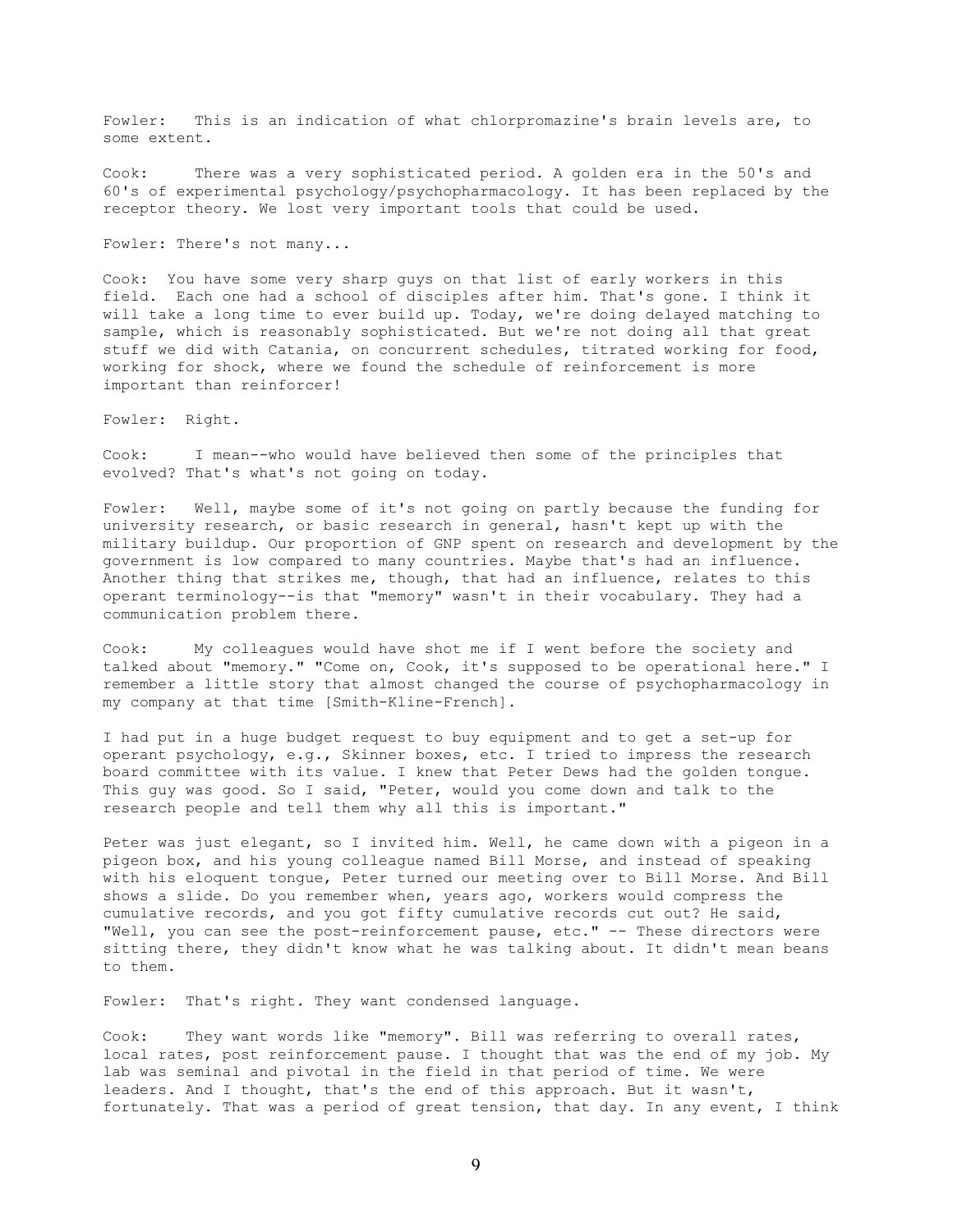that was a period in which Division 28 brought to the world this elegant science. It was primarily operant, but it showed how to control behavior--maybe define behavior in many of its elements. The people working with the drugs then could define how drugs and behavior affected each other.

George Heise was one of the leaders in that group. To answer your question, I think the group did impact on the field with a degree of sophistication. But precise language and their insistence on describing it operationally made it difficult to be accepted.

Fowler: It [hard core operant language) just doesn't relate well enough to people's base of knowledge.

Cook: Right. And I see that the people who have succeeded in science don't hesitate. They say, "Well, I did this little snail . . . and it learned!"

Fowler: Kandel.

Cook: Kandel. He used the aplysia for his studies. He did his experiments and he talked about memory and learning, and it sells. He talks to the decision makers and the vice-presidents and the directors, and they are impressed with his style of communication. I think a great mistake the operant scientists made was not that they developed a very sophisticated science, but that they were hesitant to compromise in regard to their style of communication.

Fowler: Right.

Cook: Let me tell you what I tell all my young colleagues. I say, "Look, I'm hiring you because you're a good scientist, but there's something else you've got to know. You are a spokesman for your science. Every scientist, every artist in the world, always has had to have a patron. If Michelangelo didn't have a patron, he would have been be painting the outside of houses rather than the inside. You as a scientist have benefactors here--the Board of Directors, the stockholders, the boss. They are not there to support you because you're goodlooking or because you're smart. They support you in terms of what you can do for them. Bottom line. We're here to make money for them, and they pay us for it. Now that means that they're relying on us to bring the very best science in here to do one job.

And we hire only the best scientists in the world. But the responsibility we have is to communicate to them why they need us. And why what we're doing is important for them. Nobody's going to support you unless they understand what you're doing. Understanding is the key. Once somebody understands what you're doing, you've got them. You've got 'em lock, stock and barrel when they understand. The minute they understand it, inevitably they'll say, "Isn't that great!"

So your job is to communicate, in language that they understand, what you're doing and why its important to them and where it'-s going in the future. That's your job, in addition to your technology. So don't take the attitude that this is prostituting yourself. Don't consider taking this job if you feel you're contaminating yourself by selling what you're doing and communicating in a language they understand. In my experience, the very best scientists are the ones that can describe their science to their eight-year-old child or to their grandmother.

Fowler: Yeah, I agree with you. I think it's extremely important.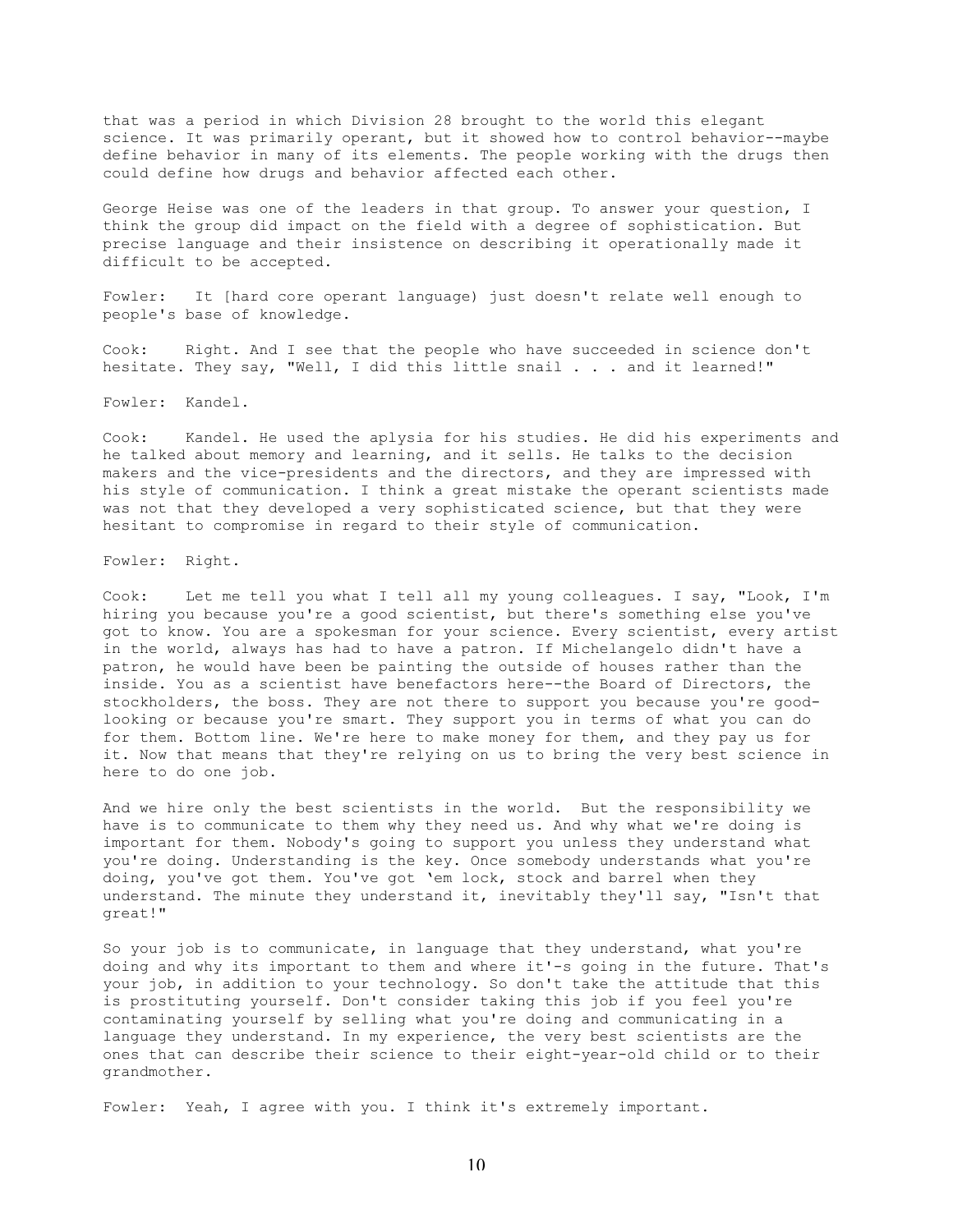Cook: You don't say "I'm using a concurrent schedule with an F15" when you're communicating with someone not in the field. In molecular biology you can get away with it. They do get away with it. We cannot. We never have been able to get away with it, and we never will. You know why? Everybody considers himself an expert in behavior. So, when you describe behavior, you've got to describe it in terms that explain your goals to them.

Fowler: Don't want to oversell.

Cook: You've got to be careful. I will say, "What we're talking about is a cognitive enhancer... 11 And I refer to "memory", and I talk about short-term memory and long-term memory. I talk about psychoses in terms with which they are familiar.

Fowler: Right.

Cook: I feel that I've got to prove that what I'm doing is valuable. And they deserve an explanation of what I'm doing in language they can understand. No other discipline that I know has the burden of a psychologist in asking for support from non- psychologists.

Fowler: Yeah, it's a problem. It's had a big effect on funding, in my opinion. The psychologists who have been unable to learn the language of the other people they'll be speaking to have had trouble getting funded for about the last ten years.

Cook: Now. one of the issues regarding Division 28 is that through all the years they have not come to grips with "selling" what they're doing for the support that they needed, and in language that is understood. They had to package that beautiful science into some communication style to tell people why it was so important.

Fowler: I think it's worked in drug abuse. Take drug self administration. It's easy enough for a person to see that.

Cook: Their approaches have face validity.

Fowler: And I think that's one of the reasons why most of the leaders now in Division 28 are related to drug abuse research in some manner.

Cook: When I talk about drug abuse and drug discrimination in the company, I refer to the animal's "perception" of how he feels or doesn't feel. That's my language, and non-psychologists seem to understand the study.

Fowler: Yeah.

Cook: They say, "Wow, that's great."

Fowler: I've had that same experience.

Cook: If they ask me further questions, then I can fine-tune it scientifically. But you don't fine-tune it up front.

Fowler: Right. You know it strikes me that B.F. Skinner was excellent at translating. Not in the context of drugs, but in the context of behavior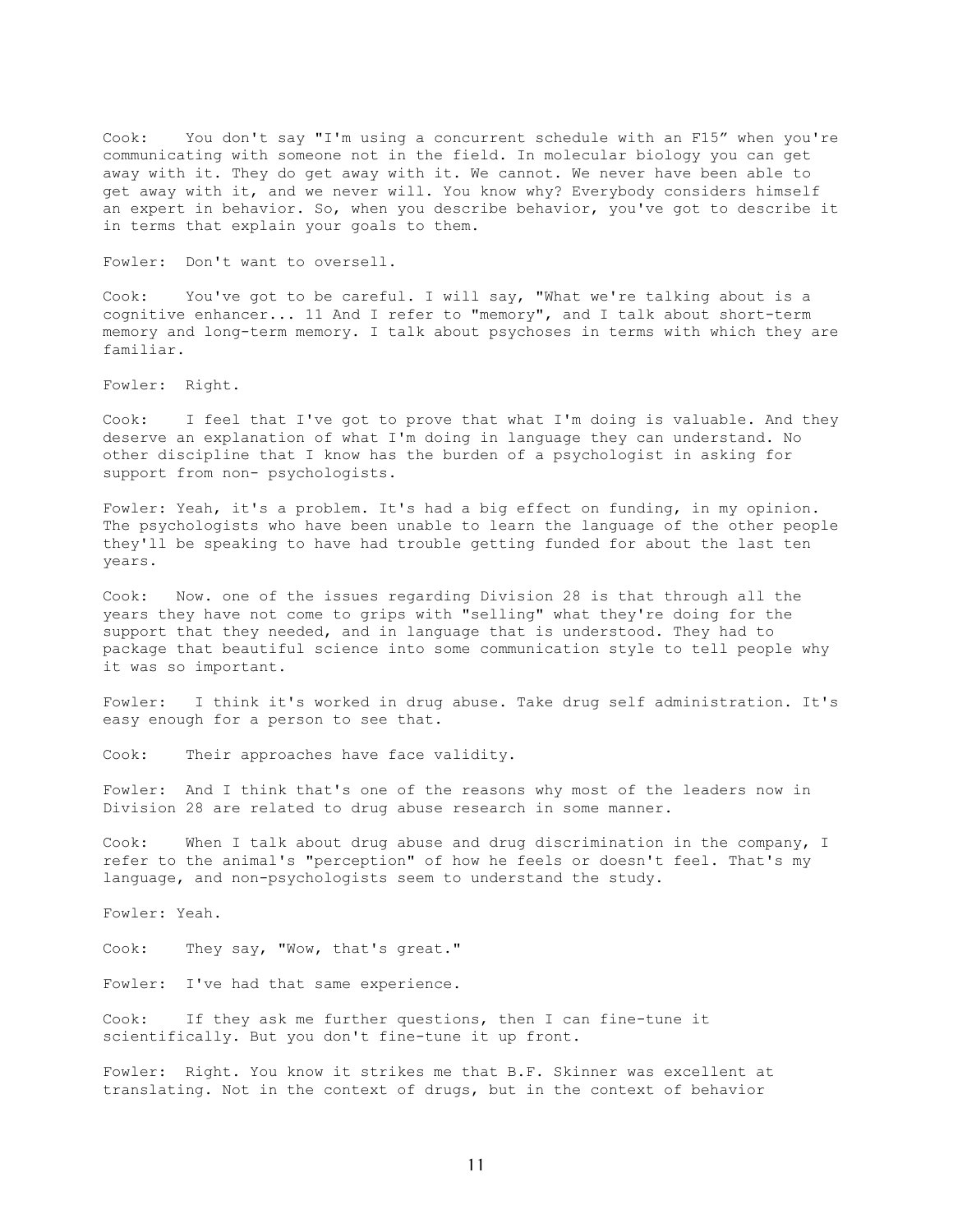analysis, and he made a tremendous effort to say how this could be applied in a society, in the classroom.

Cook: I see.

Fowler: He was very effective at it, I think-

Cook: But his disciples—

Fowler: Did not--

Cook: Charlie (Ferster] didn't do it.

Fowler: No, no. Most of them did not.

Cook: Charlie, Catania, and Herrnstein were some of his disciples.

Fowler: Brady's been pretty good at translating findings of operant psychology into common parlance, I think.

Cook: Yes. Some of the real purists never would have done it, and that's what turned the vice presidents off. It's unfortunate, because the scientists did it to themselves.

Fowler: But do you think it might have been related to the breadth or narrowness of their training? I mean, as general scientists, like, to be trained as a general scientist first, then to pick up behavior--you can see how to put them together better.

Cook: Probably.

Fowler: That just a hypothesis I've had.

Cook: Probably.

Fowler: Let's talk about being a successful scientist a little bit more here. I was going to put that question to you, and this really addresses it. Salesmanship we already talked about. I wrote out a list here: how much of it is raw intellect, how much of it is entrepreneurial spirit, how much of it is perseverance, how much of it is risk-taking, how much of it is luck? In addition to sales, what makes for a successful scientist?

Cook: "Successful," meaning what?

Fowler: In my opinion, meaning that you did something substantive, whether it was recognized or not. It's not necessarily achieving notoriety, or developing a new drug.

Cook: It's not giving this great institution a new recharger- -you don't mean that.

Fowler: No, no. I mean actually making a contribution that affects the way things go scientifically. Whether it's recognized or not.

Cook: Well, I think we should break success down into a couple of things. Success in terms of support, let's say. First, in any one of the things we talk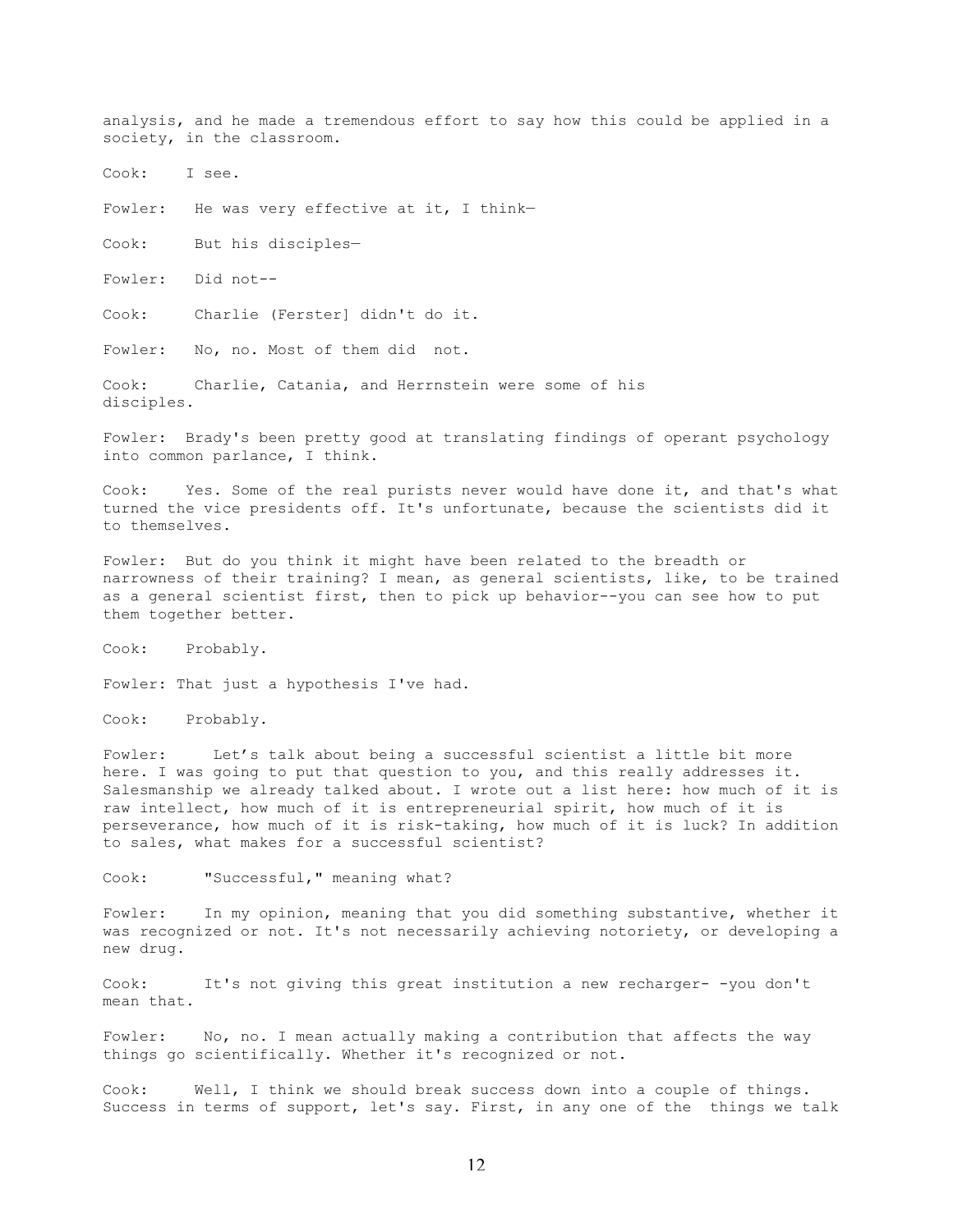about, there has to be competence. That goes without saying. Success in getting support. I think it's the things we talked about. Communicating what you are doing in terms of its overall importance in this world. Its overall importance, for example, in terms of understanding a disease state or treating a disease state. And why what you're doing is particularly helpful. This doesn't demand as much salesmanship as really understanding where you are. The really top scientist understands what he's doing and its importance to the world. The good scientist knows it. I also know a lot of people that are so techoproficient, and they themselves don't realize the overall picture. success requires technical competence, but also an understanding of what turns on the funding in order to build a useful science group.

Fowler: It strikes me--and I'd like your comment on this--that maybe universities have created an environment, in at least some top universities, that have gotten people away from an understanding of what it means in a broader sense. And this has actually inhibited this kind of understanding. It's only people who brought it in and resisted the kind of sophisticated minutiae that you often do in a Ph.D. program that have made the successful scientists. Do you think that's true? Like, the people you hired, you want to make sure they already understood the broader implications, but how many of them did you not hire because they didn't, and how much of that was university training?

Cook: I would say I hired or would have considered hiring maybe one out of ten that I have interviewed.

Fowler: Yeah.

Cook: All things being equal, of all the competent young people, about one of four I sensed intuitively could go for the jugular and would help me to find a drug for therapeutic ends. Where that goal would become his priority instead of concentrating only on his own technical career. I always weeded out people who I sensed had as their first priority building up their technical shtick. Those I hired, who were willing to adhere to my goals are the ones you know: Kelleher, Killam, Catania, Holz, Sepinwall, Davidson, Gamzu. I must have talked to dozens and dozens of interviewees--to find those who were not only technically good but were willing to work with me to satisfy our "patrons" and our primary goal. Our patrons are paying us to find new drugs. So I look for the best scientists who were willing to help satisfy those patrons so we would get more money to do better science. And those were the people that I sensed were willing to do it.

Fowler: You know, as you've been talking about the history of this, especially learning from people on the East Coast about behavioral pharmacology, it strikes me that one thing really characterizes your approach is the degree to which you will seek information from any quarter, whenever you sense you need it.

Cook: Yes, that's true.

Fowler: And I think that's one way of defining "problem-solving research" as opposed to "discipline-based research." It seems to me that really characterizes what you've been doing. It's only in academia in the last decade that people have begun to say "problem-oriented" research, as opposed to departmental research.

Cook: I'm an adjunct professor at Rutgers in psychiatry and at the University of Pennsylvania and at Temple in pharmacology. I know what's going on in the universities. I have friends from all over the country coming in and saying, "I have a grad student, and we can't get him a job. I need your help-"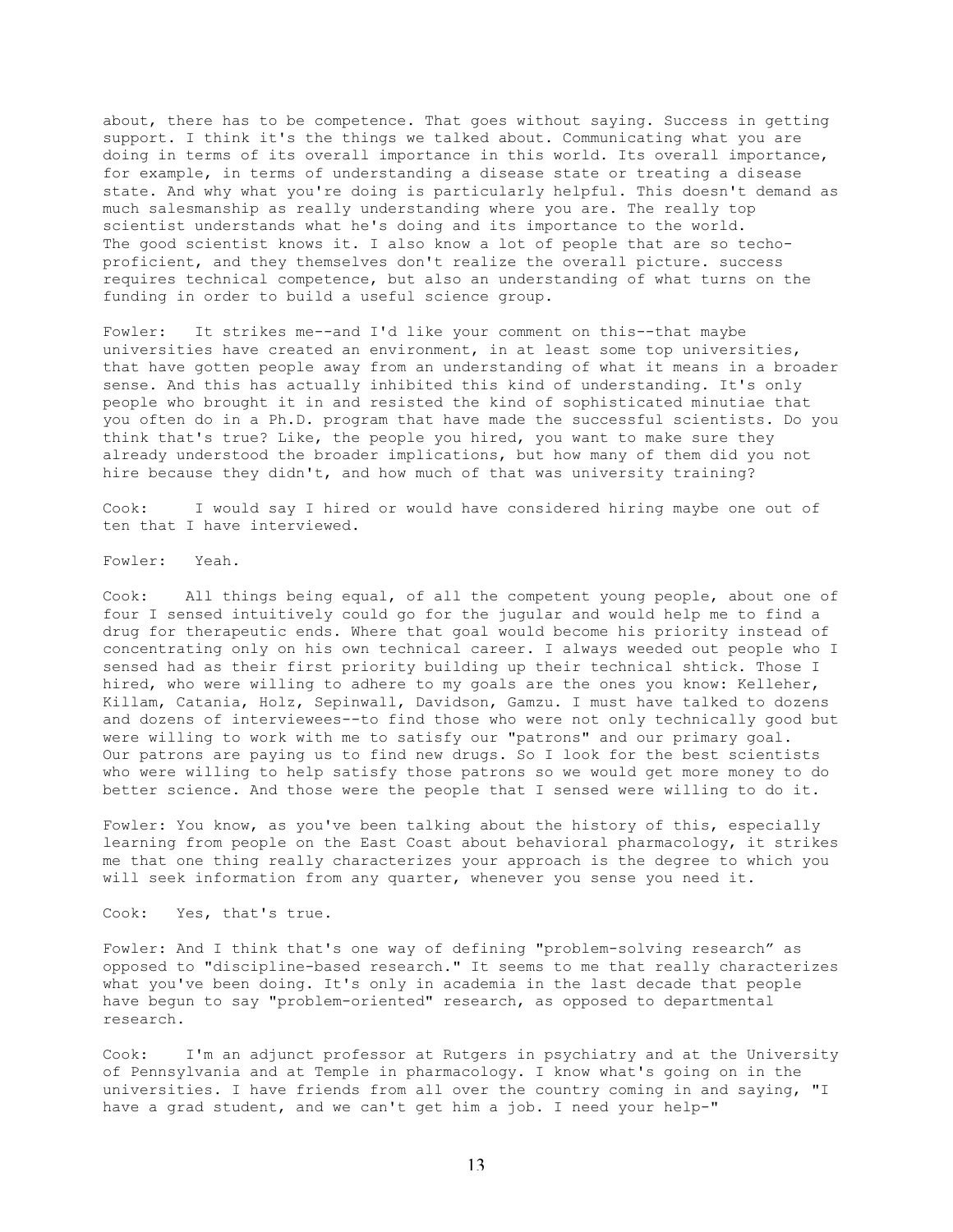I see the result of six to seven years of graduate studies, just killing themselves at the end of which they're a clone of their professor. They're the image of their professor. And this professor is trying to sell him to me. Unfortunately, the student wasn't trained for the job market but to reflect the professor's interest.

Fowler: Right, right. You've got to make it work.

Cook: It can be so much fun working in industry, Stephen. We get to write papers. We get to go to meetings and give our talks. We're colleagues with everybody. It's fun to do industrial pharmacology. It's the greatest secret in the world. The point I'm making is that these professors come asking, "Get my kid a job." What I see is a real failure of many of the faculty in the following way. They train the students in their image. I want someone who knows pharmacology, who knows the whole animal, who understands psychopharmacology. Today we may be in dopamine, tomorrow we may be in calcium blockers. I want these students to know what drugs do. And to know that if an animal's stopped responding, is it because its blood pressure is down 40 millimeters. I've gone to the pharmacology society, and I tell the people who are training the students, "How many of you have gone to the potential employers and asked 'Where do you see the future jobs ten years from now?"'

"How many of you chairmen have gone to the drug companies as potential employers for your students and said, 'What are the skills or what are the jobs you need ten years from now? How can I train my kids so that after six, seven years of hard work they can now get a job in an area where they can do the best of science, and also make a living?"' Isn't that what it's all about?

Fowler: Yeah, well, there's not many graduates in pharmacology that meet these criteria.

Cook: They don't. When the professors do come to me, I tell them the kinds of skills I need now and what we will need five years, six years down the line. And if they are interested in training the student to make a living--which in my book is the primary, responsibility of a professor, learn where the jobs are. For example, say, "We're going to train you for the pharmacology of ageassociated memory impairment. We're going to train you for Alzheimer's. We're going to train you for drug abuse. We're going to train you for this, so that you can get a job in the pharmaceutical industry because they told us what kind of young scientists they want. We went down to ARC, spoke to Roy Pickens and said 'Okay, Roy, where do you see your needs are going to ten years from now?'

Fowler: Right, right.

Cook: This doesn't happen very often.

Fowler: Yeah, I know. The Professors are not nearly flexible enough. And in my opinion, the institutions aren't flexible enough either in terms of having liquid resources to change direction. You know, that's with respect to laboratory apparatus or whatever it happens to be.

Cook: I know, I know. I think they could do more. You know, I graduated from Yale in pharmacology. The chairman at that time, Salter, essentially trained pharmacologists for industry. He said industry had come to him over and over for appropriately trained pharmacologists--that was in '48. There was nobody trained to fill the jobs in the new, infant industry. So Salter said,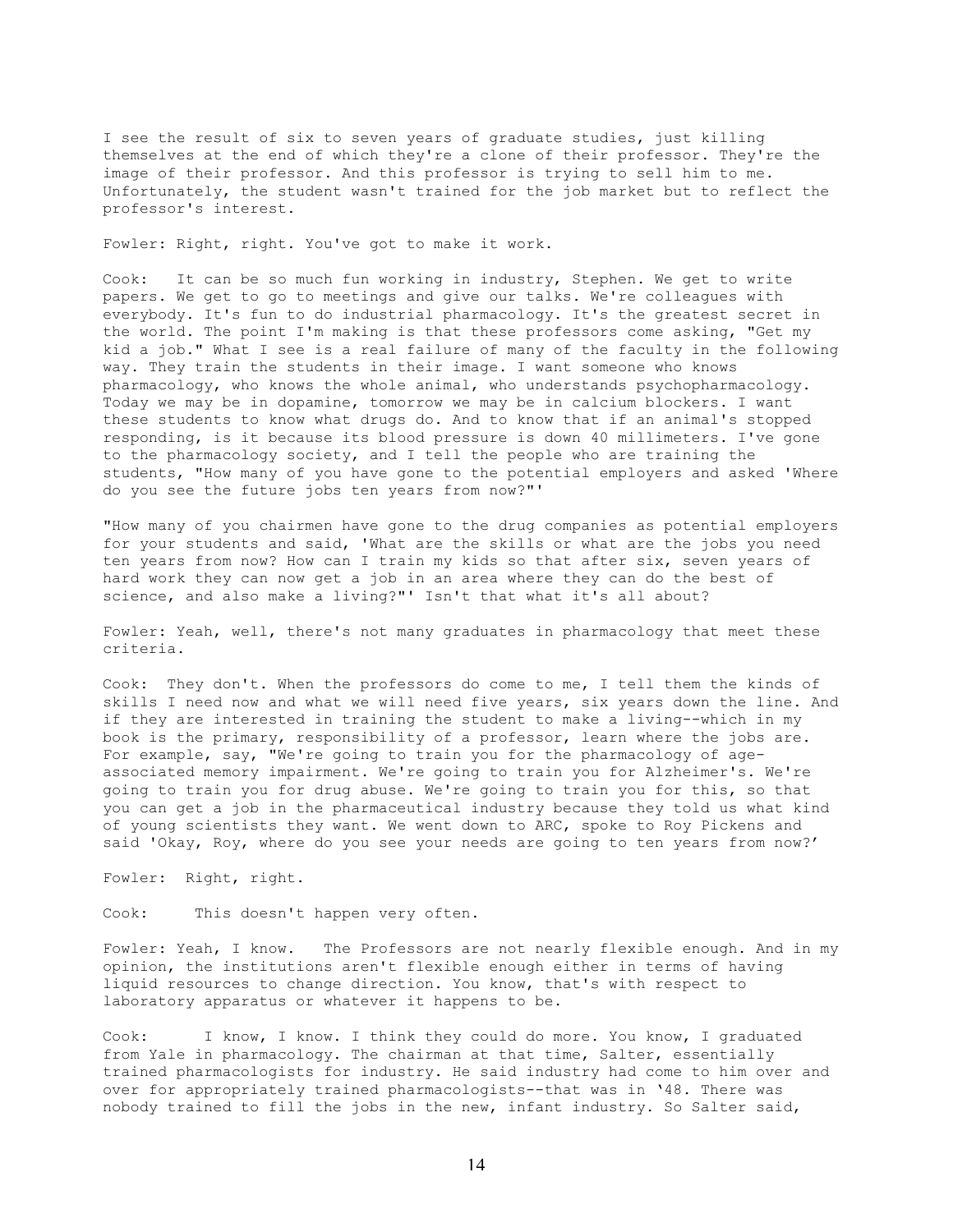"Okay, what do we need? We need people that know animal models, who know the physiology, and know statistics."

Fowler: He was a rare one. Because a lot of pharmacology departments don't do that.

Cook: Did you ever hear of Bliss? Chester Bliss?

Fowler: Yeah, I think so.

Cook: Fisher's student (Fisher was the originator of analysis of variance. Three years I had with him (Bliss]. [Laughter] That's my training. We had three years of biometry. Salter also trained us in alkaloidal chemistry and steroidal chemistry. We did clinical pharmacology. He specifically trained us because he knew what the industry wanted. When I went into industry, I hit the ground running because I was prepared. And so did everyone else in that group. Salter, at Yale, was one of the rare chairmen that asked where are the job needs. Do you know that when I graduated, without leaving New Haven--this is the truth, Stephen--I had six job offers? I swear to you I had six job offers and never left New Haven. Because industry knew we were all being prepared. They said, "We want your guys, we want your students."

Fowler: They knew how to do the job.

Cook: We were trained to go--we knew pharmacology, we knew biology, we knew physiology, biochemistry, statistics, animal models.. That's what industry wanted. Today, this is being done at the Medical College of Virginia.

Fowler: Yes. And they've had a specific mission ever since Lou Harris got there, to be a top place.

Cook: He came from industry.

Fowler: I didn't know that.

Cook: Lou was an industrial pharmacologist in Sterling for a number of years.

Fowler: Oh, I see. And then he went to North Carolina, isn't that correct? Then he left North Carolina for Virginia Commonwealth University?

Cook: That I don't know. So. Success. Knowing how to sell young students. Knowing and having the skills and tools to do what is relevant. That's not all success is. But I look upon success as being able to gain support; because, without a patron, you're a dead duck.

Fowler: Yeah. Unless you're wealthy.

Cook: I was just talking to somebody yesterday. He got a 1.3 or a 1.4 score for his grant. It wasn't funded.

Fowler: Indeed. But we're just talking six per cent in NIDA just now. Well, I know several stories like this, in the last ten years. It's been extremely difficult to get funded.

Cook: I've sat on several grant committees over the years. In particular, the psychopharmacology grant committees. I get grant proposals that are twenty-four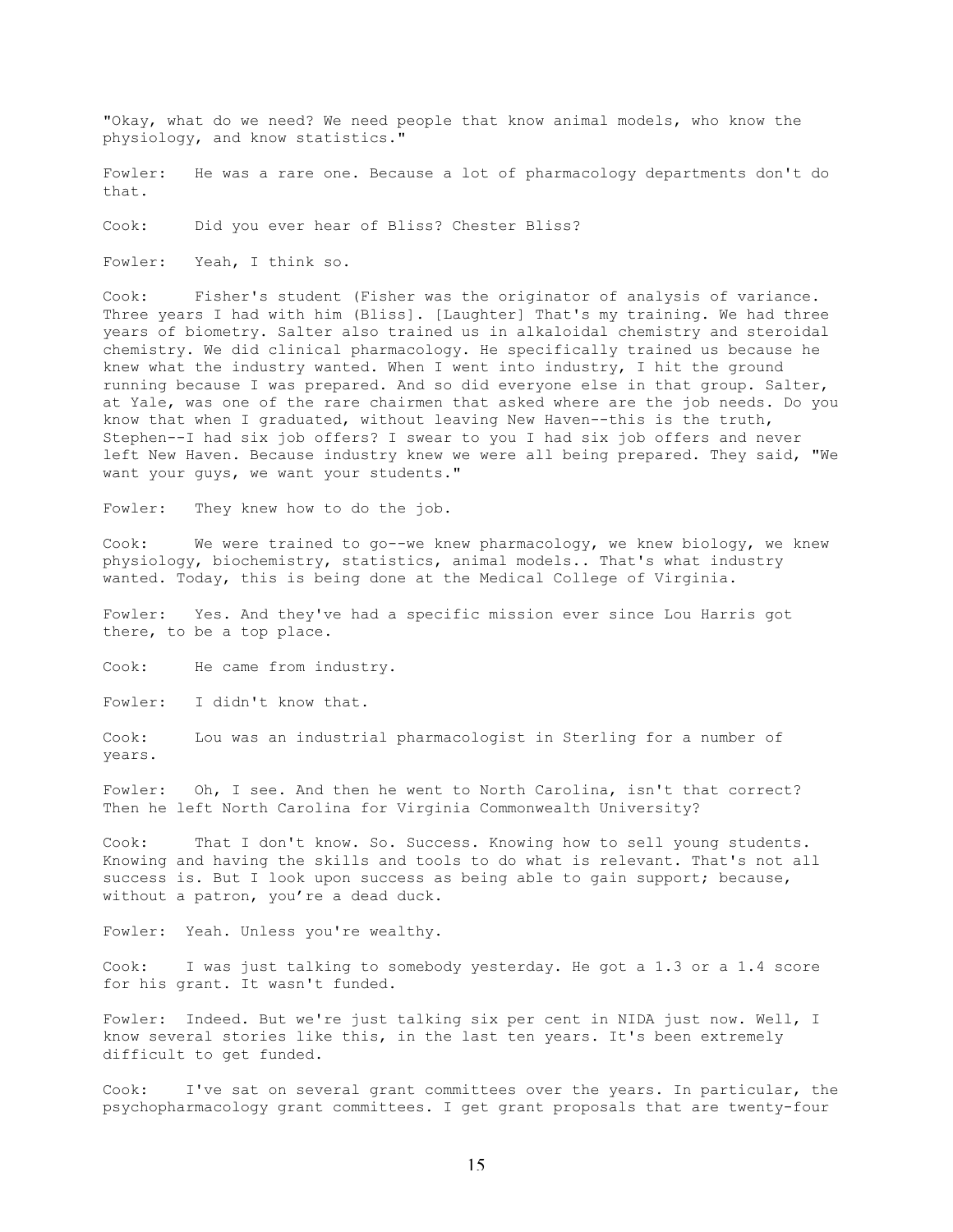agonizing pages. Have to re-read them three and four times to understand them. Frequently, the message doesn't come across.

Fowler: The battle is lost.

Cook: The battle is lost for the grantee. If I have to go to Table I and Table 3 to figure out what the point is, he's making me work. Other proposals are very clear, I know just what he's doing. And I understand. Remember the secret word, that I understand what he's doing. That's success. Also, ingenuity, imagination, having that "x factor" which lets somebody go for the jugular--what is the word- -"creativity?"

Fowler: Well, defining the x-factor has been tried by many people. Not satisfactorily, but--

Cook: Matter of fact, I went to a dinner party Saturday night. I was sitting at a table with a woman who is an artist and she was talking about creativity. How she walks for weeks around that blank canvas and all of a sudden she picks up that brush and it goes. Well, you know that's the magic moment. It happens with us, too.

Fowler: Yes, it comes to you in ways that you'd never predict. That you can just get an idea, but then say, "ah-HAH."

Cook: Yes. Writing papers. We look at that blank paper, sometimes for weeks, and you just can't get started. Then, all of a sudden you pick up that pencil and it goes.

Fowler: You're ready to go. That's right.

Cook: The same way as happens with an artist. I was telling the artist, I don't believe she just picked up the paintbrush and started painting. I said, "Unconsciously or whatever, you've been formulating the idea or concept for weeks and weeks, and you had the magic moment and it all poured out. It's the same way when I write a paper. I've been writing it in the back of my mind for weeks. And all of a sudden it comes out on paper.

Fowler: Right.

Cook: Well, that is what we call creativity. Some people read the literature avidly. And there's a class of people who keep up with the literature but are not overly influenced by the literature.

Fowler: Extract the main ideas from it, say.

Cook: Yes.

Fowler: And it's something to think with.

Cook: The creative scientist knows what's going on in a general sense. But they're not the followers. They somehow have that intuitive sense of digging into a problem. And these are the people who do great experiments but don't know all the literature. For them, the worst part is getting the background literature, but their data are outstanding! I'm not sure I'm touching that question of creativity.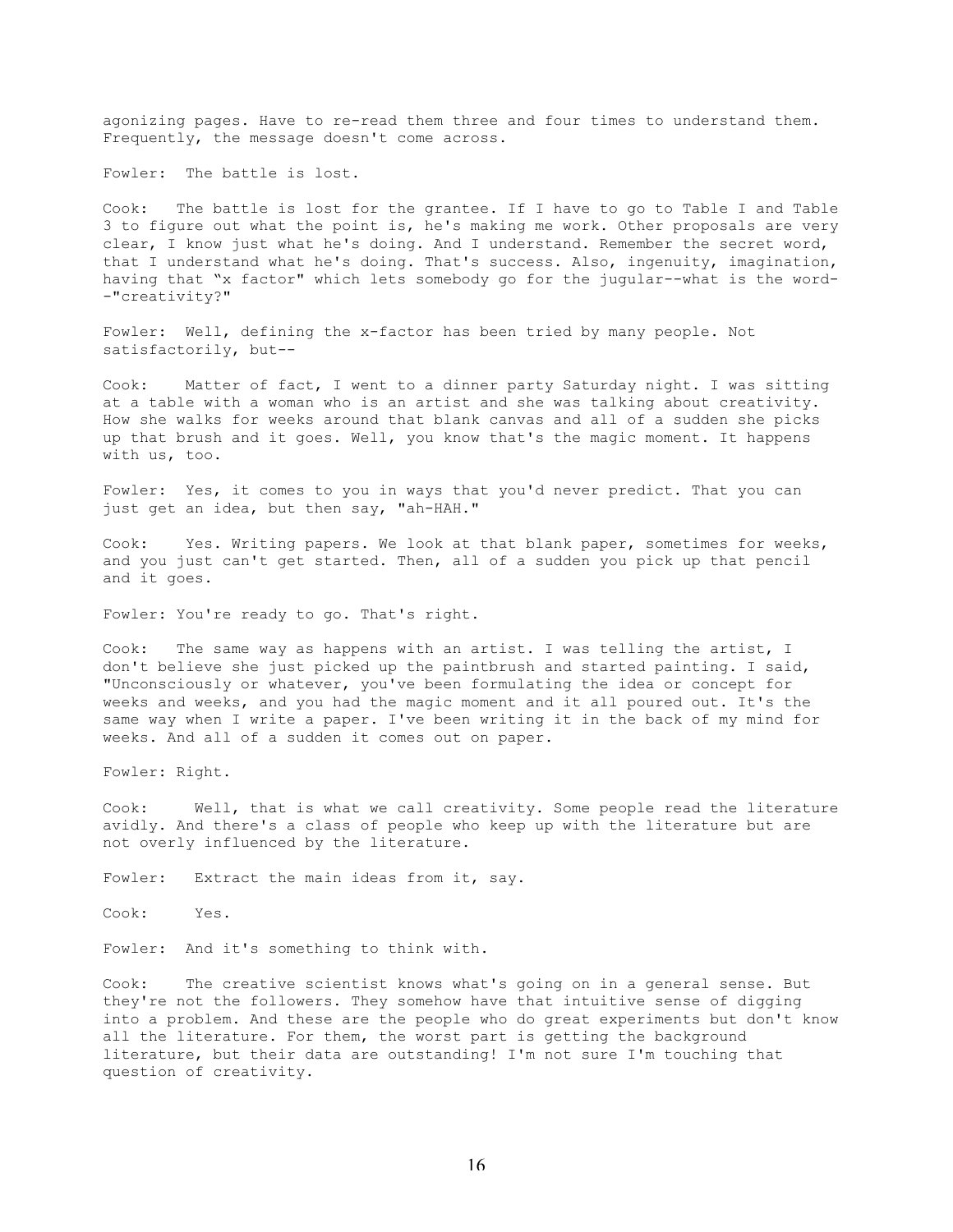Fowler: No, no. That was very good. That was very interesting. I was just going to say Catania could really write, and it was good. If you want to take a slight break for a few minutes and then we'll come back. I really want to ask you some detailed questions about the chlorpromazine story.

[Coffee break]

Cook: What are we going to talk about now?

Fowler: I want to ask you a few questions about the chlorpromazine story, before we try to beat the traffic rush. You outlined some of that in the ACNP historical narrative, but I'd like just a little more detail. That meeting in Philadelphia when Delay and Deniker came over, and—

Cook: It was Kochet. They were from Rhone-Poulenc in Paris.

Fowler: I just wan to know more about what you recall the meeting was like. I mean, here you were, a young pharmacologist who'd just hit the ground running with a pharmacology degree and you'd just got-into CNS pharmacology and tried some tests, and so on—

Cook: Yes, that story's interesting. It was in one of the papers I gave you. I have to go to the [illustration] board to tell you.

Fowler: That sounds fine. Did these guys speak English?

Cook: Oh, yes.

Fowler: And how did they get there--did they come on plane, in a ship?

Cook: They came by plane. These were the big wheels of Rhone-Poulenc. The story goes this way. I graduated and my thesis was on analgesics. When I got to Smith-Kline, even though my thesis was in analgesia--the spinal effects of analgesia--they indicated that they wanted me to get into a program of drugs that would be useful for stomach ulcers. Also, they wanted me to start another program looking for non-barbiturate sedatives. Because they knew that barbiturates had a bad reputation. So, I said okay. I liked the challenge and change--and what's "success" --can I refer this back to success? Flexibility, flexibility, flexibility. Industry or academic--the people who are successful are the ones that go where the action is. I have a scientist in my group who, after twelve years, is still doing what he did in his thesis. No more, no less. Same procedures, same concepts, same everything. And, frankly, he's marking time. Other people that come in with certain skills go where the action is, where the "money" is, where the need is. That's success and flexibility.

The one or two people who will continue to do what they did in grad school, fifteen years later are going to end up as this guy did, with a little lab, maybe a technician, and they'll survive; but that's about all they're going to do. Maybe there are exceptions, but I don't believe there are many exceptions to that.

In regard to the chlorpromazine story, one of the tasks that I used was motor activity. All doses of the barbiturates below prostration, cause stimulation. Animals start getting semi- prostrated. You can't measure in rodents sedative effects of barbiturates. All of the sub-prostrating sub-severe ataxic doses,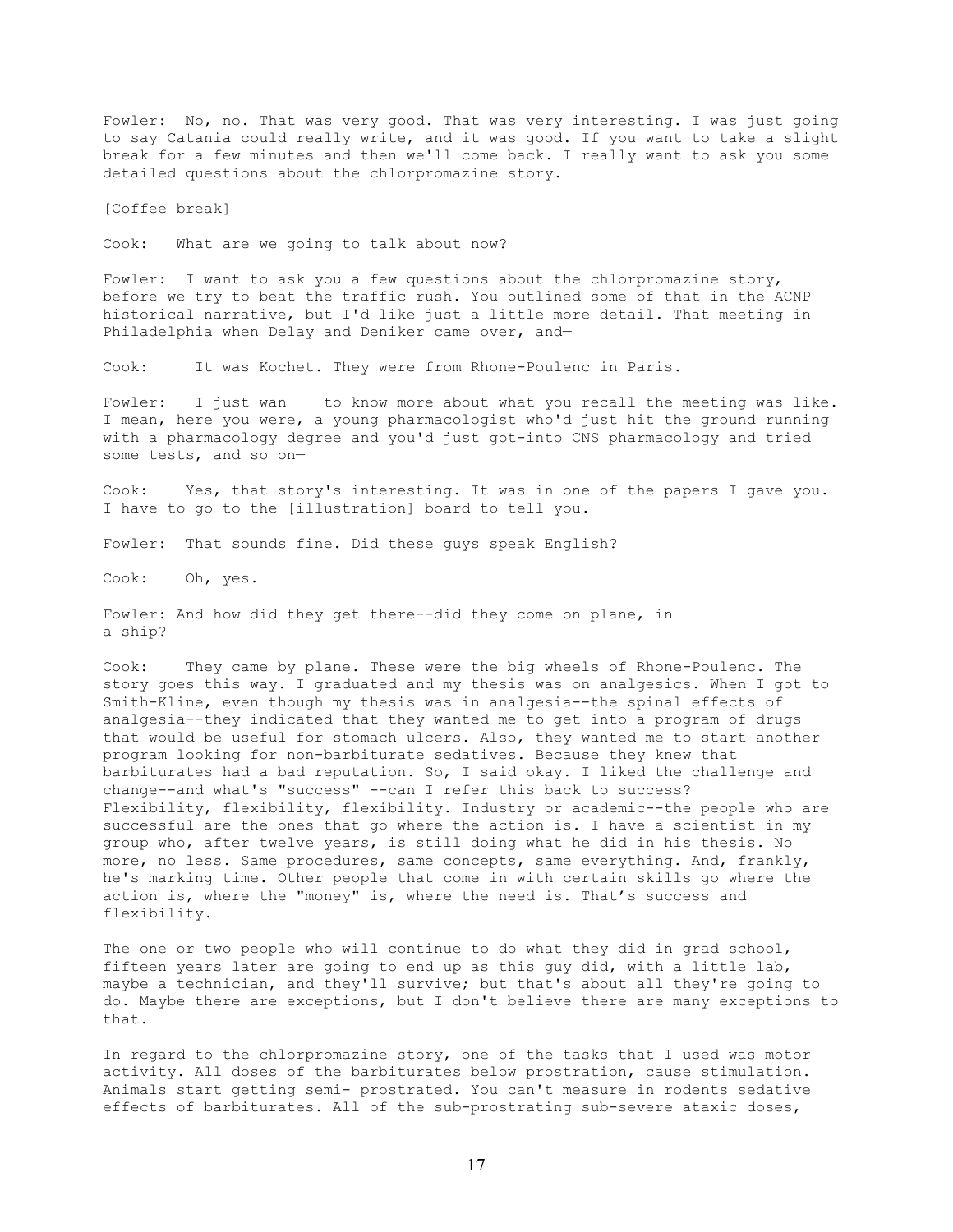cause stimulation. That was the limitation of motor activity with the available (1950s) sedatives. We couldn't measure their sedative properties in animals.

Fowler: As in an open field.

Cook: I used photocells, that's much better. It was always impossible to measure the sedative effects of barbiturates. They [animals] were excited. But the one thing that was used at that time, in 1951-52, was to put an animal into sleep with hexobarbital and the animal slept for twenty minutes. If you gave him a sedative, like chloral hydrate or methylparaphenol (Dormasol), they would then sleep for thirty-five, maybe forty minutes. That was a measure of sedation. Theoretically, the sedation added to something you can measure and you get a little more. It was kind of a sloppy thinking, but that's the way it was done. On this basis, I started the sedative program. I went ahead, and I found something- called SKF-525A. Have you heard of it?

Fowler: You refer to it in your writings, but that's the only place I've heard of it.

Cook: That compound started the field of drug metabolism. My findings with SKF-525A were seminal to the field of drug metabolism. Ed Weidley, my technician, said, "Len, those animals are still asleep. I said, "What animals? What are you talking about'?" He says, "Those animals that we did at nine o'clock. And it's twelve o'clock. They're still sleeping."

I said, "Are they dead, Ed?"

He said, "No, they're alive."

I said, "Look, Ed, there's no way you can give doses of that barbiturate alone without killing them and have them sleep more than forty-five minutes."

Fowler: Right.

Cook: A higher dose is going to kill them.

Fowler: Right.

Cook: But they were still sleeping. A hundred and sixty- eight minutes. I go: "No, no. Do it over again tomorrow."

## He said, "Sure.

Well, what happened was that this compound inhibited the metabolism of barbiturates, and it just hung around without being broken down. But we didn't know any of this. It prolonged the effect of barbiturates. The company got very interested in it, and we started a program called "drug potentiators." The idea was--and I've published a little on this--that instead of giving more of a drug and getting the side effects, maybe we could keep with the therapeutic dose and give a potentiator. That is, use a low dose and enhance the therapeutic effect.

Fowler: Right.

Cook: And we started a program called "drug potentiators." There was a lot of excitement in the field. This was the biggest thing in 1952 or 53. SKF-525A. Then somebody came to us and said there was another drug potentiator. I said, "What's that, a compound like SKF 525-A?"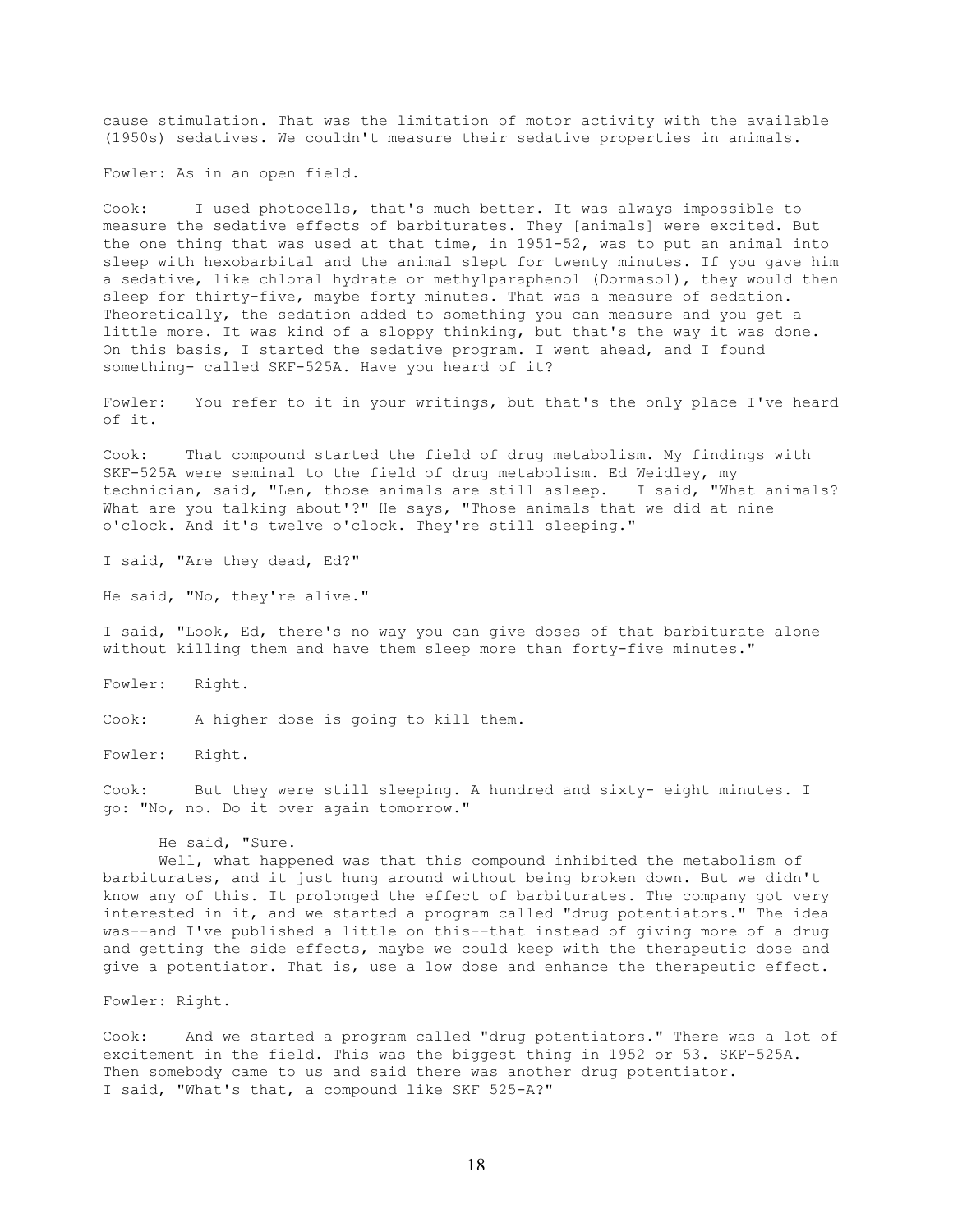"Oh, it's called Largactil or chlorpromazine. I said I'll compare that drug potentiator with my drug potentiator. That drug from Rhone-Poulenc was Largactil. RP 4560. I was just 26 years; old, and I was lucky! Chlorpromazine also enhanced the barbiturates. SKF-525A enhanced analgesics and also enhanced amphetamines. But chlorpromazine antagonized amphetamines! That was a surprising dissociation! SKF-525A had no side effects, but chlorpromazine was very sedative. We wrote to this company that we were interested in chlorpromazine. Also, this drug was being used in what they called a lytic cocktail. You never heard that, did you?

Fowler: No, only in writings.

Cook: Yes. That was a lytic cocktail, it was utilizing its drug potentiation enhancement of drugs for anesthesia. It also rendered the animal poikilothermic.

Fowler: Hypothermic.

Cook: Not hypothermic.

Fowler: Poikilothermic.

Cook: Poikilothermic. Chlorpromazine rendered the animal poikilothermic. You could increase or decrease the animal's body temperature with the environmental temperature. So there were some differences from SKF-525A. So, the people from Rhone- Poulenc were interested and came over to meet us. Oh, also, chlorpromazine was antihistaminic and SKF-525A was not.

Then we found out the whole story, that that drug was pretty old, chlorpromazine. At first it was not called chlorpromazine. And they approached seven companies in the United States trying to sell it as an antihistamine.

Fowler: Oh. I didn't know that part of it.

Cook: Interestingly, all the companies turned it down. Because of the sedation. The last thing in the world they wanted was another antihistamine with sedative properties.

Fowler: Well, they had Benadryl.

Cook: Yes. So. Seven United States companies turned it down. As they should have. Meanwhile, as part of my early program I developed a motor activity assay which I put aside because it was no good to test the sedative effects of the available sedatives.

Also, I remembered when I was in college there was something about Pavlov and conditioning. I'll never forget this--I went out---I bought a doorbell in a hardware store. I made a grid floor, which was four two-inch brass plates with a rheostat plugged into the wall. [Laughter] And I had a button to hold down for the bell. I gave the rats 120 volts. I thought, "Okay. I'm going to develop conditioned behavior." I didn't know much about: avoidance-escape or conditioned reflex. The conditioned reflex--I remember I read about that.

And I put this testing box together. At first it had a shelf. The rat climbed onto the shelf and then I pulled the shelf out so the rat would be exposed to the grid again. But it was not working well. So I looked around, and I saw a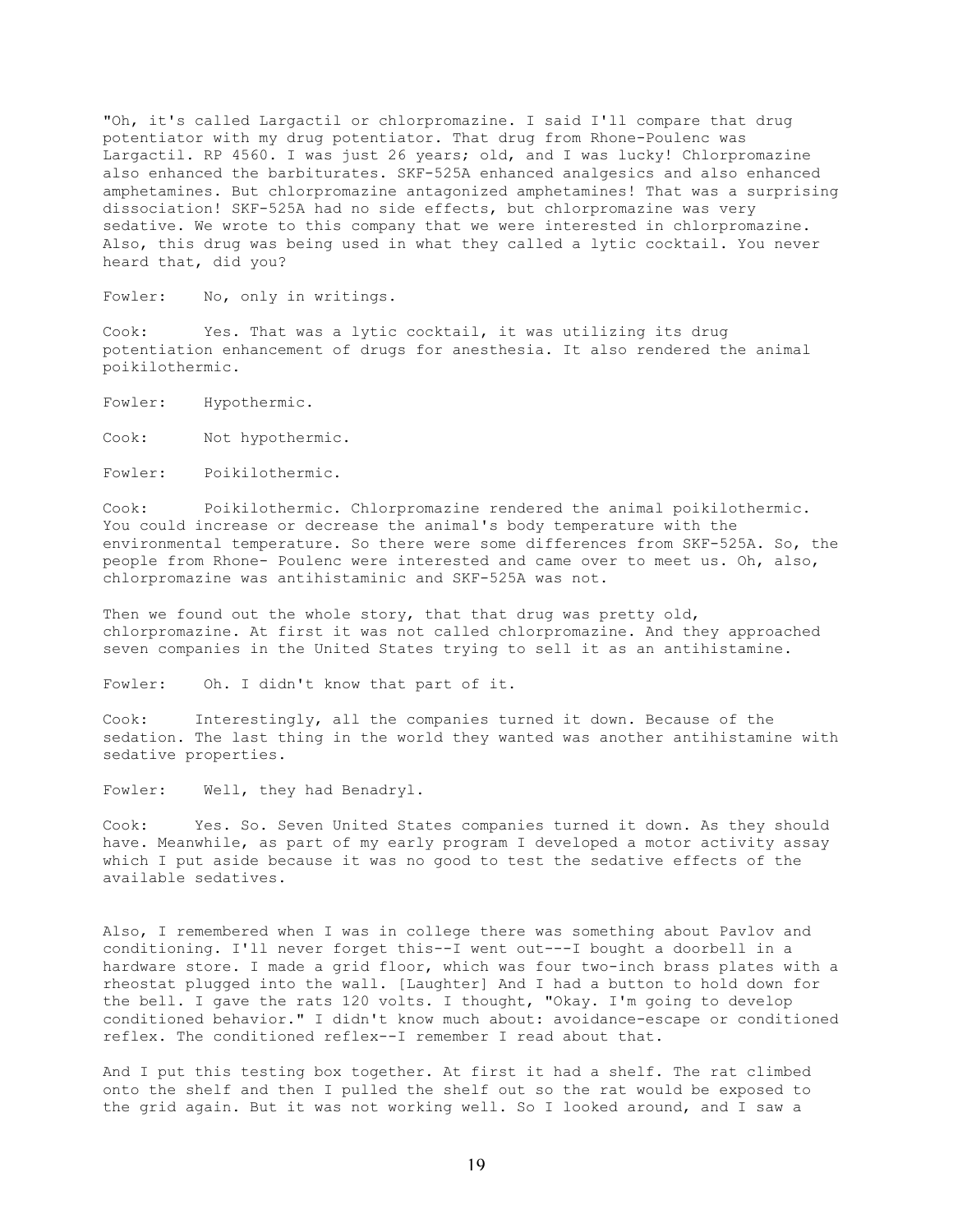broom handle in the corner. I took the broom handle and I used that to develop the pole climb test. Pretty crude.

And what happened is that when I put the animal in the box and I wanted to develop this reflex, I would ring the bell and a few seconds later I'd give him the shock. After a while, when I rang the bell, the rat climbed up the broom handle. But he would urinate while I'm training, and the brass plates would steam up. The whole thing was steamed-up with urine.

Of course, I'd ring the bell and all the other rats are sitting right here. They're hearing the bell and extinguishing. God knows what's going on--but--it's a good thing I didn't know psychology. But it worked. And what I found is the classical conditioned avoidance-escape behavior.

I trained the animals and 'nothing [the classical sedatives) worked. The conditioned avoidance didn't work because where I gave the available drugs--the barbiturates, the Dormasol, chloral hydrate--the avoidance was blocked. But, the escape was also blocked. You know. The classical sedative drug just zonked the animals. So, nothing very specific happened.

Actually, I took that test and I put it in the closet as not being very useful for the available compound. My conditioned reflex box. okay. I had in my test battery a couple of things, and it ended up that hexobarbital sleeping time was the only thing I really used. When I later tested chlorpromazine in the CAR test, the effects were very different. Also, the motor activity test.

The Rhone-Poulenc people came over. I said, "You know, my feeling is, quite candidly, that our drug is a pure potentiator, but your drug has got all these sedative effects, behavioral effects, and stuff like that." In the locomotor activity test, I administered one to four milligrams per kilogram of chlorpromazine, orally. The mouse's activity declined as a function of chlorpromazine dose, but the animal was still on all four legs! Until I got to, like, fifty-to a hundred milligrams (per kg]. Never happened before! They were immobilized--BUT STILL ON ALL FOURS!!

Fowler: Right.

Cook: You could lift: them up, you turn them oh their backs-- and they righted themselves. You touch and squeeze their foot-- they pull it away. You did a placing reflex, it was there. And yet, the mice were totally impassive to the environment. And I said, "Look at the amazing difference between chlorpromazine and barbiturates in this test." I went ahead with the CAR [conditioned active avoidance], and I blocked the conditioned avoidance with chlorpromazine. The rats are just sitting there and that bell is ringing. I gave them the shock and they jumped up. A hundred percent of the animals are blocked to the CS, and I give them the shock so they can climb. So why aren't they? I think they are really confused, you know, or they're totally indifferent to the environment.

Fowler: Now, this was rats--

Cook: Yes, rats. This is all a totally new approach. Nobody knows anything about drugs and conditioning. And I say, "Holy smoke--I'm able to make an animal totally immobile but he's on all four legs." Never before in history did anyone see that. This effect of barbiturates at "sedative" doses is the stimulation, running around.

Now with chlorpromazine I was able to make the animal indifferent to what's going on: "I'm threatening you--I'm going to kill you with shock--you don't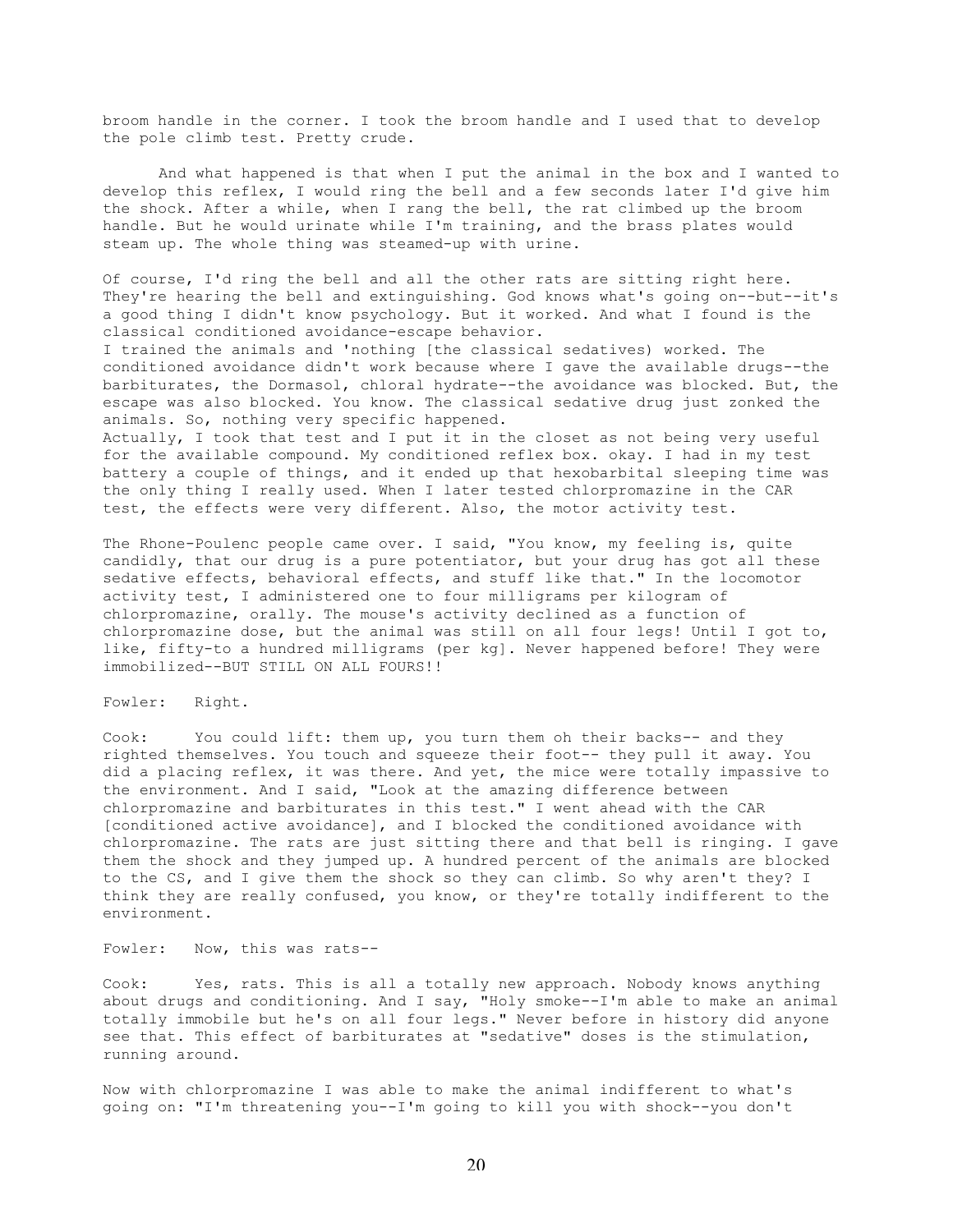care." However, when you give him a shock, he jumps up--he can do it. He's indifferent to his environment. At first I thought, he lost all his hearing. Well, we found out it wasn't that. Then I thought, he doesn't care about the shock, even though there's no shock threshold change.

At this point the people from Rhone-Poulenc came over to us. We first discussed the comparative drug-potentiating aspects of SKF-525A and chlorpromazine. They said they were into surgery studies. They're able to do cardiovascular surgery because of the poikilothermia it produces. They packed the patients in ice, and they went from a limit of three minutes to twelve minutes. Major thing and it was drug-potentiation. A lytic cocktail in surgery. But then they mentioned that they also had a couple of psychiatrists named Delay and Deniker and they're finding and reporting all kinds of fascinating things in schizophrenia.

Fowler: Who were those two guys at the meeting? Delay and Deniker?

Cook: No, no. These were Dr. Kochet and other. They described what happens in schizophrenic people who are now tractable; they're not wild and climbing all over. They're not sleeping. I'm thinking, "Holy smoke, it fits with my data!" And after they leave I spoke to management. I said, "You know, I have a feeling that this unique indifference to aversive events, impending aversive events, may have clinical implications for what he's describing about schizophrenia.

Fowler: Right.

Cook: At first our company people were thinking in terms of the utility of chlorpromazine in surgery. Most importantly, the effects I reported about inhibition of avoidance behavior and indifference to explore in motor activity studies tied in somehow.

Fowler: Well, in that meeting, did anybody use the word "psychology, 11 or was the word, "psychopharmacology" ever mentioned?

Cook: No. I recall I used "psychopharmacology" in a seminar I gave at Emory University about 1953 or 1954 on this data. Because I remember thinking should I call it pharmacopsychology or psychopharmacology. I think I used it then for the first time.

Fowler: And in this meeting you didn't use the word "psychology". You used the word, "behavior," though?

Cook: I think I used the term "psychology" to describe these findings. However, I really don't know that. I wasn't a psychologist. I wouldn't have even had the repertoire at that time to talk in these terms about the importance of the differences. But, essentially, I thought operationally. Not that I knew enough to consciously do that. I thought, "He just doesn't want to do it. The rat doesn't care." That was my introspection at that time.

I don't recall talking in any psychological terms at all, nor did they. So, Smith-Kline got together with Rhone-Poulenc. They felt that my data tied in. This may, in fact, be something. They agreed to follow the psychotherapeutic-the psychiatric treatment aspect of this drug-, as well as its use as a lytic cocktail in surgery.

Fowler: I see. When did you and when did the management of Smith-Kline become aware that this might mean the end of, say, lobotomies, this might mean massive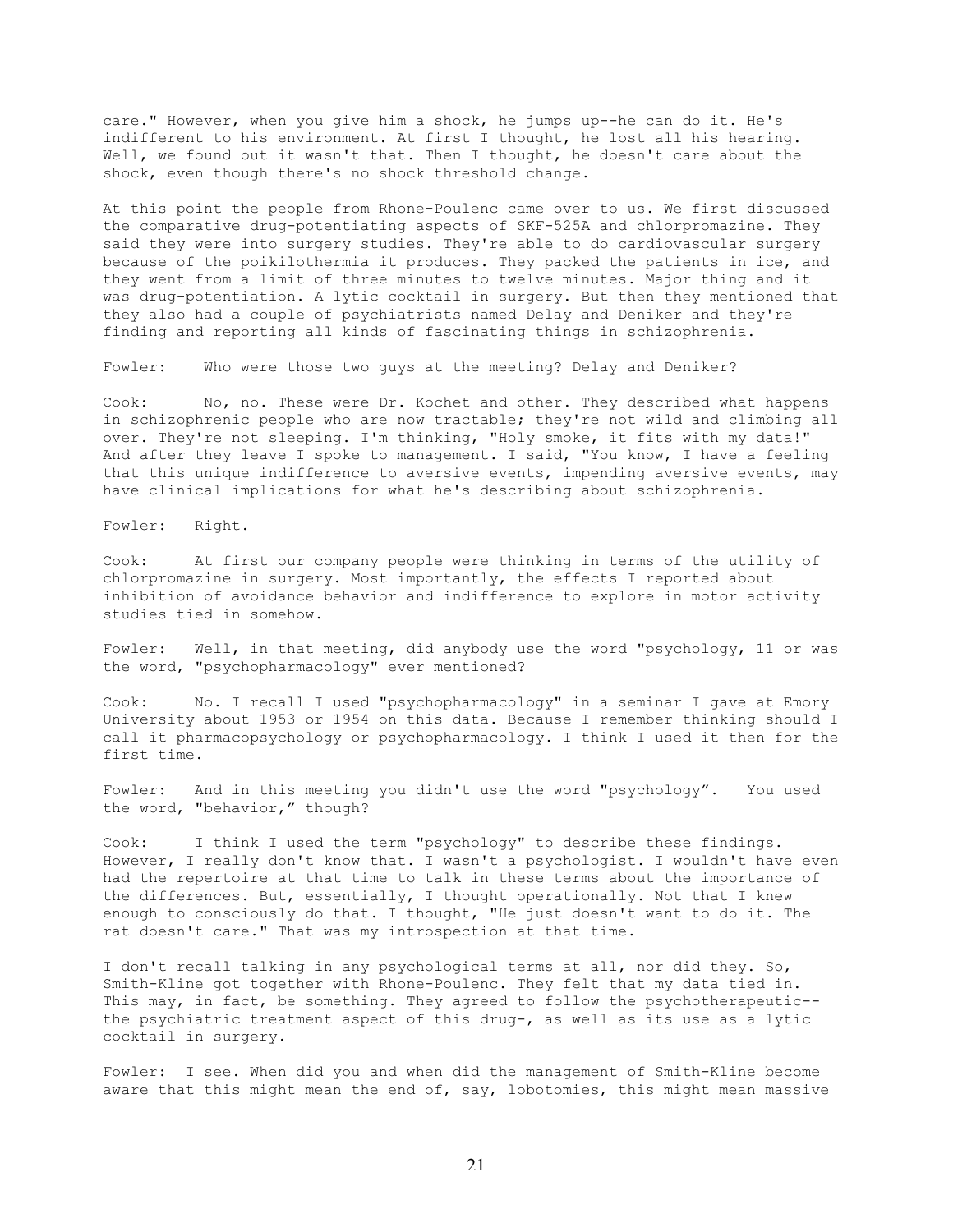change in mental hospitals? Or did they--how long did it take for people to understand that this is really important?

Cook: I think it became immediately important when they start-ed doing the clinical studies. Interestingly, I joined them in 1951--about 1952, late 151--I took a course in Boston on mental disease which included descriptions of frontal lobotomies. To my surprise, most of the things they spoke about were lobotomies.

Fowler: Right, I know. I teach a course--that's part of the course.

Cook: They mentioned that the family is unhappy, but [after the surgery] the patient is happy. They're not climbing the walls, they're not breaking the chairs.

Fowler: Right, right. They weren't close enough to--

Cook: Well, chlorpromazine appeared on the scene, and they did the first clinical studies. As you know, it's now history. They were literally evaluating the success of that drug by the decrease in chairs and tables and window's that were broken. And it really was true. Most psychiatric wards were violent. To deal with the patients, they knocked them out with drugs or they put a straitjacket on them. Suddenly, with chlorpromazine, they were bringing people out of the back wards into the front wards. And for some of the patients, the families would visit them for the first time in ten, fifteen years. The psychiatrists were able to at least have an interaction with them. And it was a miracle. It was literally a miracle at that time.

Now. In retrospect, my contribution, I think, was primarily getting my company-- Smith, Kline, and French--giving them the opportunity to get the drug and start looking at it. I remember going to my vice-president and saying, "I think we're in a new era. This is more than just a routine pharmacological study leading to a new drug." His name was Capp Clark. I said "Capp, I really believe this is the beginning of a new era, and I think that we should prepare ourselves for the future."

He said, "What do you mean?"

I said, "I'd like to request the resources to build up a psychopharmacology unit in order to maintain our position in a new field." And he immediately said, "Len, I think you're right."

It was just me and Ed Weidley at that time. And I built up an extensive- what was probably the best psychopharmacology lab in the country. in the world. I hired Killam, and I hired Schuster and eventually Kelleher and all those wonderful colleagues.

Fowler: Well, how many pharmacologists at the time even had two such behavioral tests as an assay?

Cook: Few, if anybody. Capp asked what did I want to do with these resources. I said, "Well, Capp, as I see it, there is biochemistry measuring things like norepinephrine in the brain. There's people up at Harvard who are doing EEG work--" Mary Brazier. Do you know that name?

Fowler: Yeah, yeah I do.

Cook: And neurophysiology work being done in California.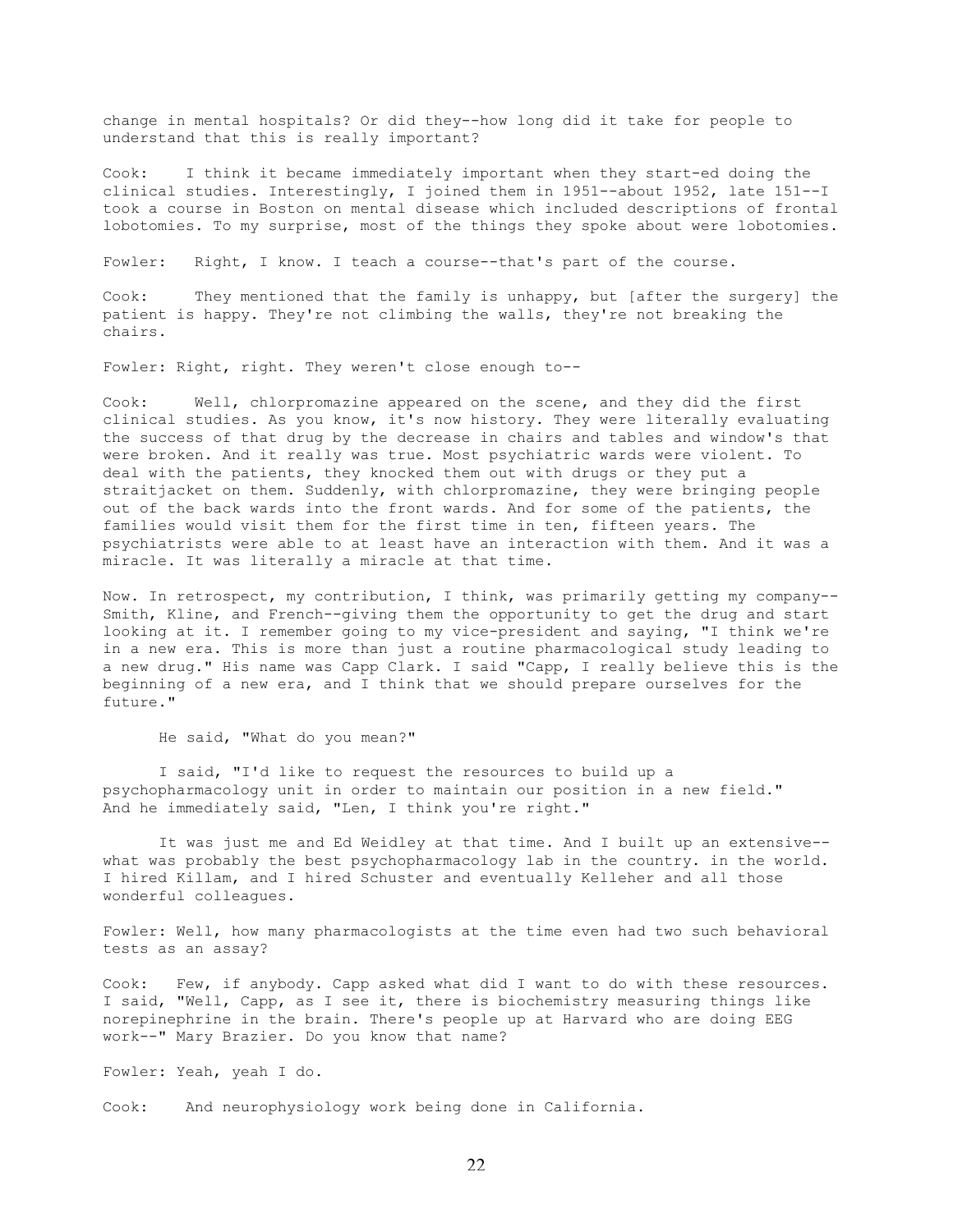This was Magoun. That's when I lost Keith Killam, because he married Eva Killam and went to California. Keith used to work for me. He worked at our place before his degree. He was getting married to Eva. It was a choice of hiring Eva at Smith-Kline-French or his going to California and working with Magoun where Eva was.

Fowler: Oh, yeah.

Cook: And he did all right for himself with that decision. He had a great career.

Fowler: Moruzzi and Magoun.

Cook: Yes. Well, in any event, I went on to describe to Capp that there's also an approach called psychology. I said, "Theoretically we should be doing all three." He said, "But what is it that you feel we should concentrate on?" This was the turning point--I remember it distinctly! He said, "If I can't fund everything, what would you choose?"

I said, "Well, my feeling is that I want to see what the whole animal does. In terms of clinical prediction, the behavioral approach would predict more relevantly. I think we ought: to go in a clinic with that kind of data." If all I knew was what it did to nor-epinephrine, or if all I knew was a certain EEG pattern, or 'cerebral (cerveau?) isole' that Keith Killam was studying, I wouldn't know the relevance. But I'd be willing to bet my salary on what I know now in the behavioral psychology." I said, "What I'd like to do is build my resources up here [effects of drugs on whole animal behavior], have something also going in biochemistry, and have something going in neurophysiology. But, the main effort should be in behavior.

And he said, "Okay. You build it the way your instinctive gut tells you to build it."

I said, "Okay. Now I'm going to have to learn as much as can about psychology." I said, "I'm going to have to travel--"

He said, "Len, you do whatever you want and you build the best unit you possibly can with the most relevant measures you can, and go where you have to go and do what you have to do." It's the true story. I've never told this part--since I made my commitments to the behavioral approach--at that time people in behavioral pharmacology were not there to hire. They just weren't there.

I'm going to need to learn psychology or experimental behavior. I recall thinking, "I better damn well learn what this is all about." All I knew was a course I took--psych 101--and I think I just about passed that. So that's when I got together with Karl Pribram who in turn introduced me to Ferster, who came on to me like a shock regarding his operational approach. I didn't know what hit me. I gave a couple of seminars to B. F. Skinner when Charley Ferster brought me up to Harvard. And I told them about this new drug, chlorpromazine. He was fascinated by the fact that a pharmacologist like myself was talking about all this behavioral data. I went around to others, as I told you before. To [A. J.] Riopelle and I went to Wisconsin--and I learned about operant behavior. I just told you the story about the pole climb avoidance behavior, the 120 volts, the urine sizzling, and steam on the grid. I'm almost embarrassed to tell you this story. Of how I really got into operant behavior.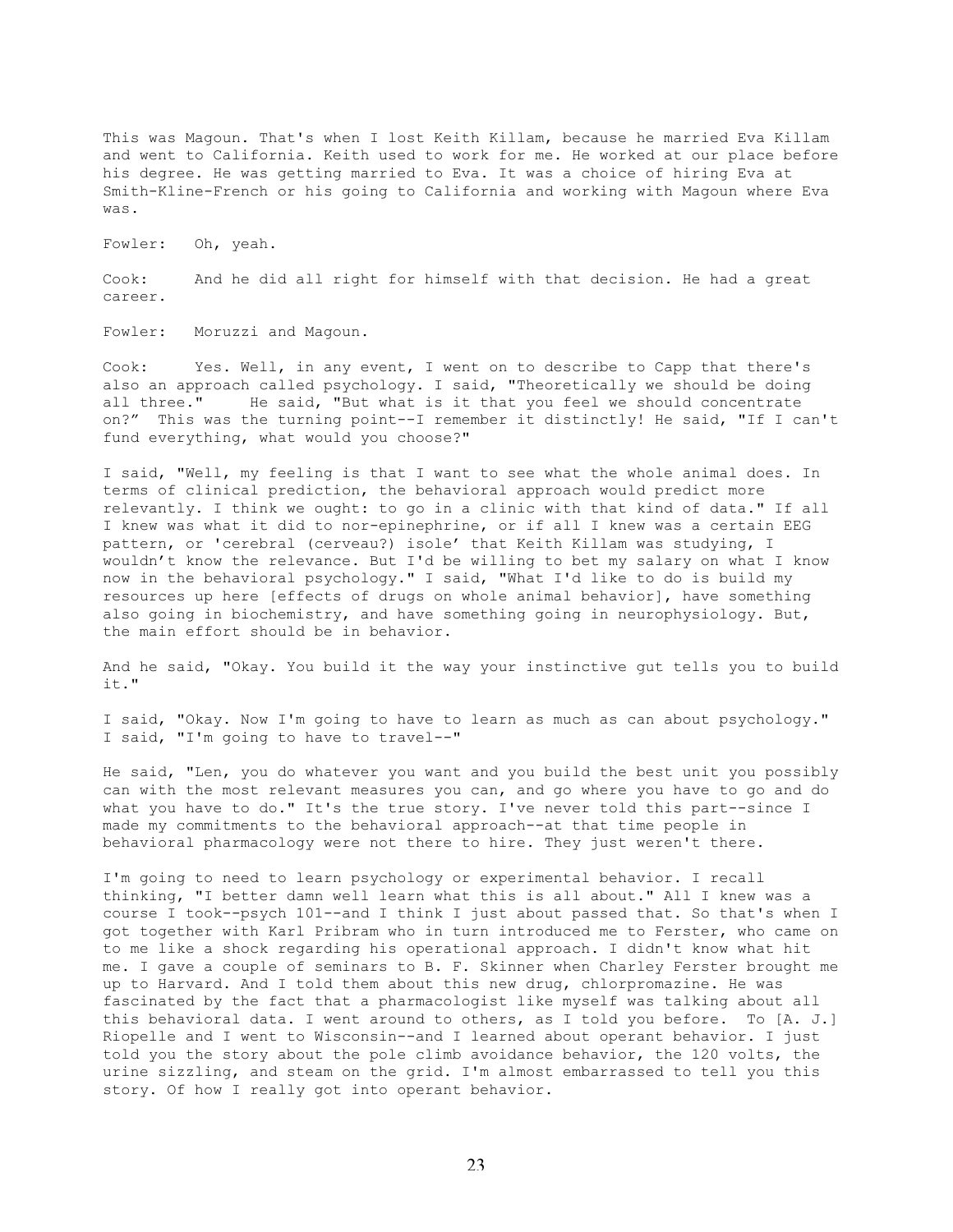I read a paper by Wikler and Hill, in which they described the animal pressing a lever and getting food. I forget the schedule he was using, but he was studying the opiates. I thought, "Well, that's interesting." The animal was working for food and he was testing the drugs. So, what I did was I got a box and I got a pencil--I swear it was a pencil--and I put a pin through it just like that (so the pencil would pivot), and--I knew a little about shaping behavior--and whenever the animal touched the pencil or pressed it, I took a piece of lab chow, broke it up, and I'd throw a piece of food in his cage.

I had a food cup in the box. Whenever the rat would hit the pencil, by chance or whatever, I'd throw a piece of pellet. And that's the way I did my first operant. And I got the rat to press. Then I would test the effect of drugs. I can't remember what schedule it was, I think it was an FR.

And the rats are responding and taking the food. But my technician, Weidley, was standing over the box; and whenever the rat hit the pencil, he'd throw a piece of food into the cup. He was the food dispenser. And we played with it. That's when I hired a guy named Bob Schuster, who at that time had a B.A. degree. We learned about winding our relays and we start getting very schmaltzy, very fancy with this thing. We had relays going. We had relays all around us and, again, it was 120 volt AC powered.

Fowler: Dangerous stuff [the 120 volt power).

Cook: We developed this very crude type of equipment. We did a lot of different schedules. One of the early studies he reported on, Joe Brady had published on CER. We tried to repeat that with the reserpine, but we never could. I did a dog conditioned leg-lift; conditioned avoidance. I also included conditioned heart rate studies. I visited Horsley Gantt and became familiar with his studies.

Fowler: Startle response? Orienting response?

Cook: Yes, orienting response. I went through a couple of years of seeing what might help me, what's important. We learned a number of things. Bob Schuster and I had a conflict schedule. But all we had were the phenothiazines, which didn't work in conflict behavior, so we put that aside.

Fowler: Yes, right.

Cook: We did have barbiturates, and we got some effects; but we know the barbiturates don't work well in this task. We didn't have meprobamate or Valium at that time.

Fowler: Right.

Cook: We went through a great-deal of different kinds of behavioral studies, and we learned a lot. We also had Ferster around, and he helped us enormously. Then we found Roger Kelleher, and he was a godsend. But the interesting thing was that Bob Schuster came to me. He was concerned. He said, "How can you make Roger head of a lab? How could you not also do this for me as well?" I said, "Well, you're terrific, but he [Kelleher] came with a lot of experience and a Ph.D. And that makes a difference to the company. The company hires according to degrees, and they pay a bigger salary for him than you because he has a Ph. D.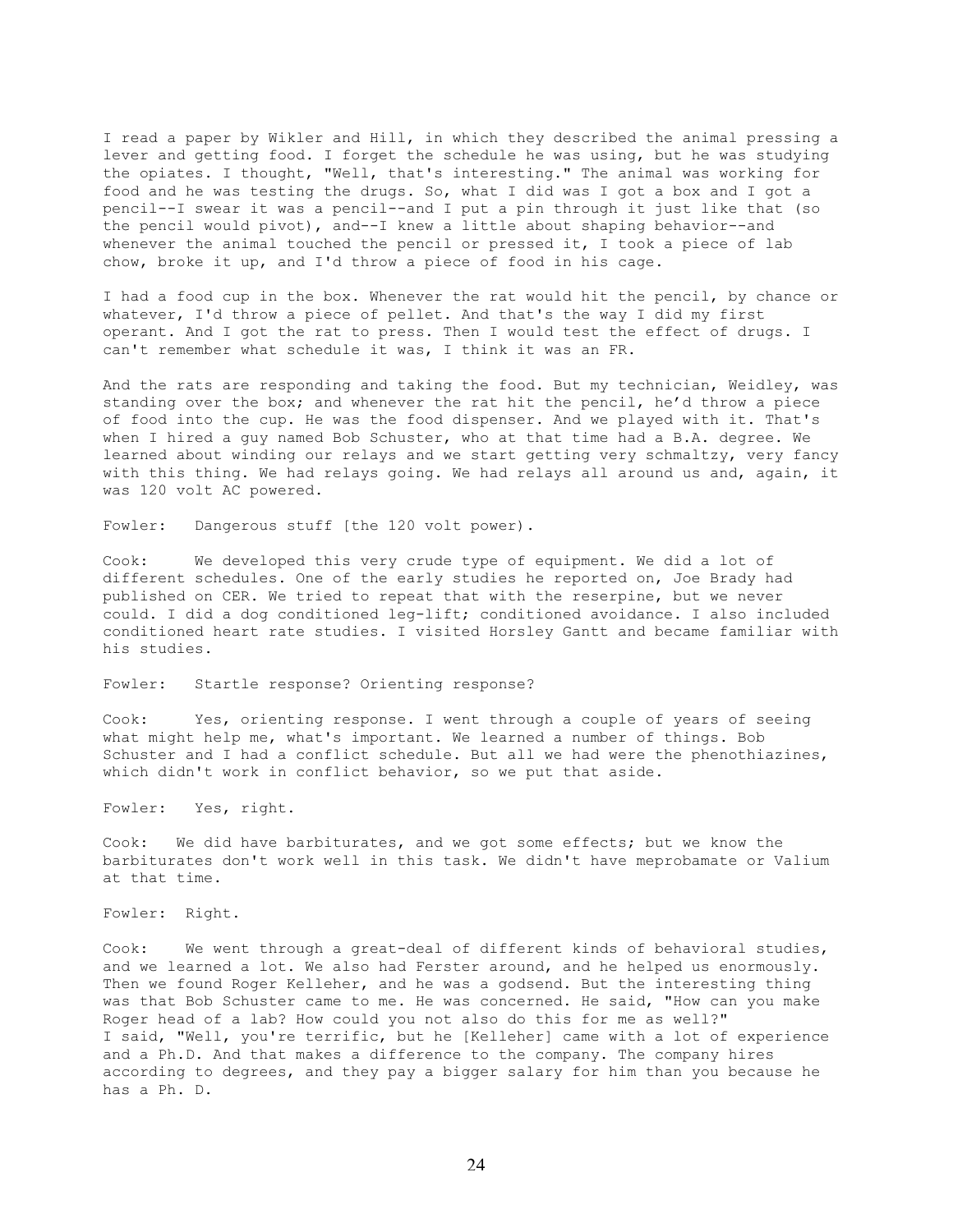He said, "But I know as much as him.

I said, "I know you do but he's got a degree and he gets two thousand bucks a year more than you do."

About a day or two later, Bob came to me and said I want to get a degree. He made all the arrangements. He went down to Maryland and, as you know, he did very well. Bob did okay!

Fowler: Indeed.

Cook: He did terrific. I'm very proud of him [C. R. Schuster]. Keith Killam went on and became chairman of pharmacology--president of the pharmacology society ACNP.

Kelleher also did okay at Harvard. Catania did very well for himself. Most of those guys did okay. I hope my training them in pharmacology made some difference to their careers.

Fowler: I'm sure it did.

Cook: In any event, we built up the operation and eventually got people going. But I just decided at that time--that's what I mentioned before--that I better learn what behavior is all about and what makes it tick. So I went around, as best as I could, to learn behavior, what controls it, and in what sense behavior follows all of the rules that the heart or any other physiological system does. For example, does behavior respond to drugs in any way--as do other physiological systems?

Fowler: Guinea pig ileum.

Cook: Guinea pig ileum in vitro. Thank you. The effect of a drug on that ileum's activity depends on temperature, the ionic concentrations, the tension, et cetera. Any one of these environmental things, all of these can modify the pharmacological action. Behavior exists in an environment and is affected by nutrition, temperature, restrictions on behavior, tension, or whatever. Let's say "the contingencies." I listed all of the things that not only control the behavior but modify it and would be important in terms of the drug effect. You know very well that if the animal's body temperature is down, you get a different drug effect.

So that behavior is acting in a milieu very much the same as that guinea pig ileum; and, in the same way, you can modify the drug effect. I wanted to know what are the important contingencies and factors that maintain the behavior and maintain its sensitivity to the pharmacological intervention. And I analyzed that as a pharmacologist. I approached behavior as a substrate system like any other physiological system. And, to this day, I look at behavior as a substrate system for drug effects.

Fowler: Well, I think that's very astute and I think that's correct.

Cook: This is how I talk to students about it, in a sense, that I just look upon behavior--from my point of view--as an ileum in its environmental medium.

Fowler: Well now we can replace the ileum with a set of neurons in the brain. Knowing so much about them now--of course we don't know how they're all interacting with other neurons that produce the behavioral output but the tissue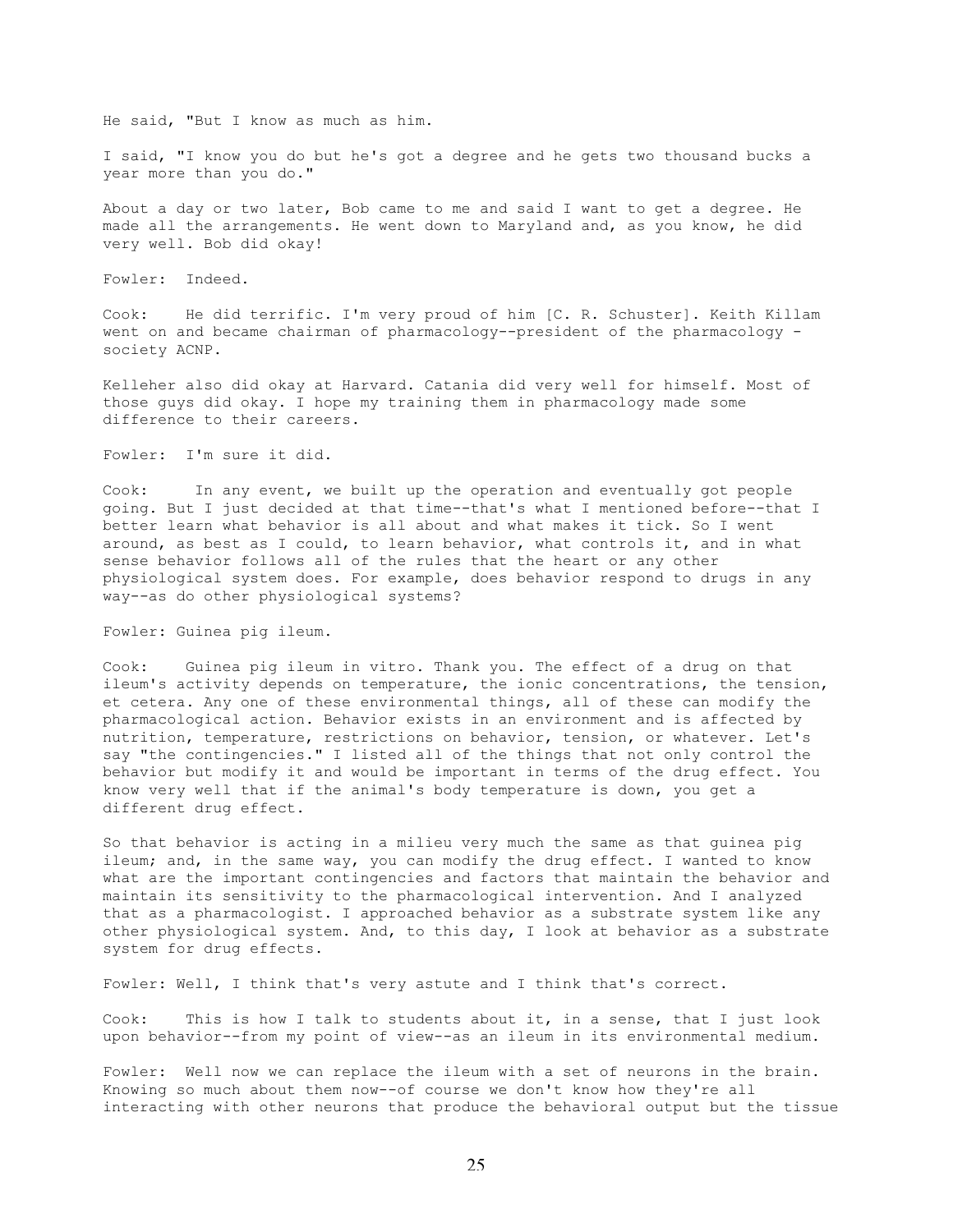slice preparation is an extension of the ileum preparation. And as we learn more about these sets of neurons we can even make more sense of this, although it's going to be frightfully complicated.

Cook: In any event--that's a little background, Stephen.

Fowler: Before we leave this I have--

Cook: I didn't realize it was getting so late, but—

Fowler: You were doing good, so I didn't stop you.

Cook: It's all right, we're in no rush.

Fowler: Egas Moniz received the Nobel Prize for lobotomies. This Portuguese psychiatrist. And yet it's clear now that that was a bogus thing, yet there was nothing else anybody could do at the time [for schizophrenia]. Do you think society--in particular, the Nobel Award Committee--will begin to recognize how important psychopharmacology is and will there be a Nobel Prize in psychopharmacology per se. And I don't mean the substrate science, like Axelrod, you could say...

Cook: Yeah.

Fowler: ...was a Nobel Prize in psychopharmacology. But that's not what they called it. Would you care to predict when and if that will occur?

Cook: That's interesting. I've never heard it said before.

Fowler: Well, it seems to me that it's a tremendously underappreciated medical discovery. And I often tried to grapple with that--why is it? It may be related to what you said earlier. That everybody thinks they know something about behavior already.

Cook: Yes, behavior is pretty tough to accept as a hard science by many scientists in other disciplines.

Fowler: Yes. I think it's being more and more accepted.

Cook: Right.

Fowler: I was thinking about some of our university administrators--trying to explain to them what psychology is. Many of our administrators have never had a psychology course. And yet for the next generation that will not be true.

Cook: Well, you know, I have found in my dealings in this field is that people really believe in "dualism."

Fowler: Yes.

Cook: The idea that there's relevance to an animal climbing a pole or learning a schedule for reinforcement and that a drug modifying that has any relation to their own psyche. They just don't buy it. Because they believe in a free will, and that they are in total control. When you bring them the idea that they're nothing but a factor of their environment, it's a little disquieting.

Fowler: It reduces their sense of dignity or that's the way they perceive it.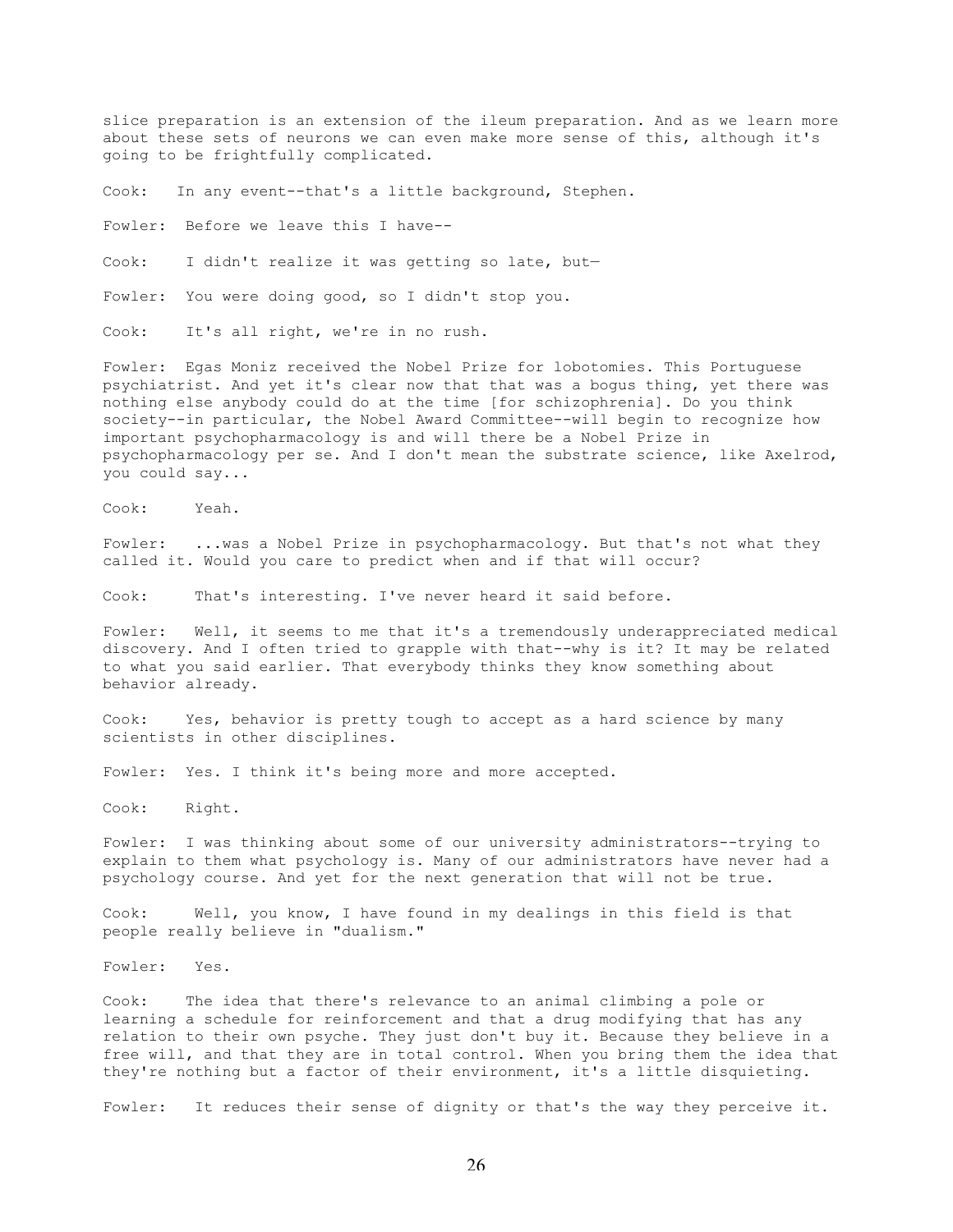Cook: And when I first started presenting this data and concepts to nonpsychologists, I used to talk about the experimental details: "and the animal was trained to do this, and then I do this and then I do that--" And I lost them! I realized the mistake. And every young person that came to work for me, or that was going to make a presentation of the work, I said, "Don't you dare get into the experimental details. You say: "The animal learned to press the lever under these conditions, and this is what we found." Don't you dare say we used this schedule, because they get into the details and they get to empathize how they would deal with this situation if they were a rat. Stay the hell out of the technical details!"

Fowler: Right.

Cook: You just don't get into describing the experiment, because they'll kill you. Everyone considers themselves an expert in behavior and will challenge everything you say and lose the important points.

Fowler: Yes.

Cook: They'll take over. They'll wipe you out. You just talk about the basic elements. If you want to use- God forbid-- the word "conditioned fear" it's okay. If it really adds to the credibility of what you're doing. Don't go ahead and say, ... ring the bell and six seconds later I did this and the animal did this. I say, "Deal with it in terms that you are the expert and you're giving them the conclusions. Don't give them the details and hope they're going to come to the same conclusions. Tell them what your conclusion is.

Fowler: Right, right.

Cook: You're the expert. You tell them: "That's what this all means."

Fowler: Well, I think you're right about the dualism. I think though--the drug abuse problem though--that people there are understanding that this is a behavioral problem. It is fundamentally behavioral.

Cook: That one. Yes.

Fowler: Yes. Well, maybe the understanding of that will eventually generalize to others things, like psychosis and so on.

Cook: The drug abuse people can get away with it. Because it has face validity. Such as the drug discrimination, I understand that. Self administration, the withdrawal work, substitution, for example.

Fowler: Right.

Cook: When I think back on the mistakes that we made over the years that we could have avoided. I mean, I should have done what they do with the aplysia: "Memory". Everybody buys it, no questions asked.

Fowler: Yeah.

Cook: And, now we also try to do it. You should see us at the research committee. Last week. We talked about the "anti-psychotic effects" of these drugs and we measure the "anti-hallucinatory behavior" and we measure the "conditioned fear" behavior. And, oh, boy, it's good stuff! If I gave a seminar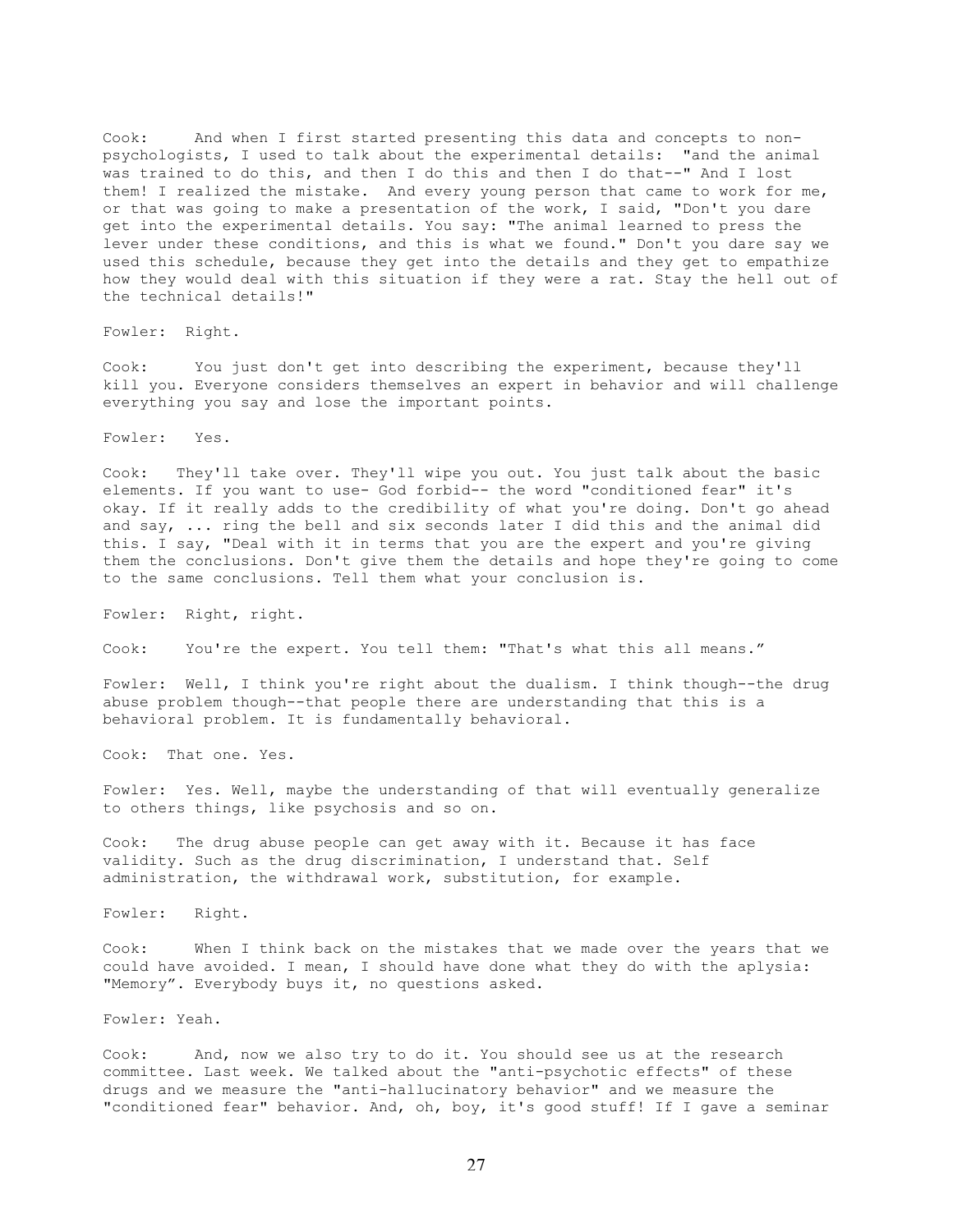in an academic department in this manner, they would kill me. They'd say, "Whoa, wait a minute. You only measured the antagonism of a mescaline-induced behavior. How do you know it's an hallucination?"

Fowler: But memory, I think, is something that is accurately described, even in the rat in the Skinner box. It is what we ordinarily mean by "memory." It is clear that something is stored in that animal's head that makes him different by virtue of that learning experience. And memory is a reasonable way to speak of that. I think that's not offensive on either side any more.

Cook: You can get away with it. Memory. Learning and Memory. Learning and memory as two separate things. Right. I started using the terms learning and memory. Now just memory. And people buy "acquisition", and will buy the consolidation of information. They buy it. You're right. It's been easier to deal with learning and memory. Much easier to deal with.

[After dinner at Dr. Cook's house]

Fowler: Let's talk about receptor pharmacology from your days as a graduate student up to right now, as a kind of recurring theme. The degree to which thinking about receptors influenced what you were doing as opposed to the pharmacology of it--namely what was the whole organism response as opposed to the receptor concepts, whether it was Clark's dose response concepts, or whether the new [receptor] binding concepts.

Cook: You mean what influence do they have?

Fowler: Yes--how important has that been in your thinking. And has Lt affected the pharmaceutical industry. Both of these things.

Cook: Yes. I remember when the whole concept of receptors and bindings started. Some people understood it and some people didn't. Initially, not many people attended to it in terms of an important role in drug discovery. It was a very theoretical type of science, mostly at that time to explain possibly the mechanism of how drugs worked. Over the last ten to twenty years receptors have really found a very critical place. The role that they've had--I can only speak about this from a drug discovery point of view--has moved from a curiosity to an explanation of how drugs work. The receptors are not only a part of the pharmacological spectrum, receptor studies are the first some labs do in sizing up drugs in terms of what compounds are interesting to follow up and which ones are not.

So I, too, in my group, have receptor screens. in many of our projects--like right now we're running--and most drug companies are--we're running about 5,000 compounds a week through a receptor screen that may have twenty, thirty, thirtyfive different screens, that include types from neurotensin receptor to a GABA to a serotonin 1-A to a dopamine 2, 3, 4. Like NOVA has this huge screen--all the companies have an entire spectrum of receptor screens. Well, that's okay to use as one of the ways to identify compounds that will go into your in vivo testing.

I look upon the receptors not as a go-no-go screen, although some people do, but to identify compounds of different pharmacological receptor profiles to pick up and add to, to enrich the input in your screen, not as necessarily a go-no-go criterion. Take some compounds which have effects on neurotensin and serotonin receptors or dopamine 3 or dopamine 2 and bring those into the screening tests.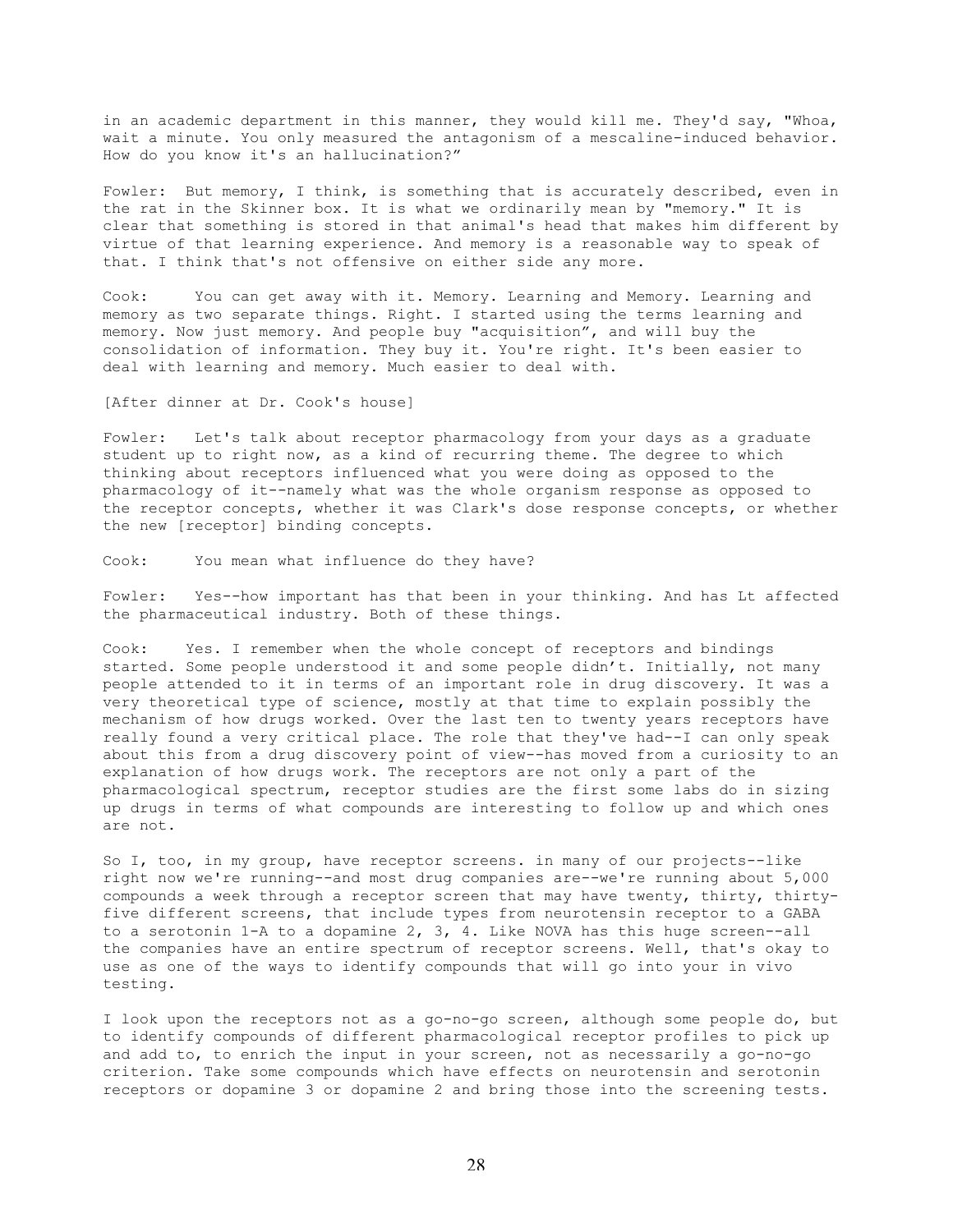Not as a go-no-go, yes or no. I know people do that, but I wouldn't limit the input into in vivo screens totally to receptor criteria.

Fowler: Some people talk about mechanism based discovery, and I think that's what they're talking about, first---

Cook: --and I believe that, because most companies do have the mechanism approach to drug discovery and we do as well! But what mechanism do we want? You can focus on neurotransmitter release, or you can take a mechanism of MAO inhibition like deprenyl in the area of cognitive improvement.

Fowler: Right.

Cook: Or you can say we want a mechanism of calcium channel block, so we'll have that input as well. Today we are well beyond just setting up a learning test in rats, as an example, and just blind screening of random compounds (get anything and just shove it in!). Nobody does that anymore. One chooses a reasonable mechanism or mechanisms to test and concentrates on that approach.

Fowler: Right.

Cook: So I look on a receptor screen as a way of identifying different compounds to put in through your most important decision screen, but not limited to this. Not a yes or no. Some people do that, but I don't.

Fowler: Because you don't know what you're missing if you don't test it in vivo. But what are the alternative ways for deciding what to try? In other words you have to have some hunch as to what to try.

Cook: Good question.

Fowler: Yes, is that part of the art?

Cook: I was just thinking how to explain the art. For example, instead of that receptor level you can go at it in another level. For example, I'm trying to think of things that we've actually done. To find some candidates to test you go to your computer, you know, for the last 20 years. Data have been in that computer, go into the computer and get some compounds that were antidepressant at doses below 10 mg per kilogram in the tetrabenazine model of depression. Operationally, I'll say see how many compounds you can find that were antitetrabenazine and yet did not produce overt effects below 70 mg/kg. Throw in two or three more search criteria and say we come up with seven compounds that are antitetrabenazine and meet our other criteria.

Fowler: I see, so you identify candidates that way?

Cook: So, I'll look at those in some second test, and it may work. Or none of them works. Okay, it was a shot in the dark. Let's say for one of the compounds there's something there, something positive in our test procedure. Then we might look at that structure and then we go digging for analogues of that structure in the computer. The chemists will find a match because they go into the computer and identify analogues, homologs of that particular chemical structure. Then they may do a structure activity and zero in. That happens. Very common. That's happened to me a couple of times. You can't just go ahead and grab things off the shelf and try them, that's not the way it's done.

Fowler: It gets too expensive.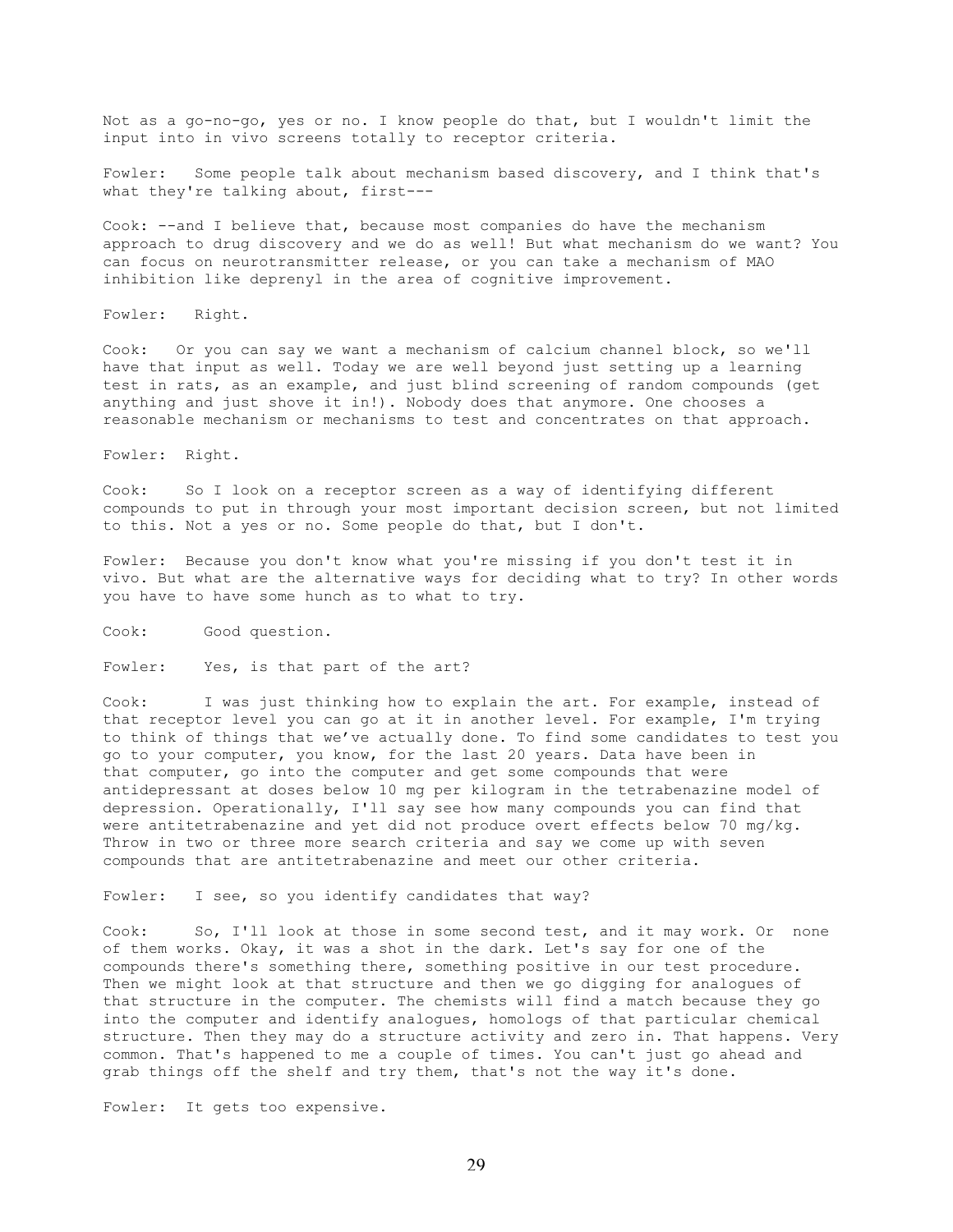Cook: You're right, it makes no logic to go at it haphazardly. You may be lucky in one out of a million. Some people do try with what they call a "random screen" and it's paid off occasionally; or you can do what I call "rational screening." Rational screening, one subsection of rational screening, is a mechanistic approach. That could be to find all compounds which have an affinity toward dopamine 2, serotonin 2, sigma or no sigma, or to see if we can find how many compounds are- DI and sigma or D1 and neurotensin. God knows what you would find. If you make a hit, you then go SAR, structure activity relationship, for a look at other compounds. First you have to decide whether to follow pharmacological profile or the structure. You play around, and you decide. But what you are essentially doing is selecting compounds on some basis to make it a rational screen, although not too rational. You can do it in terms of receptors. or you can say, let's see how many compounds are anticonvulsant as a start. Because that has a lot of analogies to anxiolytic activity or maybe if it is proconvulsant or anticonvulsant it has to do with the NMDA receptor or glutamate.

How many compounds produce seizures or convulsions in the Overt symptomatology screen? So what you do is go back and look at the computer search and you try to enrich input so that different kinds of profiles are going in, and you essentially do what we call. Rational screening/rational assessments. Receptors have a role to play. An important one. one of the things to help you evaluate things more rationally.

Fowler: Do you recall when you first became aware of the receptor having been identified as a specific molecular entity as opposed to just a concept? Because it has only been recently that they had been cloned and sequenced and seen in an electron micrograph representation and so on. Do you recall when that occurred? Did it have any impact on you?

Cook: No, it never really had any impact on me early on. But, I have been more of an empiricist. I have discovered a lot of drugs. Chlorpromazine, Stelazine, Compazine, Parnate, at Smith-Kline-French. Then at Roche, there was midazolam. And I am working on some things here at Dupont-Merck. But to me, I am more of an empiricist. First of all, it has a better track record. However, the down side of that is increasing the probability you are going to find more of the same.

Fowler: Right.

Cook: For example, the conditioned avoidance test. My God, that thing is almost as old as I am. That test is the best predictor of clinical efficacy there is for antipsychotic activity, and I know that is true. Every known clinically effective antipsychotic works and a correlation of clinical potency and potency in the avoidance test is 0.95. Different chemical structures, different everything, it works. I have been very confident with that, but I do listen to critics and when they say, "Okay, Len, but you are increasing the probability that you are going to get similar things." And I can argue with that by saying well maybe that test reflects such a broad range of things that it predicts clinical utility but not necessarily the same. So we go back and forth there, but I must tell you they are right to a large extent. Where if they say, "Well, let's get something that has a different mechanism, say it acts at the sigma receptor, that doesn't block the CAR. Anything that doesn't touch the dopaminergic system directly, like Thorazine and Haldol do. Having a compound with only part of the profile of Haldol may be very valuable (e.g., no dopamine effect but has a sigma affinity). And if that slice of the pie's pharmacological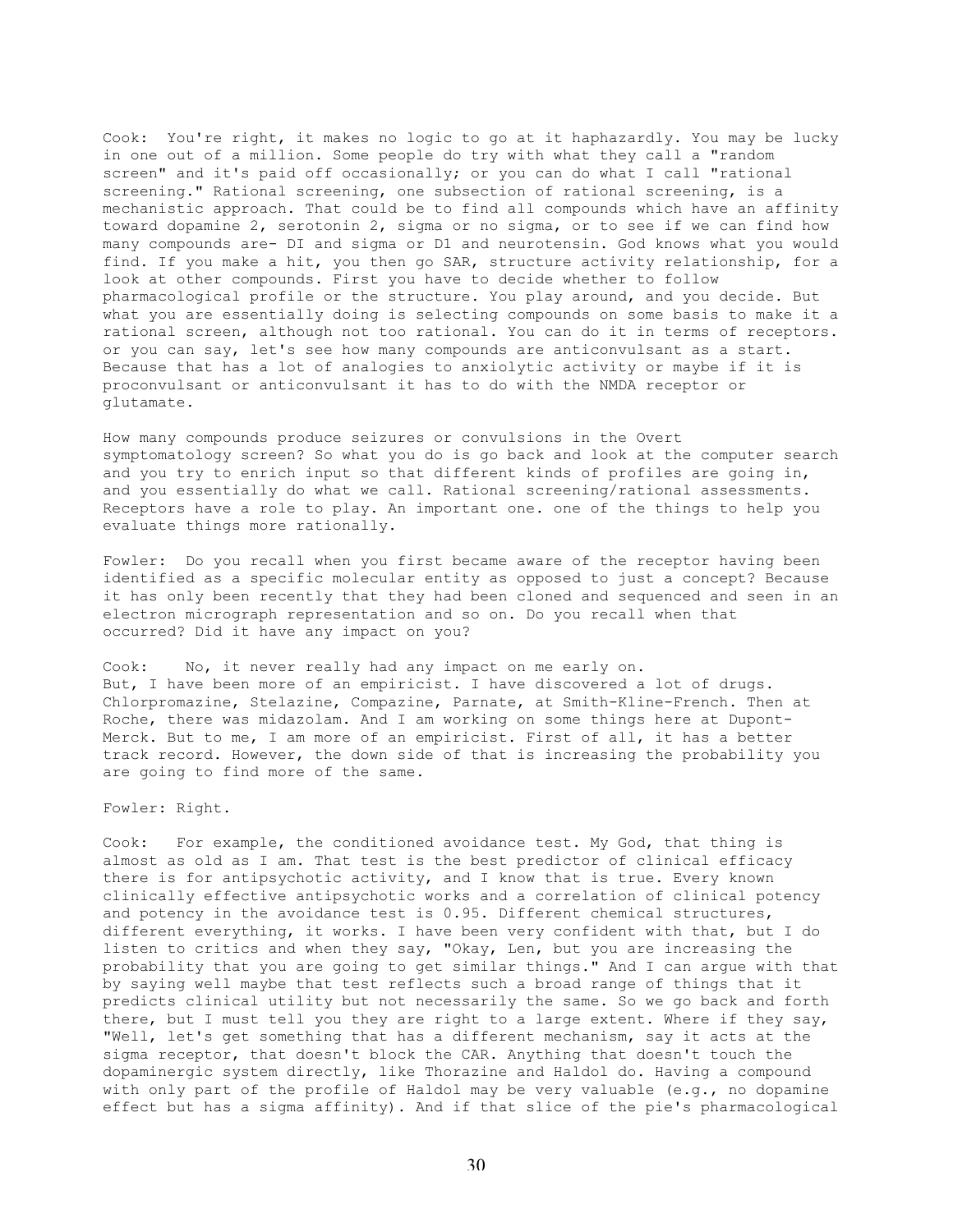effect has clinical efficacy, good enough, as long as it does not produce side effects. That is why I predict that sigma drugs are not going to be typically antipsychotic. It is not going to quiet the wild man down. It is going to be adjunctive therapy in combination with Haldol-like drugs or to specifically decrease thought disorders.

Fowler: It is going to be an antihallucinatory, anti-thought disorder, but not calming and immobilizing.

Cook: It may be a supplement to Haldol. And that is about the best effect; but it is not going to replace Haldol or Mellaril, because those drugs have a breadth of clinical activity. What I am saying now is that drug discovery has this dilemma. If my boss came to me and said, "Len our marketing tells us that there's really good market potential and a lot of money to be made for new nonbenzodiazepine anxiolytics," and it is true. You get a non-Valium anxiolytic and just the public relations aspect of it will make a fortune because you are not starting off with the classic addictive housewife with Valium. I know that the Cook-Davidson test, the conflict test, the Geller-Seifter test, conditioned suppression doesn't fail to identify anti-anxiety compounds.

Fowler: Especially if you use the right species for it, if you use a range-of species it is really positive.

Cook: I know it works in rats. I also did it in monkeys, and it works in humans. Peter Carlton and I did that human study.

Fowler: Also it works with pigeons and buspirone, whereas buspirone doesn't work well on rats.

Cook: Well that is another story, buspirone. I'll tell you about that. Buspirone is not a classic anxiolytic in my book. You see, when you study phenothiazines in pigeons, they are totally disinhibited. Chlorpromazine will do the same thing as buspirone in the pigeon.

Fowler: Well that is something that Jack Marr said to me once after a talk. He is an operant kind of guy at Georgia Tech. He wanted to make this point that chlorpromazine increases response rate in the pigeon. I wasn't aware of that, and that is interesting. So you think that Buspar, buspirone is a weak dopaminergic drug?

Cook: It has some therapeutic benefits, like a low dose of Stelazine or a low dose or Thorazine. These have some therapeutic benefit by quieting the patient, but it is not anxiolytic. It is clear it isn't. In order to identify anxiolytics, I would use a few tests that are very useful, and I would find the drug we are seeking. However, although it may be a different chemical structure, it might not be different enough. But if it is basically the same pharmacology, the chances are very high it is another Valium. On the other hand, it is an anxiolytic effect. Whether it would be sufficiently different to give them a market advantage, I do not know.

Fowler: You predicted buspirone in higher doses would produce extra-pyramidal symptoms. In high doses, can you get the CAR effect with buspirone?

Cook: I really do not know. I have been so unimpressed with that drug and its pharmacology, I never did a lot with it. It's a good question, but I'm not sure.

31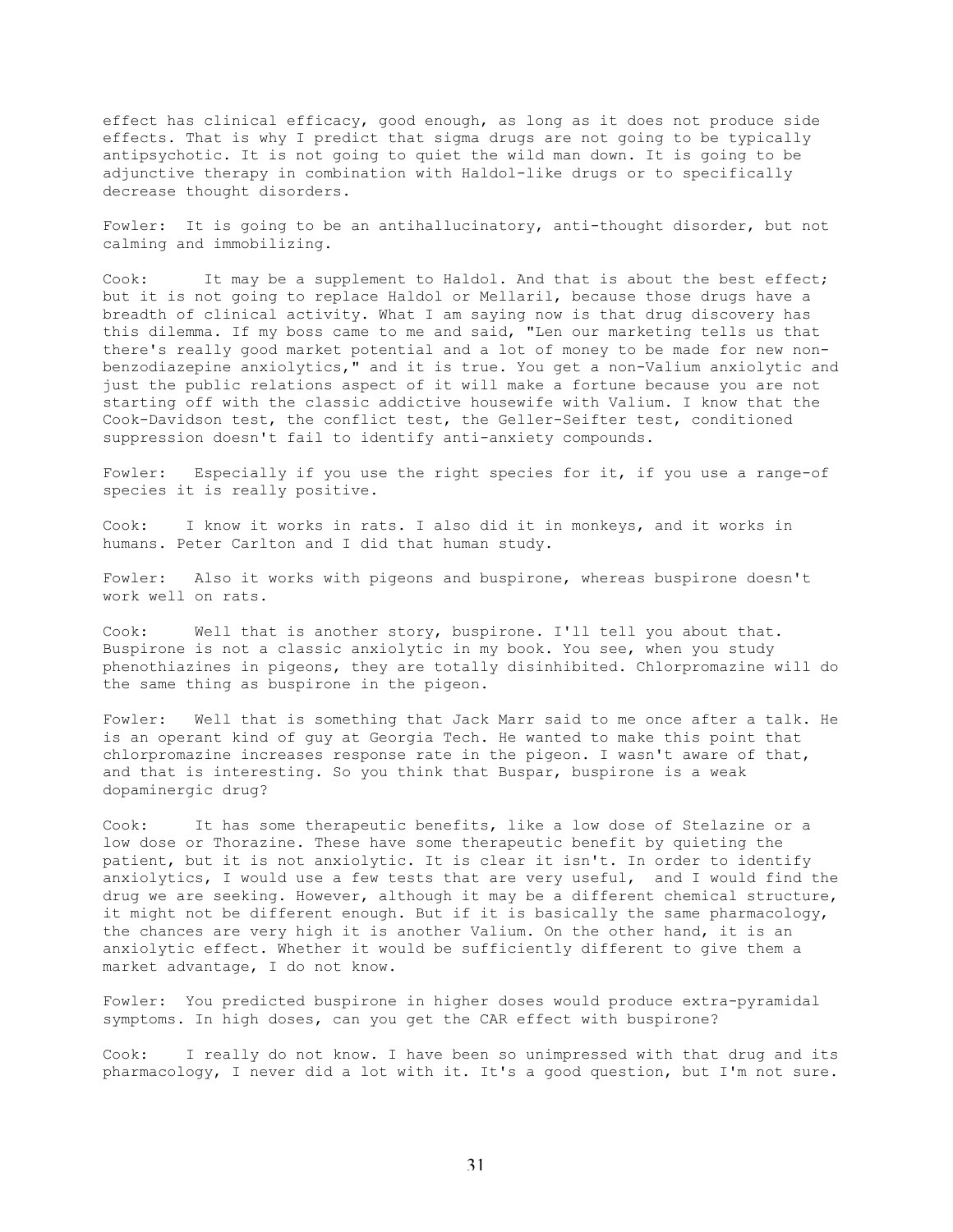Fowler: The PDR says that it has risks of extra-pyramidal symptoms but it doesn't give you any details. It just says that, but I think that the PDR statement is based on the fact that buspirone binds to dopamine receptors to some extent.

Cook: A few years ago there was a buspirone presentation at the ACNP. I forget who it was said, "Well, that will be the first anxiolytic that produces extra-pyramidal symptoms."

Fowler: There is a clinician I know that is privy to what is going on out there in clinical practice. He says he thinks there is a narrow window of doses when it does something useful, perhaps like low doses of Thioridazine. It could be that is all there is to it.

Cook-: In the 1960's while I was at Smith Kline they came to me and said, "Len, we want to sell Stelazine, low dose Stelazine as an anxiolytic." And I said you are crazy. They said maybe you can get some animal data on Stelazine as an anxiolytic. And at that time I had the conflict test in rats, and it had a big capacity. So I ran the Stelazine over the whole wide dose range: from minute doses all the way up to incapacitating doses. We found that, indeed, low dose Stelazine had an anticonflict effect; but, as you just said, the therapeutic window was narrow. But we could pick a dose that did have a moderate anticonflict effect. When buspirone came along, I was at Roche, and Jerry Sepinwall and I did study it. We had the Cook-Davidson test running. Jerry did a fabulous job setting up the test with computers. We had it running better than we ever had it running at Smith Kline. He did a super job. When we ran buspirone, we didn't get the anticonflict effect. We ran different pretreatment times and we tested chronic doses. We did everything and we couldn't get anything other than a typical neuroleptic type of effect, which was essentially decreasing the nonpunished baseline without any increase in the punishment period. We gave up on it.

Fowler: I remember seeing two or three presentations by Jim Howard of Burroughs Welcome. He could just barely get the slightest anti-conflict effect with rats.

Cook: Yes.

Fowler: And he mentioned this, you know. He just said this is a very weak anxiolytic, if it's an anxiolytic.

Cook: That's right. Same thing I experienced. Jim's a very competent person.

Fowler: Yes, he is good. So, I've been thinking about using buspirone in one of my procedures.

Cook: We've got some more coffee, if you'd like.

Fowler: Thank you.

Cook: It's decaf; at least it was in the green can.

[Laughter]

Fowler: Well, but decaf means not as much as caffeine.

Cook: Is that right?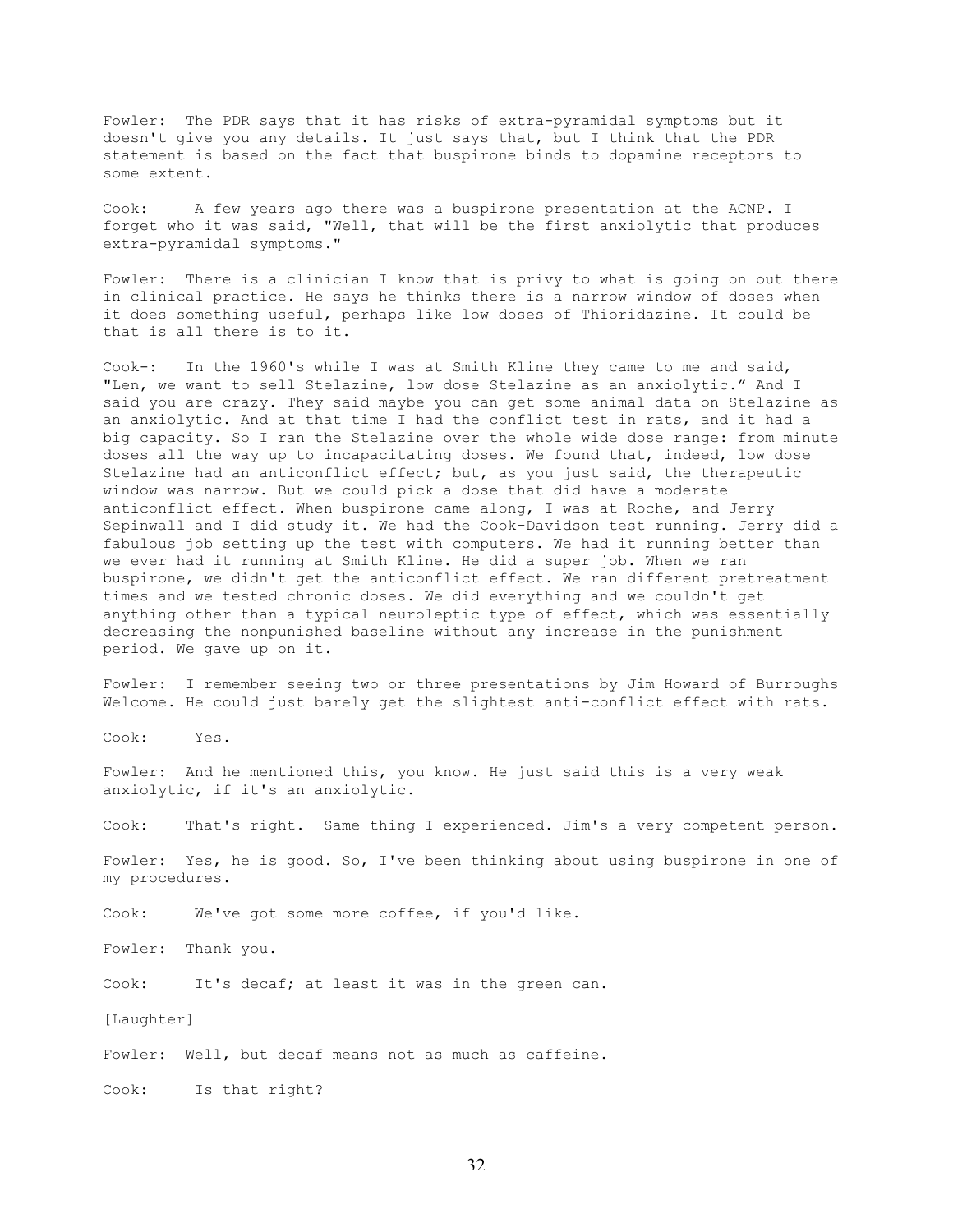Fowler: Yes.

Cook: Is that right? I just always assumed that it was no caffeine.

Fowler: if you look carefully, the label says 95 percent caffeine-free. But what they don't tell you is that regular coffee is about 50 percent caffeine free.

Cook: Oh, really. Oh, great. No wonder I don't sleep.

Fowler: Yes. In a cup of really strong decaf you still get a sizeable dose of caffeine.

Cook: So, are you saying that two cups of decaf will be almost equivalent to one cup of regular coffee?

Fowler: Well, maybe three cups.

Cook: Maybe three.

Fowler: Yes. I don't know where I heard this, but I heard it somewhere. The way they listed the amount of caffeine is suspicious.

Cook: Ninety-five percent, right.

Fowler: Yes.

Cook: When the regular is 90 percent free.

Fowler: Fifty.

Cook: Oh, 50 percent free. I never knew that. Well, generally the only time I drink coffee at night with dinner is with guests. I usually have tea.

Fowler: At work that's what I drink most of the time.

Cook: Do you? You look like a coffee guy.

Fowler: Well, I used to, but it is too strong. You know, the only time I'd really drink a full strength coffee is when I want to stay awake and I know I need to.

Cook: Well, I'm such a bad sleeper, that I try to avoid coffee but I'm kind of, well, since my wife was ill ... I'd wake up 2 or 3 times a night, and I still do that.

Fowler: Well, from what I understand in terms of sleep dynamics, it's a normal thing.

Cook: Right.

Fowler: As you get past about age 55, your tendency to wake up in the middle of the night becomes greater, and greater, and greater. It just keeps increasing.

Cook: Great...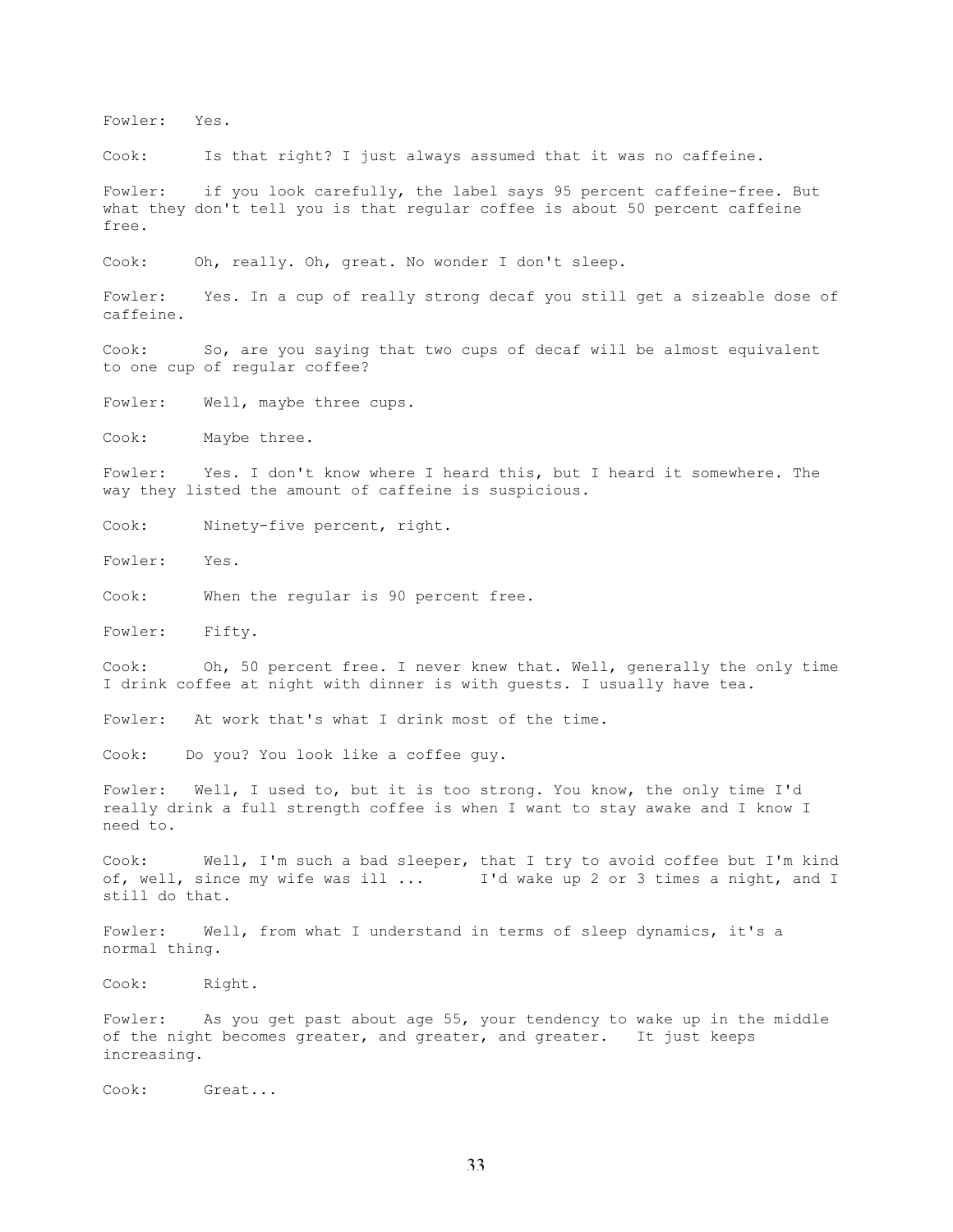Fowler: And so it's something you shouldn't worry about. It turns out that a more natural sleep pattern is to sleep every once in awhile around the clock, rather than to sleep all at once.

Cook: Yes.

Fowler: Yes. So taking a nap in the afternoon is a good way to rest yourself.

COOK: I can't do that. I can never take a nap.

Fowler: Okay. Well, I haven't taken one for years except when I am just totally exhausted.

Cook: I just could never take a nap. I'd try it. My wife was the type that if we were going out for a big evening and she had finished at 4:30, she would say, "I think I'm going to go take a nap for about 20 minutes." I looked at her and said, "How can you decide when to sleep for 20 minutes?" She could, z-right out! Oh, I used to envy her.

Fowler: You know before we stop recording, I would like to ask you one more question.

Cook: Sure.

Fowler: This relates to your being in the drug business, thinking about pharmacological compounds that affect behavior and brain for 40 years. Do you think, and this is a question about cultures--our culture and others--do you think this culture will evolve to the point of accepting or even embracing a new recreational drug that is more benign than any that we have in the sense that it doesn't have, you know, hazardous effects.

Cook: A happy pill?

Fowler: Yes.

Cook: Or a tranquilizer?

Fowler: Yes, something --- or a stimulant--but...

Cook: Are you saying acceptance by whom?

Fowler: Well, by the legal system and the government.

Cook: The body of society as a whole?

Fowler: Yes. Because it seems to me that...

Cook: Well, not for a long time. Oh, gee, we've had so many conversations about this. We've talked about changing cultures, but they really didn't change. In 1956, in the middle 50's, there was the first meeting of the International College of Neuropsychopharmacology. It was the parent organization for the ACNP.

Fowler: That was 1957 according to Herb Barry's notes.

Cook: Nineteen fifty-seven, in Rome. Okay, '57. 1 think he was absolutely right. There was this meeting in Rome and I presented data on chlorpromazine and it was one of the major themes. Was Herb Barry at that meeting?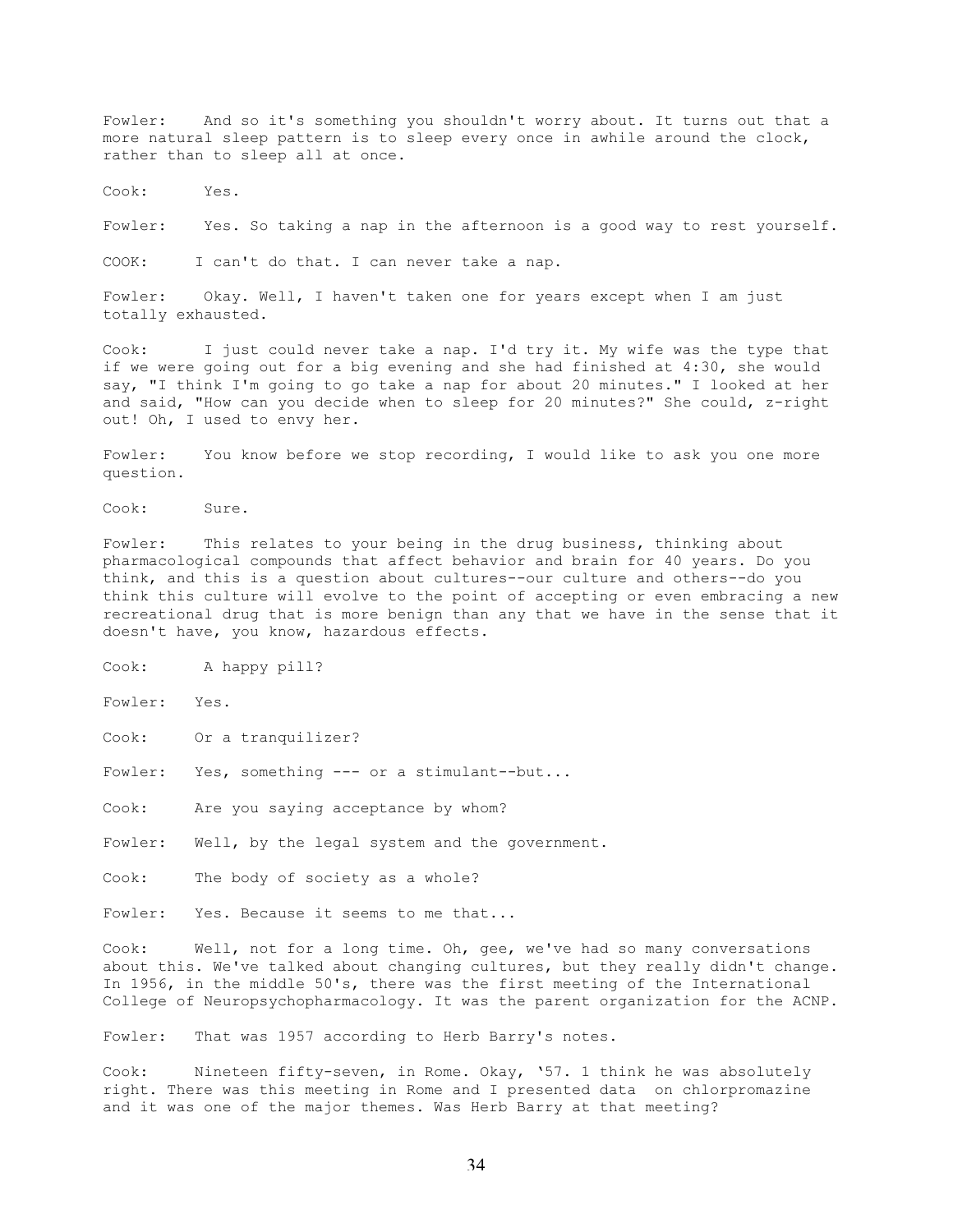Fowler: He might have been. [*He was not*.]

Cook: Okay. Everybody was there. I remember Joe Brady was there, and he and I had an awful good time. This guy can break you up. Have you ever traveled with Joe?

Fowler: No, I've seen him at meetings and talked to him.

Cook: Well, he is a dear friend of mine and we've known each other for about 38 years. And we've been to a number of meetings and he just breaks me up. So we were in Rome. I remember we rented a car and we did some crazy things there. But I presented data on chlorpromazine.

And Pope Pius XII invited a contingent from the meeting to the summer palace, the Castle Gondolfo. He invited the chlorpromazine crowd. I forget how many were there. We had the audience, and he expressed his Papal concern about popping a happy pill to achieve nirvana, as opposed to agonizing introspection and disciplined life style. That was what we talked about. Many of the typical psychiatrist were Freudian, psychoanalytical types, who were absolutely aloof to this idea of the drug [chlorpromazine] working therapeutically. More than aloof, they were absolutely against it. But those were the very people who became the leaders in the fields of using these drugs. I remember talking to them. So they make this big turnaround [and came to endorse chlorpromazine's use]. But that's a whole other story of how we got chlorpromazine into the medical profession, and I was involved in that. The first reaction from psychiatrists, that was 1957, was a lot of skepticism and concern about how a drug could achieve nirvana, a tranquilizer, an ataractic, "a drug to create a sense of well being." There was some concern. Even among the public there were a lot of jokes about tranquilizers. Then the next drug that came along was Miltown [meprobamate]. Milton Berle and other comedians on TV used to make jokes out of it. There were literally whole patterns of jokes about Miltown. Also, a lot of people were concerned about that. But the greatest PR that made Miltown popular was Milton Berle. He went on week after week talking about this great pill. Wow, man, Miltown! He absolutely brought Miltown to the consciousness of the American public.

## Fowler: That's amazing!

Cook: It's the truth. A lot of jokes about Miltown by him and others. Getting back to your question about society's acceptance of behavior altering drugs, Miltown was on the scene, and there was little negative reaction to Miltown. It was a big joke, and everybody was popping Miltowns. Then Valium came along, and although Valium is not a very addictive drug, it gained a reputation for addictive properties. When you consider the millions of people taking Valium, you would have half the population climbing telephone poles if it was as addictive as some thought.

## Fowler: Right. It's really a safe drug.

Cook: But there was tremendous publicity on TV. They had a show about Valium, and there was an enormous public concern and reaction that developed about the harried housewife popping a Valium pill and becoming addicted. In regard to the public concern about the impact of future drugs affecting behavior, the next thing we've got is a drug for Alzheimer's disease. They ask what do you mean by Alzheimer's, the "memory" of Alzheimer's. "Aha, memory!" And then it stampedes into the issue that you inevitably face from an audience when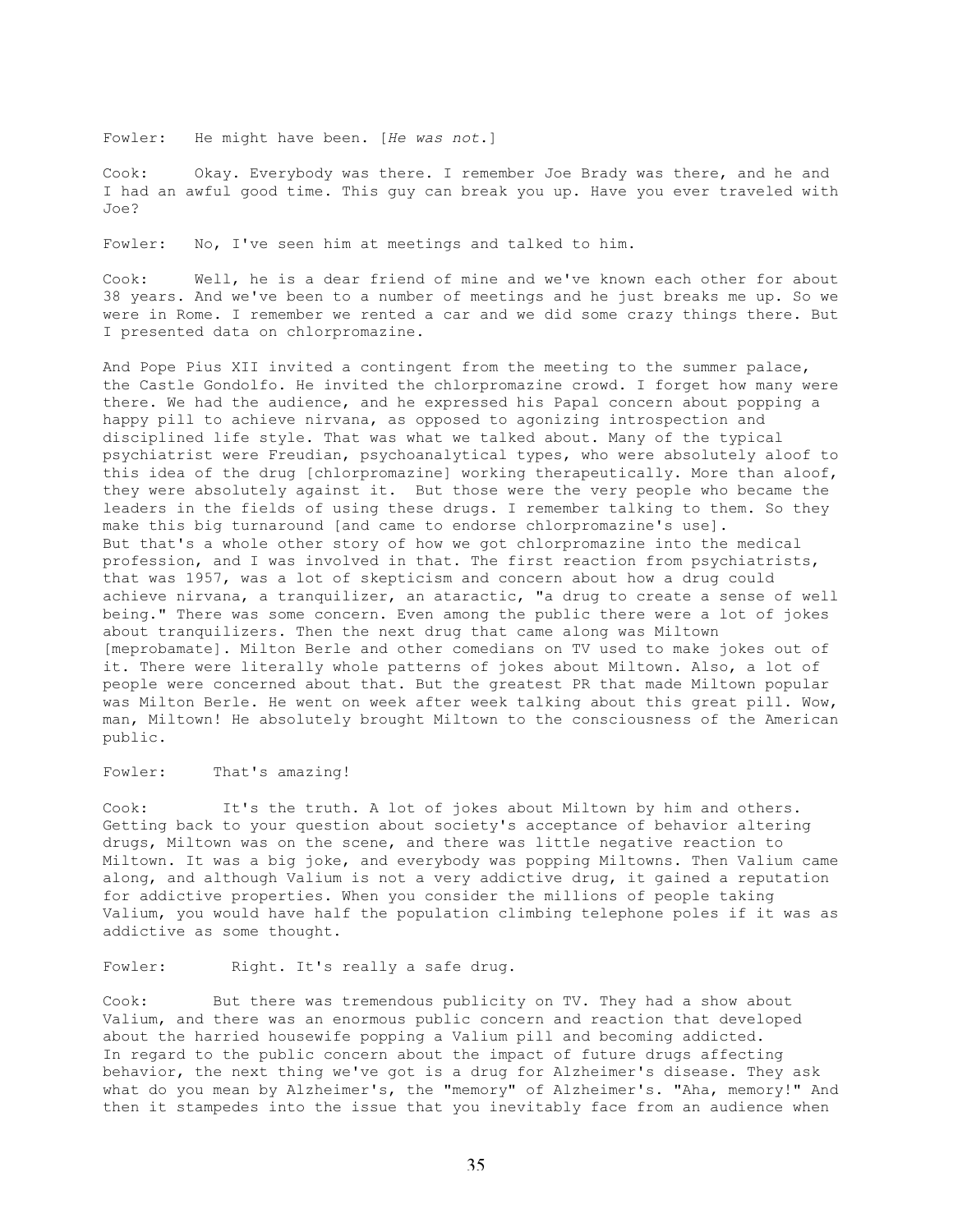you talk about drugs like that, "What happens if a college kid takes it?" That is an inevitable question that the audience asks, no matter where you are. What if a college kid takes it? They are very worried about it. So there's been and will be even a far greater growing concern than we have today about a "smart pill". The ethics and morals of the smart pill.

Fowler: What if the smart pill has no abuse liability in the usual sense of the term? That it's only abuse liability is like caffeine, in that it is instrumental to some end but is not necessarily fun.

Cook: Yes, well to hear the questions, "What about the abuse of that, the drug abuse?" What they really mean is not classically "drug abuse" but "misuse".

Fowler: Yes.

Cook: Misuse.

Fowler: Yes, well unless it damages the brain in the process of improving memory. Indeed until it is clear that it's going to reduce your function long term in some manner, then the logical conclusion is that everyone will take it to compete.

Cook: We didn't even get to your first question on recreational use. I'm referring to areas of acknowledged medical need!

Fowler: Exactly.

Cook: I remember one time I was invited to give a talk to a lay audience. They asked me to talk about drugs of the future. I started talking about the drugs of the future and got into drugs that we already use for psychotic behavior, depressed behavior, anxiety behavior, and pain. Now we're reversing the coin and instead of selectively inhibiting certain behaviors and certain emotional tendencies, we are enhancing functions such as cognitive enhancers. The first question, "What happens to the college kid who takes it?" I said that these agents are designed and put forth for recognized medical need. "But what about the college kid who...."

Now to answer your question, will there be an acceptable recreational drug? I don't know what you mean by that.

Fowler: Well, I mean beyond what we have. Certainly alcohol, it's regulated and all, but it's clearly recreational.

Cook: Okay, but you're saying, a social drug to feel better.

Fowler: To feel better. Maybe more than one. But one that is specifically given with the idea of, well, there's science fiction writers that have written about this like Aldous Huxley. It makes people feel better and that's why it's recreational. It's like walking around the block in the sunshine.

Cook: How about pot?

Fowler: Well, yes, I think it's one of them.

Cook: Honest and truly, I am almost embarrassed to say this: I have never experienced these drugs; I've never taken a recreational drug. My kids called me square. "God, Dad, you're square." I can think of better things to do to turn me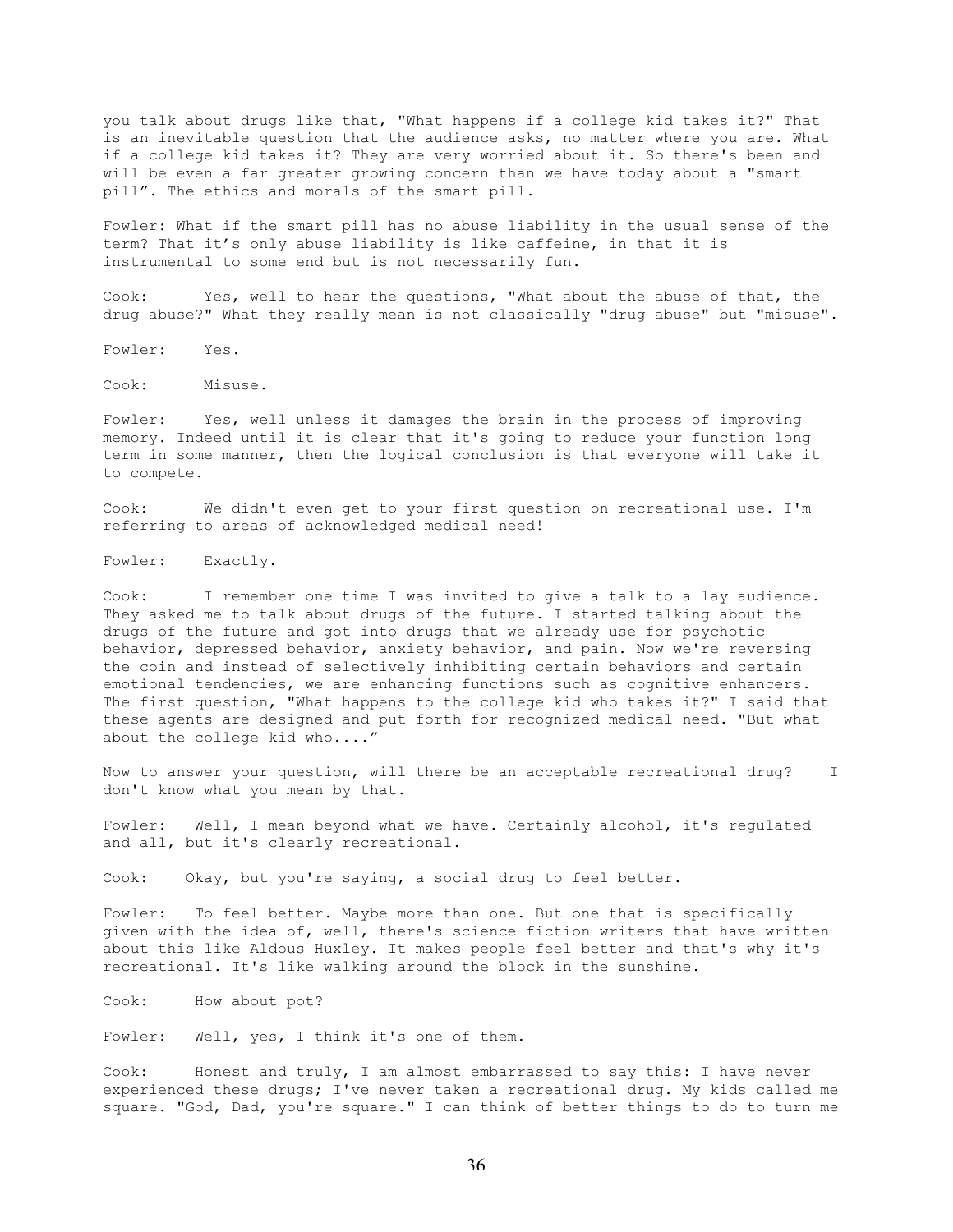on. I haven't had that experience. But the point is there may be nothing wrong with it--if in fact it doesn't hurt, has no social implications or risks, and, downside, has no impact on the rights or well-being of others, and has no physiological costs. A person may say with a drug such as you describe, "I'm smarter, I'm better, I'm happier, I haven't felt this good-since I was 14 years old." Well, what is wrong with that?

Fowler: Actually nothing. It just occurred to me that something you said earlier today was similar to this. It's in the drug-behavior interaction that the drug will have altered behavior in a kind of irreparable way. In the sense that after you've experienced a kind of high in an artificial sense, it alters your ability to experience other highs that are non- artificial. Maybe that's the argument.

Cook: Like cocaine.

Fowler: Yes, cocaine is probably the drug that makes a person feel the best. Cook: Cocaine "addiction" is not necessarily because of a physiological change but because "I like that so much that I'm willing to go to hell and back for it." And that's a danger, you know.

Fowler: Yes. It's like creating an artificial delusional state that a person would rather have than his normal state.

Cook: And if it's really that good, as I said, they'll go to hell and back for it. Apparently from what I understand about cocaine.

Fowler: Yes, but that's the danger, the state that it creates really is delusional.

Cook: That's why I asked for clarification. I wasn't sure what you meant by recreational.

Fowler: Well, you've got it.

Cook: I don't know. To me there are so many ways to get a high that you don't need drugs to feel great.

Fowler: But, in this context, I always think of alcohol, because alcohol is so well accepted. I mean there are certain segments of our society that won't accept it; but, by-and-large, it is accepted. It's legal, it's licensed, it's regulated, and it's so extremely dangerous when it comes to driving and that sort of thing. The fetal alcohol syndrome is extremely damaging.

Cook: Yes. The only time I drink is socially. I never drink unless I'm at a party, or if you come over and had a drink, I would have a drink.

Fowler: It seems perfectly all right.

Cook: I take a glass of Jack Daniels with a little soda, and I just relax, I feel terrific. And I rarely do it. Saturday night we were out at a party. My boss had a party over at his house. It was a lovely affair, there was about 40 people there, and I had a Jack Daniels and I just totally relaxed and felt great. I drink one, one is all I can handle; that is all I need and I feel great. So, to me that's the recreational drug. I think you're quite right.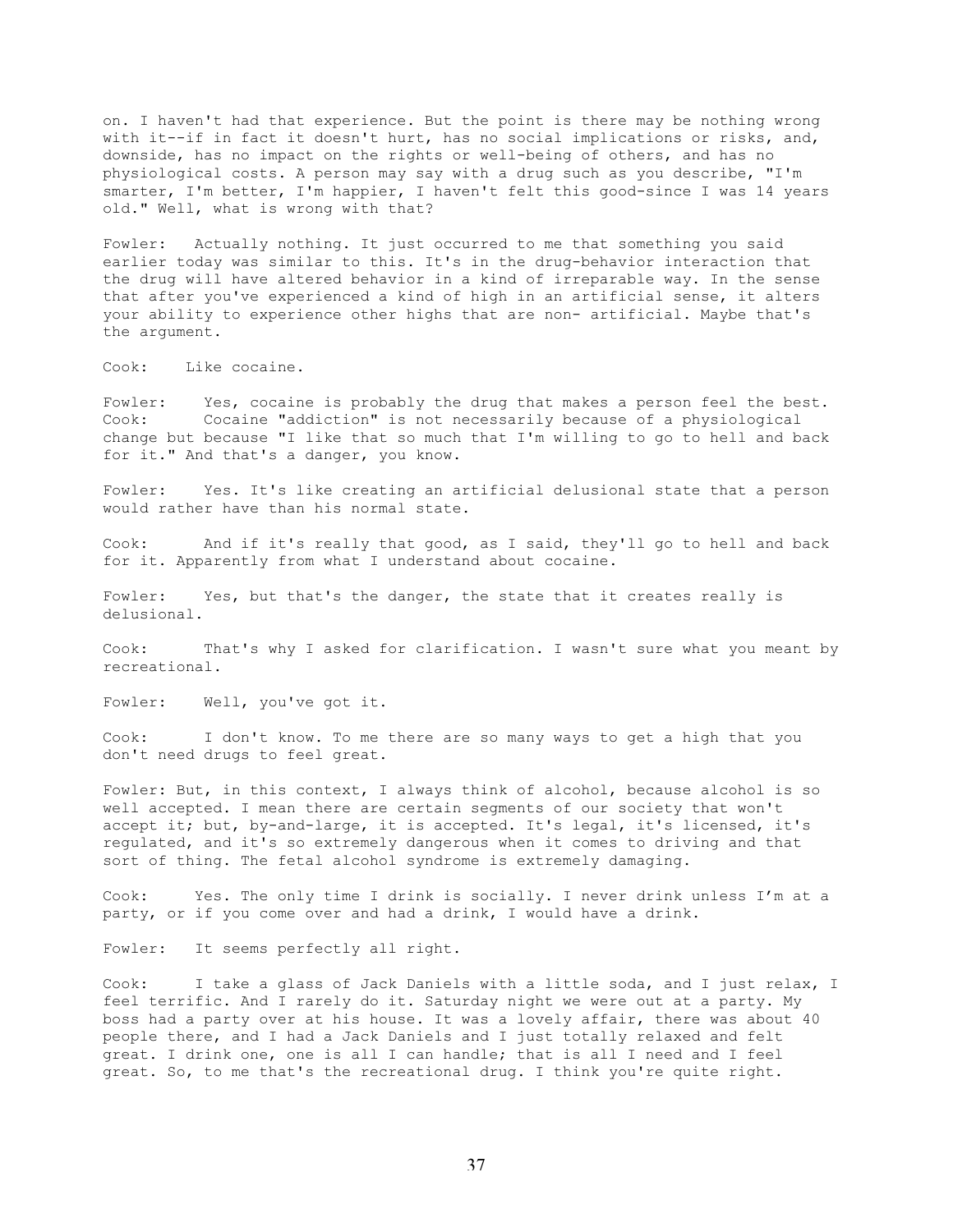Fowler: It may be the kind of thing that will require a long social evolution for its acceptance and properly regulated use, just like alcohol.

Cook: I don't think it will ever go because of our society. I don't think they could ever feel relaxed enough to accept somebody popping a Valium.

Fowler: Well, there are studies that show that alcohol use in moderation promotes health.

Cook: Oh, yes, no question about it. But really society can't buy that. Society took awhile for the first Thorazine to be accepted, and Valium still isn't. They never had the slightest hesitation about antidepressants. The feeling with something like Thorazine is lousy.

Fowler: That's one of its major problems.

Cook: I've taken a Thorazine once. When my second child was born, I took my wife to the hospital. The doctor said, "Go on home and get some sleep. It's going to be a long time, I'll call you, and you can come back in the morning. It'll take a couple of days. Or else I'll call you at night in plenty of time. Just go on, you're a wreck." So, I went home, and took a Thorazine; and that was the most unpleasant feeling I've ever had. People have told me that.

Fowler: Haldol is worse.

Cook: I don't know. I never took that one.

Fowler: I haven't taken either one.

Cook: But for a normal person taking it, it is just horrible. Okay, so no one is worried about that. But Valium is smooth. I mean, I've taken a Valium to go to sleep; and I must tell you I just glide into sleep. It doesn't produce sleep, it is a sleep inducer. You just gently fall asleep. It's not like a barbiturate which heavily puts you to sleep.

Fowler: Right, a barbiturate hammers you. It's an anesthetic type drug.

Cook: I see nothing wrong with that [Valium for sleep induction]. If it's not abused and if it doesn't take over. But I can't believe this society, with its mores and ethics, will ever accept it. I don't believe it, not until there's enough generational change.

Fowler: Well, I think that will be required. Like a hundred years.

Cook: Not in my lifetime. And I don't think in your 1ifetime, no way. It's just not going to happen.

Fowler: I think you're right.

Cook: Why are people---

Fowler: I think it's the loss of control. I really think that--

Cook: You've said that a number of times. What do you mean loss, what loss of control?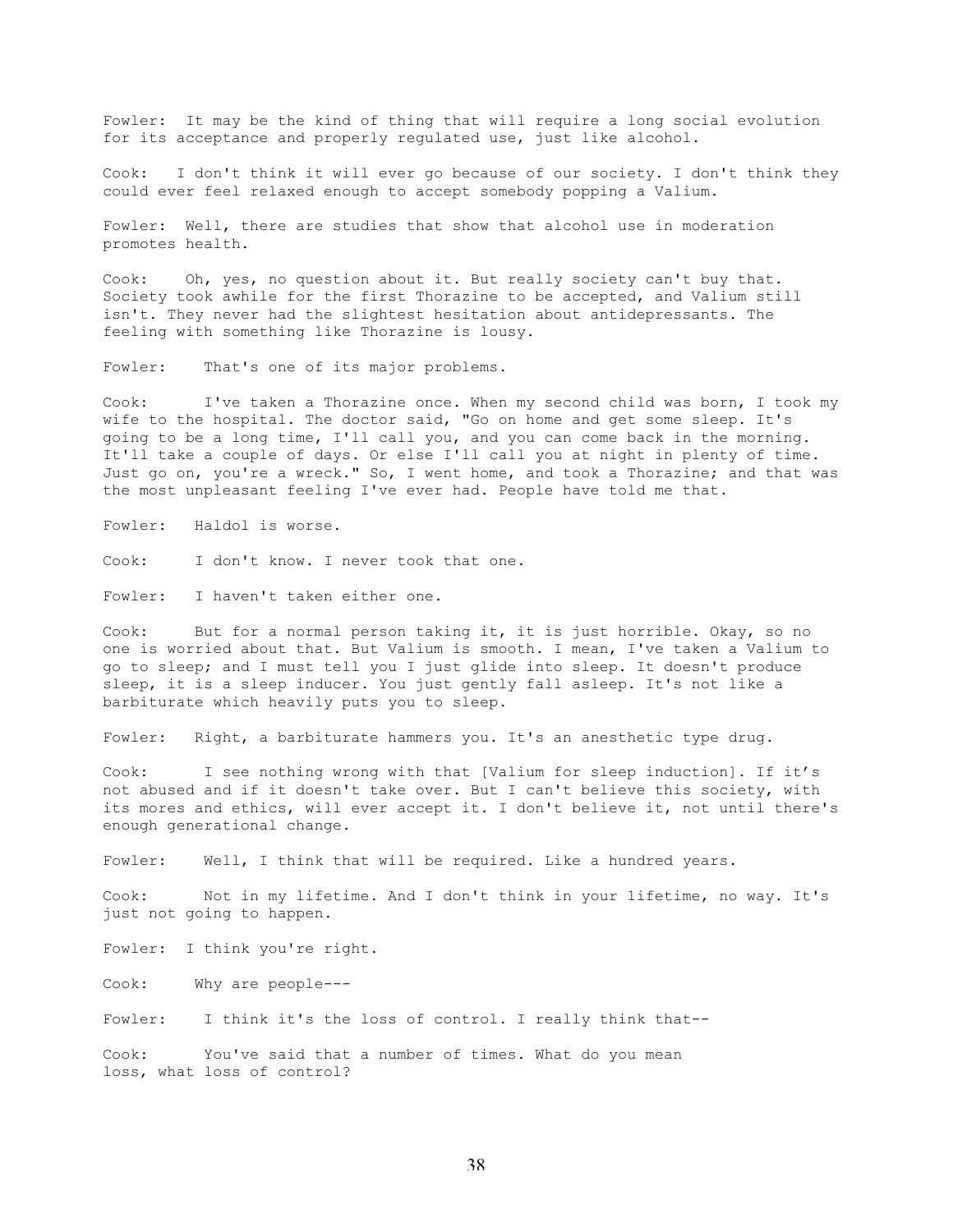Fowler: That instead of putting your faith in coping with reality, in so far as we can in a unfettered way, there's this other element that reduces functioning in some dimensions. Putting your faith in this artificial element frightens people because they are not coping at their maximum, so to speak.

Cook: You don't have to use certain coping mechanisms.

Fowler: Yeah, that's right. That's what I mean by that. I think it's a fundamental biological trait to try to optimize the sense of control over your body--

Cook: You know the amount of ulcers that are decreased because of drugs like Valium? I've seen the statistics in regard to anxiolytics in terms of what they would otherwise expect in ulcers and physiological disorders. How it's helped prevent that, and some in society still won't buy using Valium.

Fowler: I think that it will take time for these things to be accepted; I think the religious dimension is also important. Cook: I'm thinking about drugs for Alzheimer's disease that found use among students, and it really worked. Suddenly kids are getting A's and A+'s. One would be accused of offering advantages to some people.

Fowler: You're saying that if we can't be in control, we don't want anybody being in control.

Cook: I don't know how it works.

Fowler: I think that's it.

Cook: But the thing is, a cognitive enhancer is fulfilling such a serious medical need [Alzheimer's disease]. Now in fact I doubt very much that these drugs will have any significant effect in normals. The studies that we've done show that when animals are doing well, there's not much room to improve. It's only when we have a deficient baseline or are doing a difficult almost unsolvable task that you see the effect of cognitive enhancers. You don't have that much elbow room left in normal behavior to see an effect. So, with a perfectly normally functioning individual, I don't believe you're going to really see a significant impact in their intellectual capacities or memory. I don't believe that.

Fowler: Right, with this [memory) drug.

Cook: Years ago we did studies of delayed matching to sample in monkeys, with strychnine. It's not a medically used drug, but it certainly enhances those systems that you want pushed for cognition. And what we found in delayed match tasks, by altering the time between signal and choice or by putting correct matches on what we call a fixed ratio, we could adjust the animals' performance It was one out of three choices for reinforcement. They had to hit it one out of three, three times in a row correctly. They had a triangle correct, box or dots. It's one out of nine for the choice baseline. So, 18 percent was chance performance. I equilibrated the animals, I think we had about ten animals, so all of them were doing about the same. We equilibrated the animals to 25 to 30 percent correct. Strychnine did not work at the low correct baseline. The monkeys didn't have the performance going, they didn't understand the task. This result told me that strychnine can only help something that's already well functioning. It can't put it together for the animal. By having that long delay where the very best that they can do was 25 percent correct, they couldn't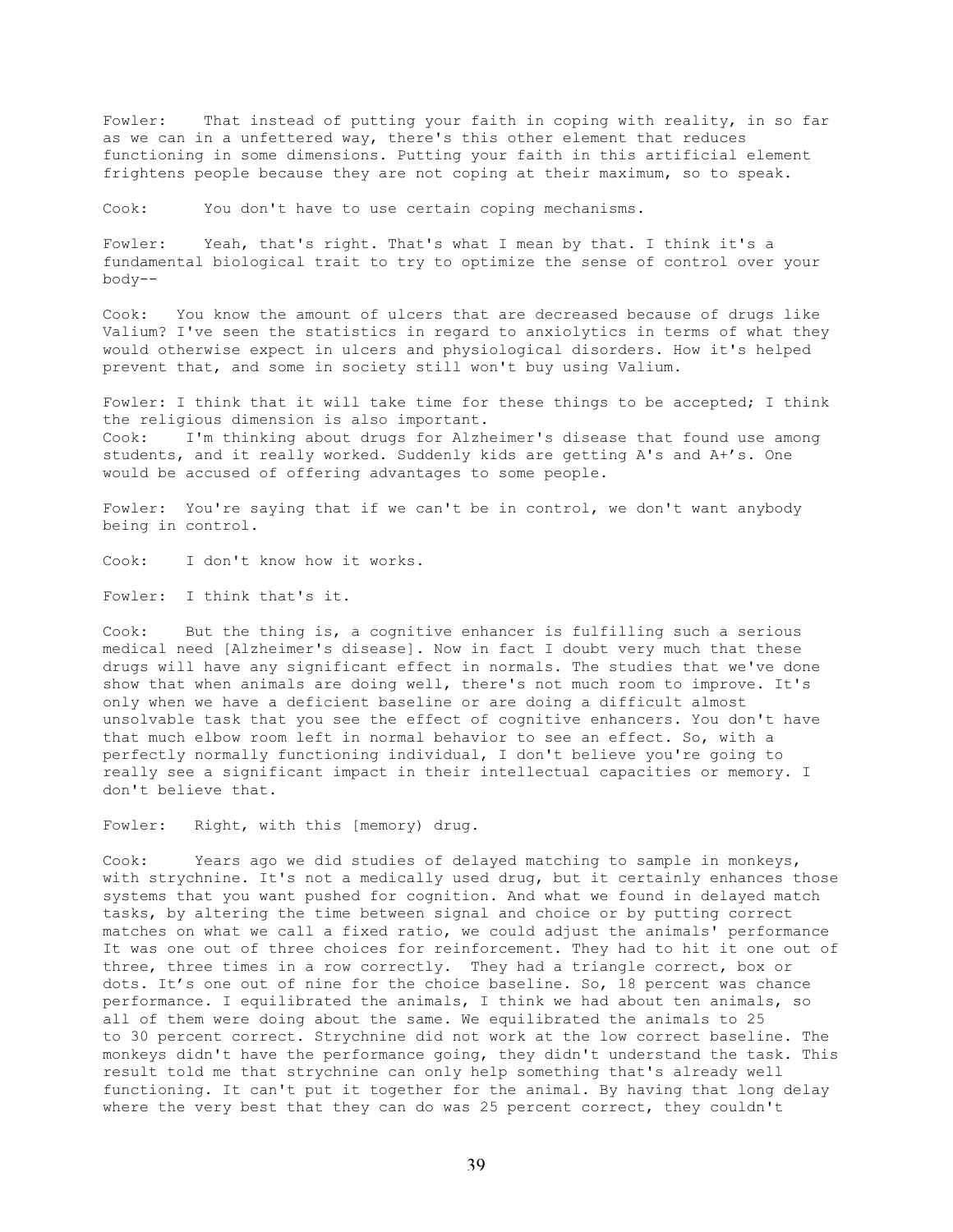handle it. Strychnine couldn't improve performance. And that was true until we went to about 60 percent baseline correct. And strychnine enhanced these 60 percent animals, up to 80 percent.

Fowler: So it's a performance enhancer but not a learning enhancer?

Cook: But then we went up to 85 and 90 percent correct baselines. At 85 percent the drug did not improve performance significantly above the baseline. There wasn't that much room to show any significant effect. So, it told us that if the performance is really well functioning, you don't get much improvement. There is not enough elbow room to see improvement.

Fowler: Right.

Cook: Where the performance is so bad that there isn't any significance performance, the drug is not going to work on something that's not functioning enough, not working.

Fowler: Right.

Cook: They have got to have the concept, and once they have it going then a drug can help them. That taught me a lot about studies in the area of cognitive enhancers.

Fowler: That makes sense. It does.

Cook: That was a fabulous study. We published a little of it in a paper with Catania. It is one of the Federation Society papers. But, with the really functional normal, I don't think we will ever be able to show consistent, clear, significant improvement.

One of the major issues in the field of cognitive enhancers is we don't know how much effect preclinically we have to have in order to have a significant improvement clinically. Do we have to double it? Just make believe we are talking about IQ and in the normal animal it is 120. I tell you that I brought them up i5 percent, which is up to 138. Fifteen percent, don't tell me that doesn't have a significant implication. So it's only 15 percent or 10 percent (120 up to 132). Or 20 percent, let's say the drug helped the animal 20 percent. I say we are talking major changes. Suppose this drug improves 20 percent. God, you are -taking a normal IQ of 120 and adding 24 points. You went to an IQ of 144--what a genius, this guy is pretty good.

In this particular area the major question is how much improvement do we need in cognition for significant clinical benefit. Supposing the drug improved 15-20 percent; automatically most of us would say forget it. Think about it, if IQ can be used as a sample in our argument here. Even modest changes in animal pharmacological studies could have major implications clinically in areas of recognized medical need.

Fowler: It is not an antibiotic.

Cook: An antibiotic kills 100 percent of bacteria. Analgesic dose response curves can produce 120 percent, 150 percent change, or whatever. In most pharmacological areas you get big dose response curves. Zero to 100 in terms of the ordinate. In the case of cognitive enhancers, I can't do that and I can't tell you how much of a change is necessary. We don't know that. And another thing is a very important issue here. When you deal with psychology and